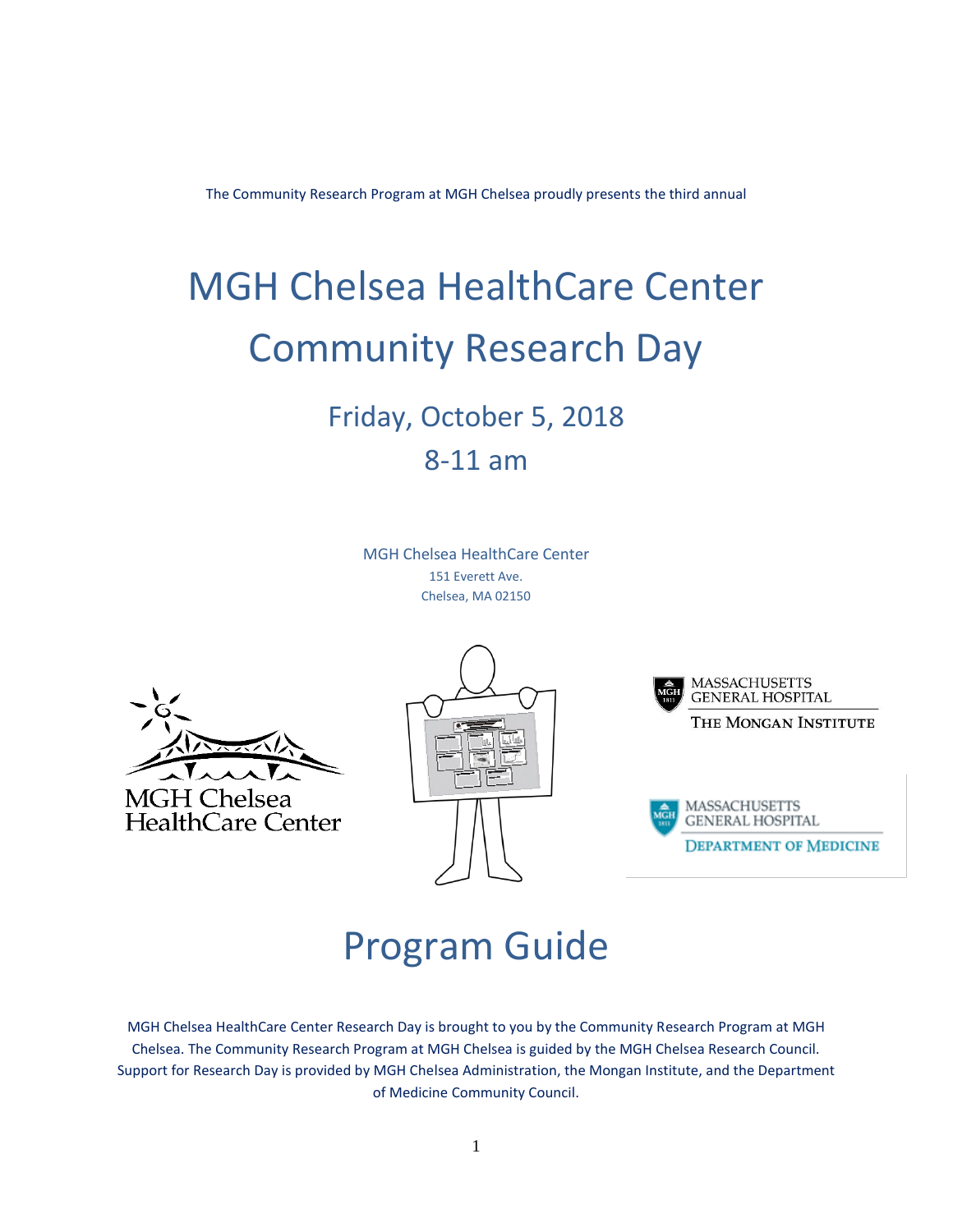# **Table of Contents**

| 4. Posters |
|------------|
|            |
|            |
|            |

#### **Schedule**

#### **Poster Sessions**

8:00 – 8:35 am - Poster Session 1 8:45 – 9:20 am - Poster Session 2

**Welcome and introduction** 9:20 – 9:30 am

**Community Research Networking** (conversation over coffee organized by theme and population)**:** 9:30 – 10:00 am

**Keynote Presentation:** 10:00 – 11:00 am 10:00 – 10:45 am – Luana Marques, Ph.D. 10:45 – 11:00 am – Questions & Answers with Dr. Marques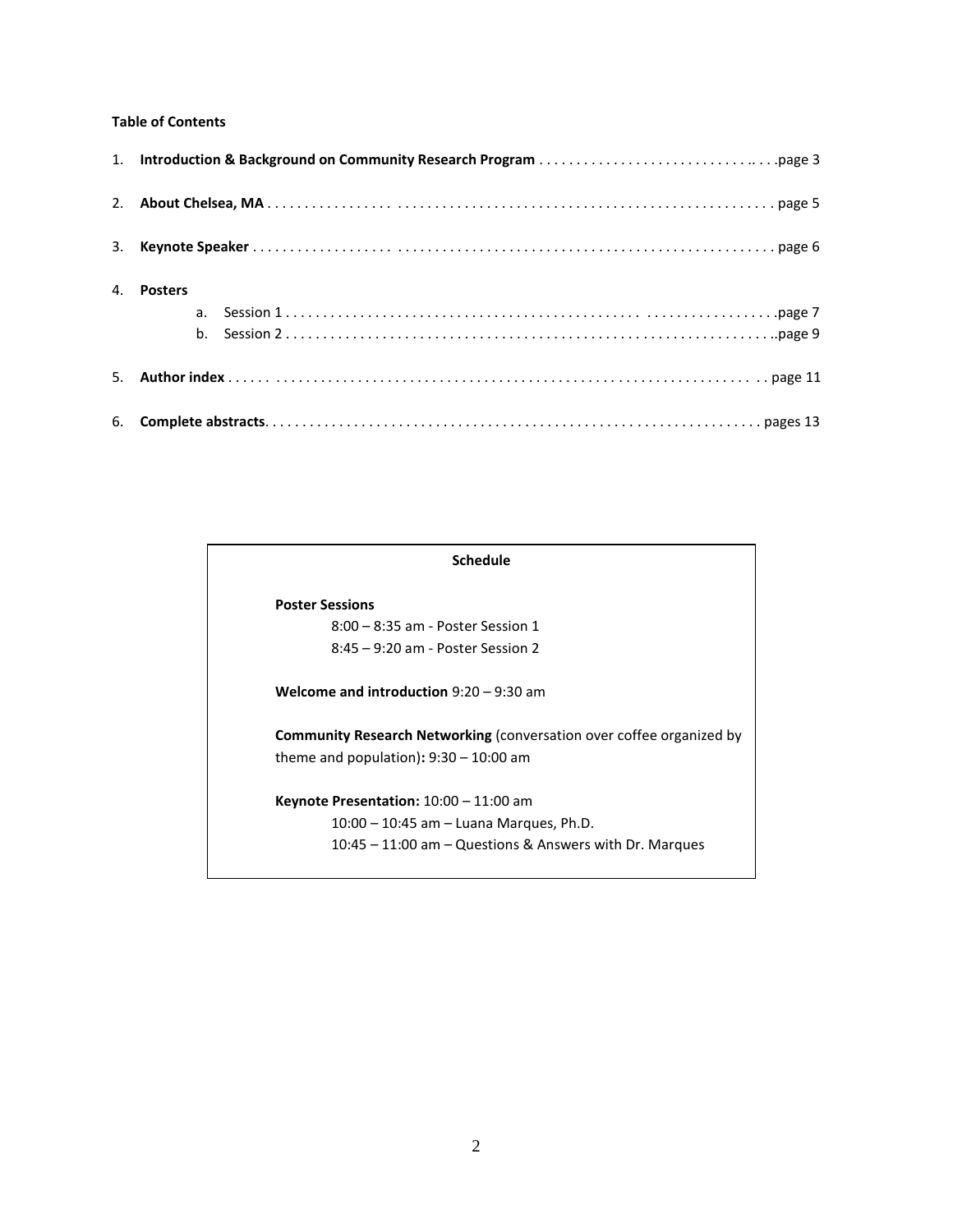#### **Background on Community Research Program & Research Day**

#### **Background**

In May 2013, a group of 6 people with interest in community-based research gathered at the MGH Chelsea HealthCare Center. This group of people evolved into a monthly research forum called the Research Roundtable, which expanded to include a Research Council and Advisory Board and eventually became known as the MGH Chelsea Community Research Program. The Research Program reaches over 250 individuals by email, has sparked collaborations across Partners and the greater Boston area, increased interest and support for research, and has brought together 10 and 20 participants each month at Roundtable meetings and over 100 people to Research Day annually. The Community Research Program has been supported by MGH Chelsea HealthCare Center Administration, the MGH Division of General Internal Medicine and its Community Council, and the Mongan Institute.

> *The Community Research Program at MGH Chelsea HealthCare Center supports research across the lifespan. We emphasize interdisciplinary and community collaborations that target health disparities, advance clinical practice, and improve the well-being of our patients and their communities.*

You can learn more about the MGH Chelsea Research Program online at [http://www.massgeneral.org/chelsea/research/.](http://www.massgeneral.org/chelsea/research/)

#### **Council & Advisory Board**

The Community Research Program has grown tremendously due to the input from our Research Council members who serve a 3-year term and Advisory Board members who represent a diverse range of programming that supports research throughout the Partners system.

| <b>Research Council Member</b> | <b>MGH Chelsea Department Representing</b>               |
|--------------------------------|----------------------------------------------------------|
| Chandra, Rohit                 | <b>Behavioral Health</b>                                 |
| Chen Cheung, Hong              | Adult Medicine                                           |
| Devine, Sofia                  | <b>Physical Therapy</b>                                  |
| Izen, Amy                      | Speech, Obstetrics (Susan Hernandez, contact)            |
| Kasper, Jennifer               | Pediatrics                                               |
| Levison, Julie                 | Medical Specialties, Imaging (Patricia Daunais, contact) |
| Marable, Danelle               | MGH Chelsea Community Health Improvement (CCHI)          |
| McCarty, Tara                  | WIC                                                      |
| McWilliams, Jeannette          | Administration                                           |
| Miller, Pam                    | <b>Behavioral Health</b>                                 |
| Percac-Lima, Sanja             | <b>Adult Medicine</b>                                    |
| Vaillancourt, Donna            | Pediatrics, Nursing                                      |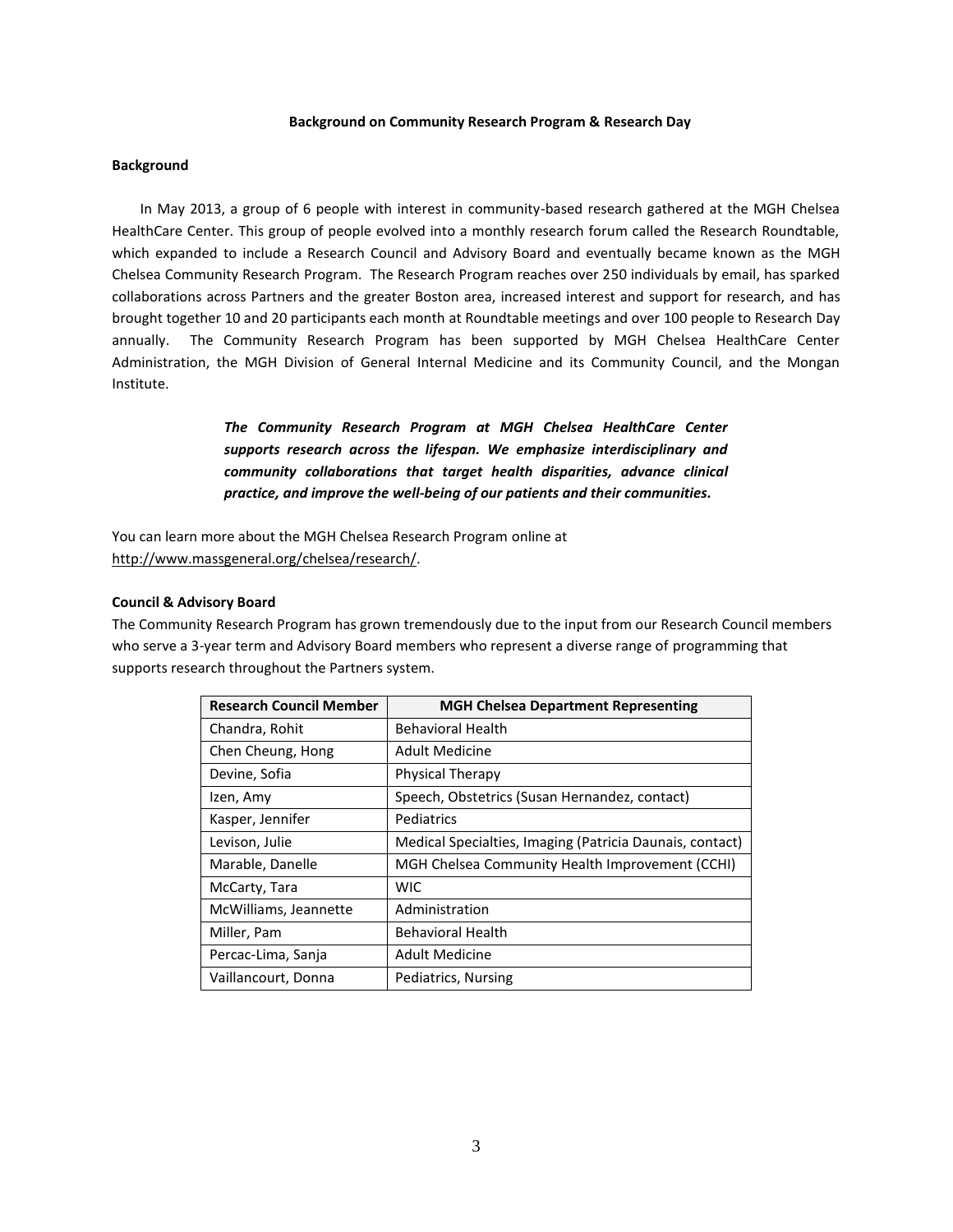| <b>Advisory Board Member</b> | <b>Constituency Representing</b>                                |
|------------------------------|-----------------------------------------------------------------|
| Alegría, Margarita           | MGH Disparities Research Unit, Department of Medicine           |
| Banister, Gaurdia            | MGH Institute for Patient Care/Munn Center for Nursing Research |
| Fava, Maurizio               | <b>MGH Division of Clinical Research</b>                        |
| Tan-McGrory, Aswita          | <b>MGH Disparities Solutions Center</b>                         |
| Johnson, Alex                | MGH Institute of Health Professions                             |
| Metlay, Josh                 | <b>MGH Division of General Medicine</b>                         |
| O'Rourke, Pearl              | Partners IRB                                                    |
| Quinlan, Joan                | MGH Center for Community Health Improvement (CCHI)              |
| Taveras, Elsie               | <b>MGH Division of General Pediatrics</b>                       |
| <b>Thorndike Anne</b>        | MGH Executive Committee on Research & ECOCH                     |
| Xerras, Dean                 | MGH Executive Committee on Community Health (ECOCH) and         |
|                              | Chelsea Board of Health                                         |

#### **Vision**

Our vision for Research Day is to encourage the MGH Chelsea HealthCare Center staff and their community partners to further an interest in research by participating in Research Day, to showcase the diversity of research conducted at MGH Chelsea Healthcare Center, to stimulate new research partnerships and strengthen existing partnerships. We are thrilled to have participation from Departments across the MGH Chelsea HealthCare Center, the other MGH Community HealthCare Centers including MGH Revere, MGH main campus, the Institute of Health Professions, Harvard School of Public Health, and other Partners'-affiliated Departments, Institutes, and Centers.

The poster presentations reflect themes we commonly consider as we deliver health care in the community of Chelsea. The themes encountered in this year's posters include the following:

- ➢ Population Health
- $\triangleright$  Mental Health and Neuroscience
- ➢ Clinical Innovation
- ➢ Collaborations for Health Improvement
- ➢ Youth and Adolescent Health

Today's Research Day is possible due to the energy, initiative, and input of those numerous colleagues who have participated in the Community Research Program. We are deeply grateful to our colleagues and the communities in which our health center serves. Thank you for being a part of our program.

Amy Izen, M.S., CCC-SLP; Julie Levison, MD, MPhil, MPH; & Rohit Chandra, MD Co-Chairs of the Community Research Program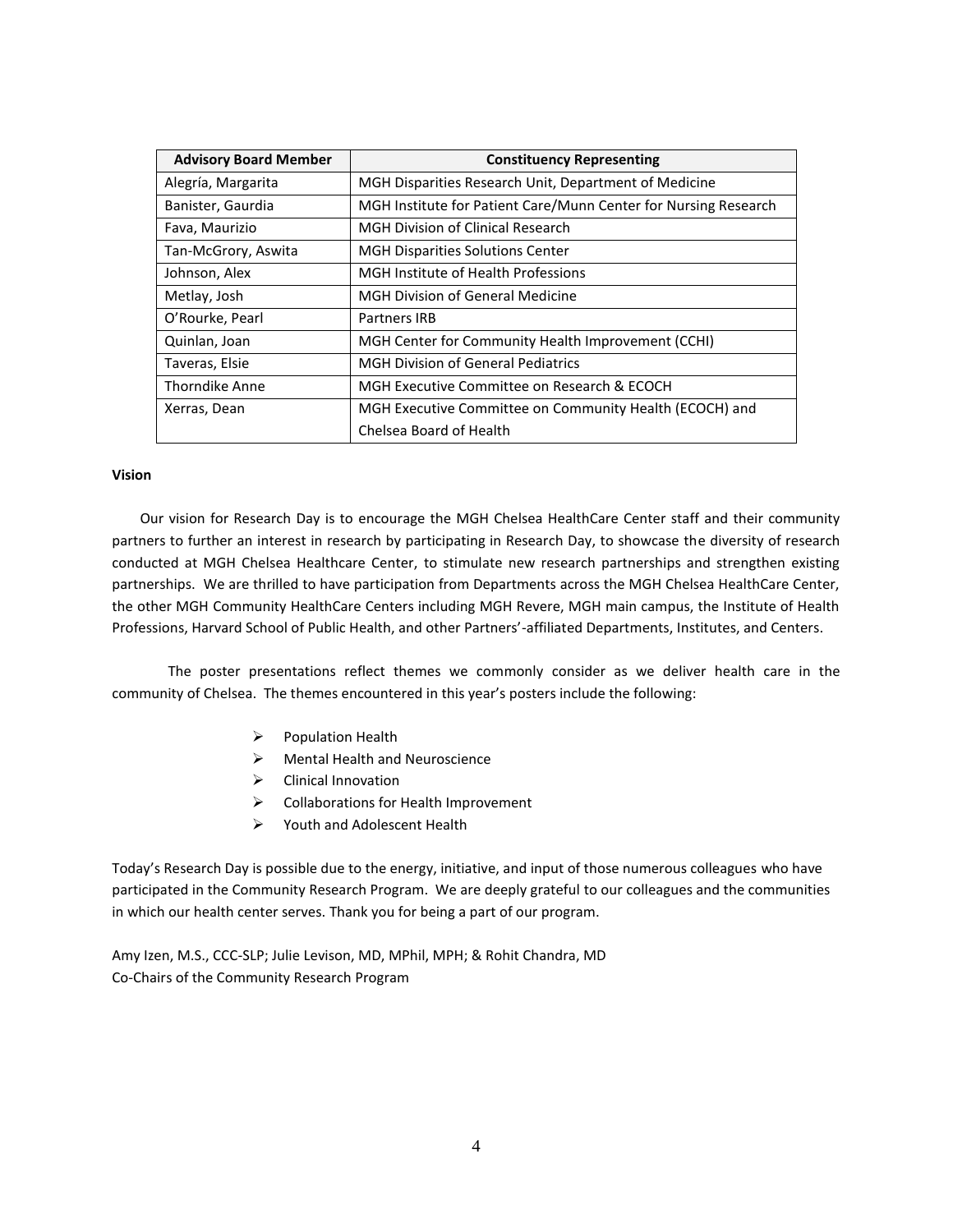#### **Information about MGH Chelsea & Chelsea, MA**

MGH began its work in Chelsea in 1971. At that time a small primary care practice was established in the basement of a local church in response to the community's concern that health care be more accessible. Since that time, the MGH Chelsea HealthCare Center has grown as the community and its population has evolved. MGH Chelsea existed at the Chelsea Memorial Hospital from the mid-1970s through 1994 when the MGH Chelsea HealthCare Center's freestanding building opened.

As new waves of immigrants come to Chelsea, the HealthCare Center responds to the medical and social needs of these populations. Today, the Center provides services to varied ethnic groups (US and non-US born). The HealthCare Center works closely with community agencies, including the City's Health Department, to understand the specific needs of our patient populations and to provide the most appropriate services.

MGH Chelsea continues its commitment to provide an integrated program of primary and specialty care services that are sensitive to the community and the culturally diverse needs of its residents. Highlights from the 2016 Community Needs Assessment conducted by the MGH Center for Community Health Improvement (CCHI) include:

- Chelsea population is 37,084; median household income is \$48,725, and 11% are unemployed.
	- o 62% Hispanic or Latino, 25% White, 6% Black, 3% Asian, 4% Other
	- $\circ$  36% did not complete high school, 31% completed high school, and 32% completed higher education,
	- o Graduation rates are higher than state average
	- $\circ$  20% of students "always" or "often" worry about their family having enough money
	- o 23% families live in poverty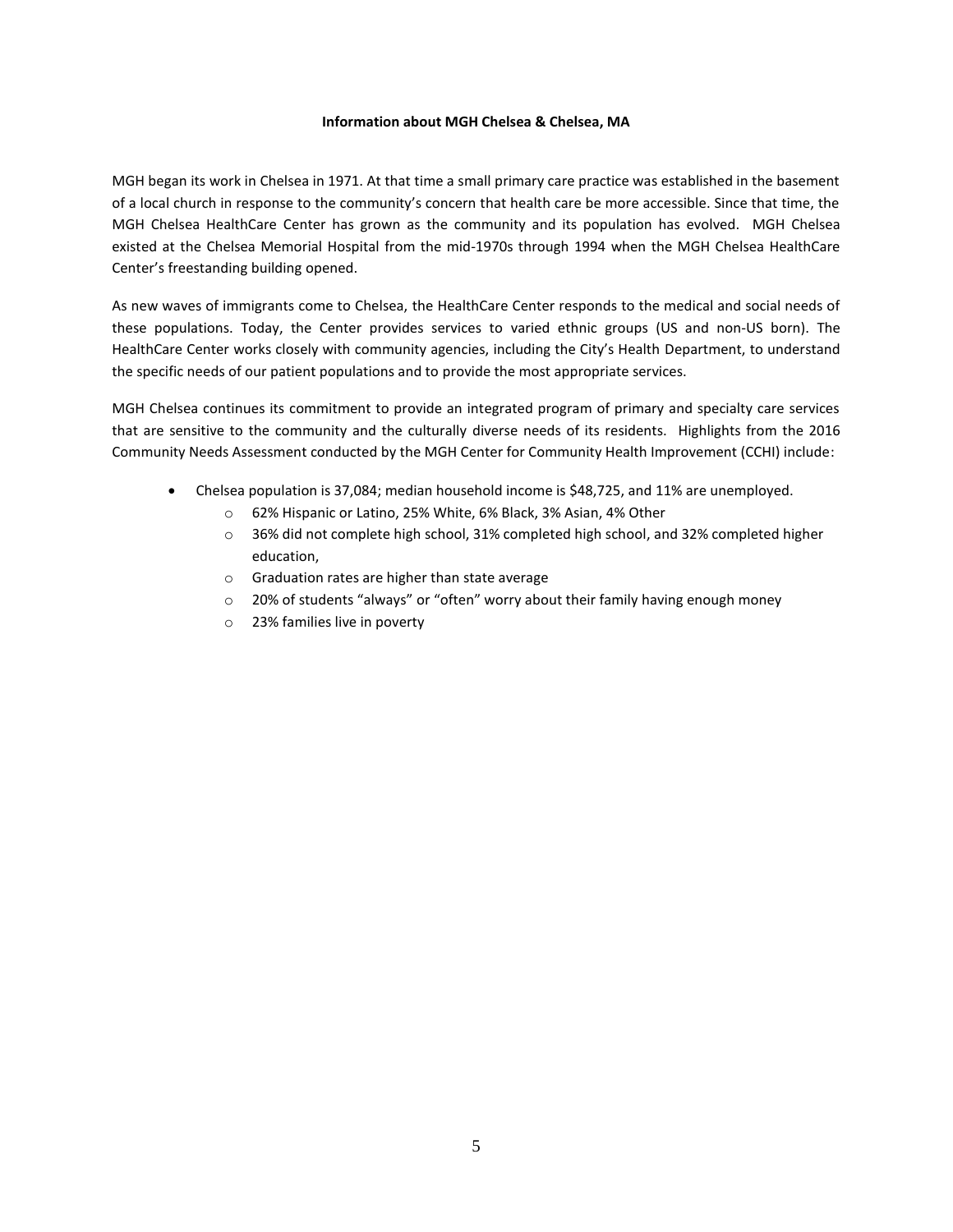**Keynote Speaker**



**Dr. Luana Marques**

Dr. Luana Marques is an Associate Professor of Psychiatry at Harvard Medical School, director of Community Psychiatry PRIDE at the Massachusetts General Hospital (MGH), and president-elect of the Anxiety and Depression Association of America (ADAA). She completed her PhD in Clinical Psychology at the State University of New York (SUNY) at Buffalo and her clinical internship in the Cognitive Behavioral Track (CBT) at Massachusetts General Hospital/Harvard Medical School in 2007.

Recognized as a national and international expert in Cognitive Behavioral Therapies (CBTs) with over 10 years of experience conducting clinical research in health disparities and trauma-related disorders, Dr. Marques' major clinical and research interests include the dissemination and implementation of evidence-based practices for individuals suffering from a variety of behavioral health disorders in diverse communities. Upon beginning her work in community mental health clinics, Dr. Marques became increasingly aware of the substantial implementation gap in evidence-based psychotherapeutic treatments for anxiety and trauma-related disorders.

Dr. Marques has worked with community-based organizations and community health clinics to translate evidencebased research into programming and treatments tailored to serve diverse community settings, especially for populations that are Spanish speaking in the United States and in Mexico. Her work with community-based organizations and community health clinics to implement has resulted in sustainable, bidirectional community partnerships, that have helped address the gap between research and practice. Dr. Marques' goal is to continue working towards decreasing the disparities in care for individuals experiencing behavioral health difficulties, especially among low-income and ethnic minorities.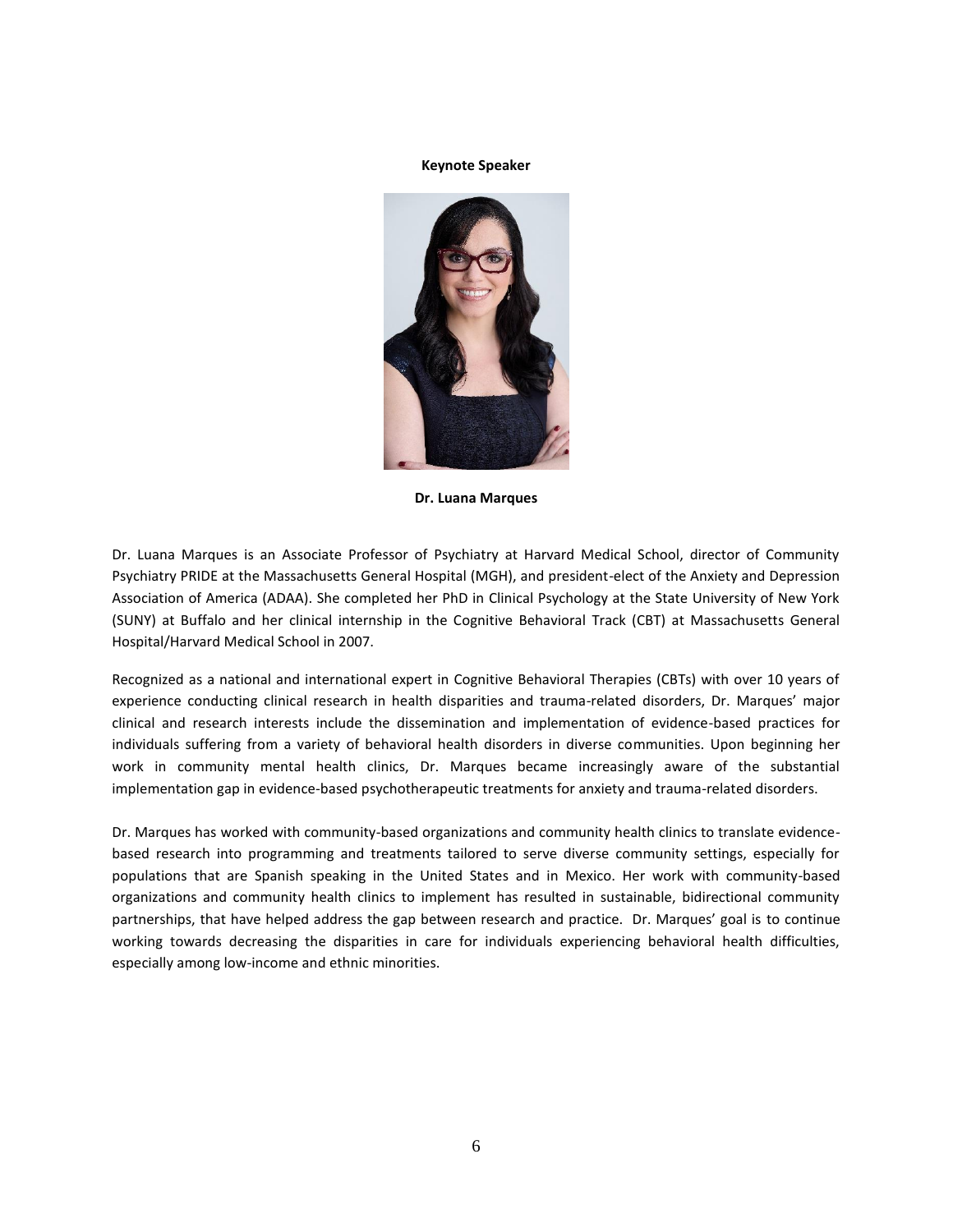# **POSTER SESSION 1**

8:00 am – 8:35 am

# **Population Health**

- 1. *Clinical Characteristics and Utilization Patterns of Post-Incarcerated Patients at CCC-Chelsea* Ganeshan, Smitha; Cohen, Marya; Blanchfield, Bonnie
- 2. *Health Literacy and Health Outcomes in Persons Living with HIV Disease: A Systematic Review* Reynolds, Raquel; Smoller, Sara; Allen, Anna; Nicholas, Patrice
- 3. *Unmet Basic and Social Needs of Low-Income Fathers During Pregnancy* Neri Mini, Fernanda; Simione, Meg; Gerber, Monica; Roche, Brianna; Perkins, Meghan; Boudreau, Alexy; Blake-Lamb, Tiffany; Kotelchuck, Milton; Taveras, Elsie M.
- 4. *Check it. Change it. Control it.* Abuelo, Carolina; McAdams, Eileen; Waterhouse, Tracy

# **Mental Health and Neuroscience**

- 5. *The Cancer and Mental Health Collaborative: Engaging Diverse Stakeholders to Increase Access to Patient-Centered Research for Patients with Serious Mental Illness* Callaway, Catherine A.; Ware, Cameron; Corveleyn, Amy; Park, Elyse R.; Greer, Joseph; Nierenberg, Andrew; Perez, Giselle; Akwe, Beriline; Irwin, Kelly E.
- 6. *Changes in emotion recognition following the Emotional Leadership Development Group: A pilot study of enhancing resilience and preventing psychopathology in children in Chelsea, Massachusetts* Clauss, Jacqueline; Han, Kelsey; Pimentel Diaz, Ylira; Burke, Anne; Namey, Leah; Lyons-Hunter, Mary; Lambert, Rebecca; Holt, Daphne
- 7. *Visualization of human brain cytoarchitecture: a comparison between Optical Coherence Tomography/Microscopy and Histology* Fogarty, Morgan; Magnain Caroline; Augustinack, Jean; Fischl, Bruce; Rockland, Kathleen S.

#### **Clinical Innovation**

- 8. *Case Study: Use of Patient Education Videos in Asthma Awareness Month Campaigns at Massachusetts General Hospital* Sisodia, Rachel C.; Sikora, Chrisanne; Beckvold, Briana; Hussain, Umar
- 9. *HIV testing in a large community health center serving a multi-cultural patient population: A qualitative study of providers* James, Anthony J.; Marable, Danelle; Cubbison, Caroline; Tarbox, Andrew; Mejia, Dianna; Oo, Sarah A.; Freedberg, Kenneth A.; Levison, Julie H.
- 10. *The Post-Acute Care Experience from the Patient's Perspective* Rusinak, Donna; Fonseca, Elizabeth; Ngo, Jacqueline; McKenzie, Rachel; Thompson, Ryan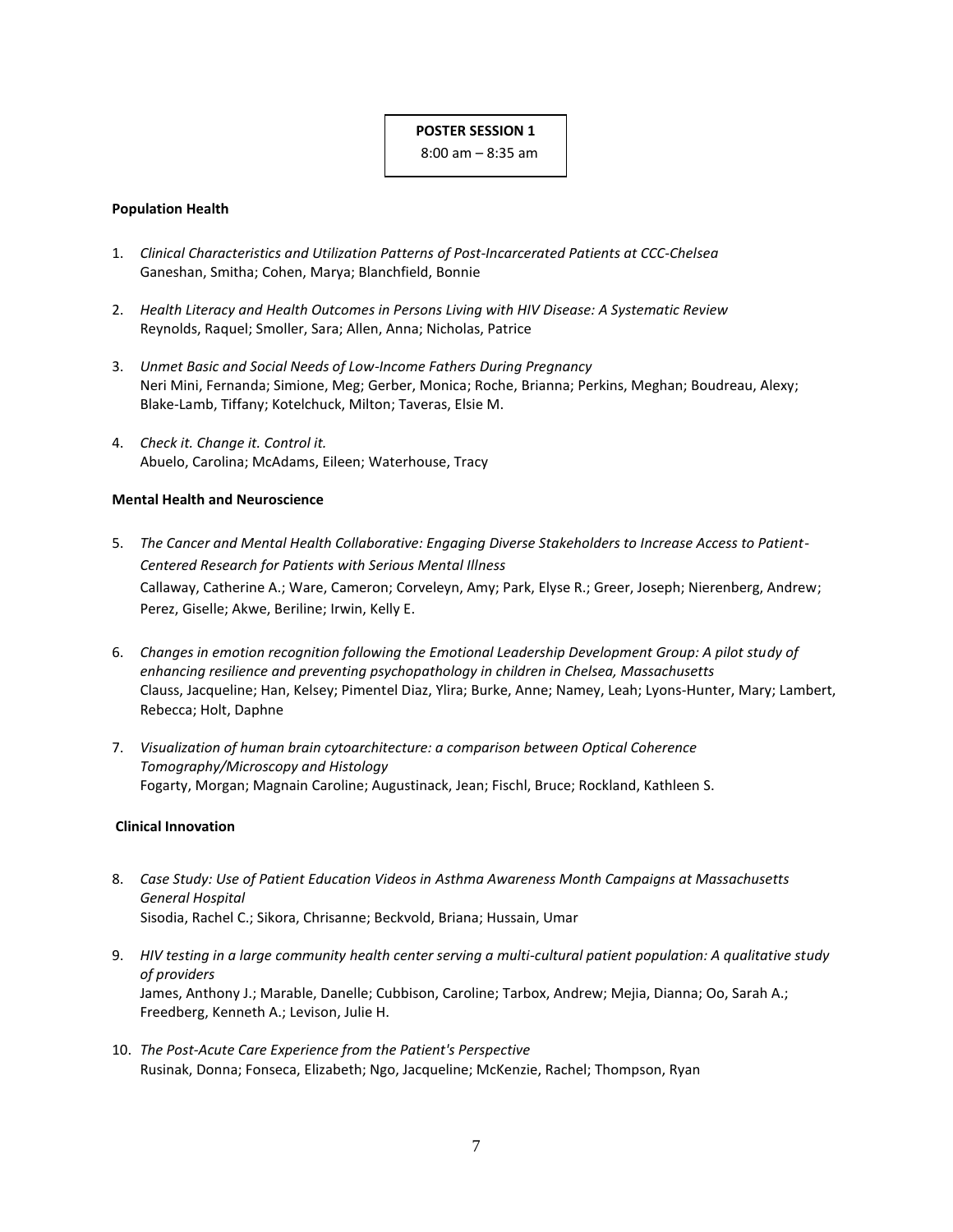- 11. *Falls Prevention - A Nursing Strategy* Waterhouse, Tracy
- *12. Challenges in Recruitment and Retention of Spanish-Speaking Community Samples with Type 2 Diabetes for a Behavior Change Intervention* Chang, Trina E.; Dean, Taquesha; Roberg, Regina; Wexler, Deborah; Mischoulon, David; Cassano, Paolo; Trinh, Nhi-Ha; Chen, Justin; Safren, Steven; Yeung, Albert

# **Collaborations for Health Improvement**

- *13. Identifying nurse leader development needs in the primary care setting* Bernhardt, Jean
- *14. A Retrospective Study Measuring the Impact of a Police-Behavioral health Partnership on Visibility of Children During Police Response to Violence in Chelsea, MA.* Green, Georgia; McGathey, Grace; Wasser, Rachel; Kyes, Chief Brian; Dunn, Captain Thomas
- *15. Long Term Impact of a Culturally Tailored Patient Navigation Program on the Disparities in Breast Cancer Screening in Refugee Women After the Program's End* McCarthy, Anne Marie; Rodriguez-Torres, Sebastian; Ashburner, Jeffrey M.; Percac-Lima, Sanja

# **Youth and Adolescent Health**

- *16. Can BMI explain most of the Trait Anxiety Symptoms Reported in Adolescent and Young Adult Girls with Severe Obesity?* Torre Flores, Landy Paola; Singhal, Vibha; Mancuso, Christopher; Izquierdo, Alyssa; Stanford, Fatima C.; Bredella, Miriam; Eddy, Kamryn; Lawson, Elizabeth; Misra, Madhusmita
- *17. Comparison of Measured and Calculated Resting Energy Expenditure in Adolescents with Severe Obesity and Follow-up One Year Post Bariatric Surgery* Singhal, Vibha; Torre Flores, Landy Paola; Cooper, Katherine; Stanford, Fatima C.; Tremblay, Julien; Bredella, Miriam; Misra, Madhusmita
- *18. Literature Review to Inform a Collective Impact Approach to Improve the Developmental Health of Young Children* Washburn, Kelly; Izen, Amy; Wang Sara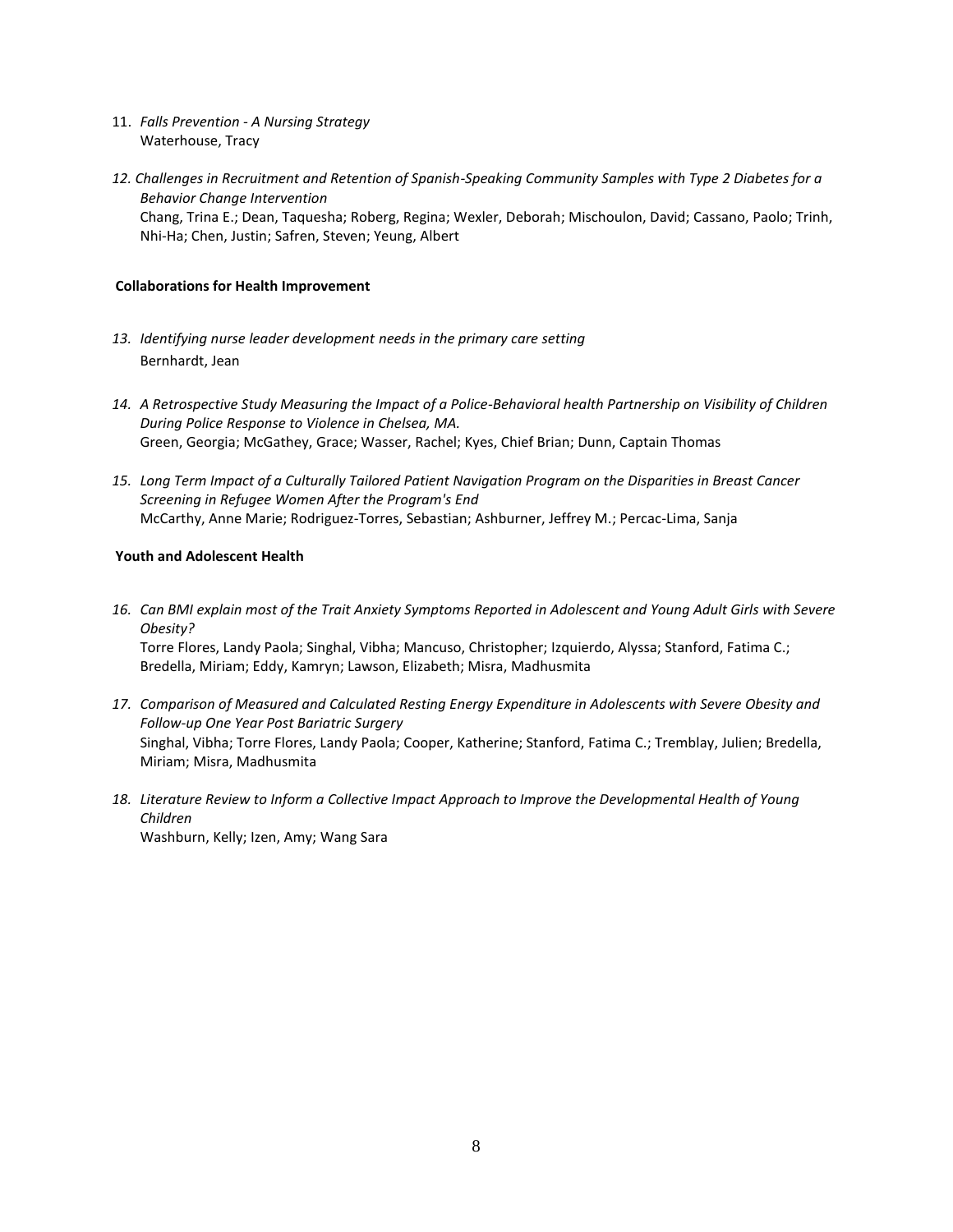# **POSTER SESSION 2**

8:45 am – 9:20 am

#### **Population Health**

- 1. *The 2019 North Suffolk Community Health Needs Assessment and Implementation Plan* Marable, Danelle; Stone, Jeff
- 2. *Description of Resources Related to Social Determinants of Health for an Outpatient Medical Clinic Population* Miller, Pam; Lyons-Hunter, Mary; Barboza, Andrea; Serrano, Merlin
- 3. *Addressing Food Insecurity in Chelsea* Washburn, Kelly; Fishman, Ron

#### **Mental Health and Neuroscience**

- 4. *Discriminating between bipolar II disorder and depression in a community mental health clinic* Chandra, Rohit
- *5. Post-traumatic phenomenology in Bhutanese-Nepali refugees* Chandra, Rohit; Chakkour, Anjana
- *6. Mindfulness-Based Cognitive Therapy (MBCT) effects on brain mechanisms of interoceptive awareness and rumination in major depression* Desbordes, Gaelle; Shapero, Benjamin G.; Desel, Tenzin; Mischoulon, David

#### **Clinical Innovation**

- *7. Can Videos Increase Attendance and Patient Preparedness for Speech-Language Evaluations?* Sylvia, Maria J.; Motroni, Emilia; Izen, Amy
- *8. Patient Navigation to Improve Patient-Centered Cancer Care in Community Health Center Patients Diagnosed with Cancer* Benjamin, Carmen; Shahid, Naysha; Ivan, Sarah; Gorton, Emily; Ashburner, Jeffrey; Irwin, Kelly; Moy, Beverly; Percac-Lima, Sanja
- *9. Nursing activities in relation to attainment of recovery in patients with opiate addictions* Bernhardt, Jean; Hooley, Lori
- 10. *Implementing a Social Determinants of Health Screening and Referral system for New Obstetrical Patients* Blake-Lamb, Tiffany; Bryant Mantha, Allison; Gates, Janika; Nadel, Hiyam; Neagle, Mary; Stewart, Nina; Faitel, Christine; Rushfirth, Katherine; Risley, Kristen
- *11. Effectiveness of a group intervention to improve diabetes-related distress and blood sugar control in Spanishspeaking patients with Type 2 diabetes in the community* Roberg, Regina; Dean, Taquesha; Wexler, Deborah; Mischoulon, David; Cassano, Paolo; Chen, Justin; Trinh, Nhi-Ha; Safren, Steven; Chang, Trina E.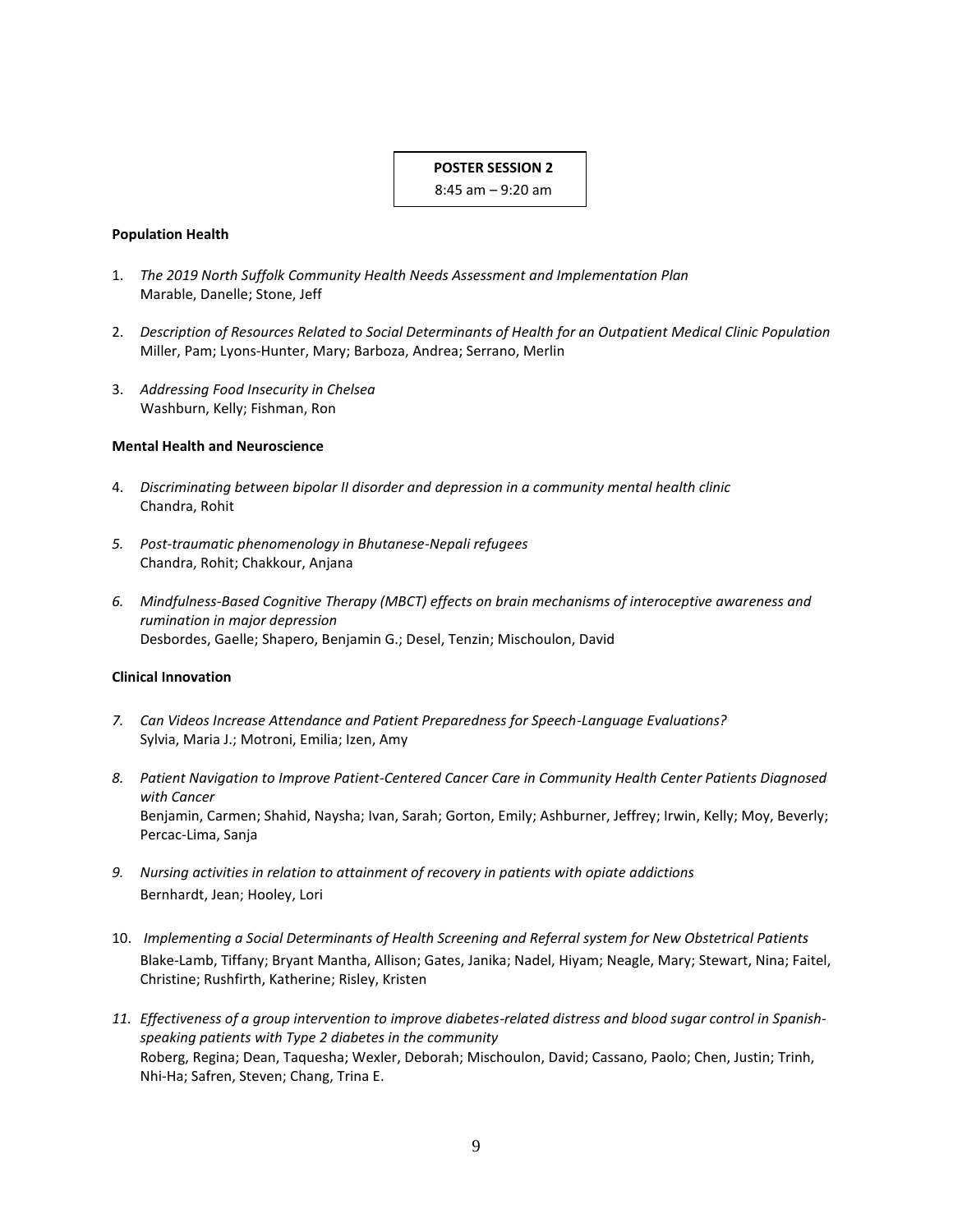#### **Collaborations for Health Improvement**

- *12. The All of Us Research Program in New England: Approaching Engagement and Communications for Communities Underrepresented in Biomedical Research (UBR) in Precision Medicine at Partners HealthCare System Hospitals* Hemley, Helen; Boutin, Natalie T.; Maloney, Heather; Jackson, Jonathan D.; Xerras, Dean C.; Karlson, Elizabeth W.; Smoller, Jordan W.; Clark, Cheryl R.; Edgman-Levitan, Susan M.
- *13. Improving care transitions from Boston-area jails through an academic community health center and studentfaculty clinic network* McGuire, Dan; Cohen, Marya; Williams, Rachael
- *14. Partnering with North Suffolk Mental Health to Increase Access to Cancer Prevention, Early Detection, and Treatment* Macri, Benjamin; Callaway, Catherine; Akwe, Beriline; Percac-Lima, Sanja; Irwin, Kelly
- *15. Improving Comprehensive Patient Care through Social Services at Student-Faculty Collaborative Clinic* Wang, Christine; Carbajal, Daniela; Chu, Jacqueline; Cohen, Marya

# **Youth and Adolescent Health**

- 16. *A Tale of Two Epidemics: Characteristics of Young Adult Patients with Chronic Hepatitis C at an Urban Community Health Center* Morrill, James; Carr, Christina
- *17. Youth-Perceived Assets and Challenges in Four Boston-Area Communities: Opportunities for Improving Adolescent Behavioral Health* NeMoyer, Amanda; Alvarez, Kiara; Mukthineni, Ravali; Rodriguez, Trinidad; Alegría, Margarita
- 18. *Unplanned pregnancy and other prenatal predictors of increased psychotic symptoms in a national cohort of 4,026 youths* Sipahi, Eren; Petrozzino, Gianni; Dowling, Kevin; Eryilaz, H. Hamdi; Roffman, Joshua
- *19. MGH Youth Scholars Program: Promoting Opportunities for Educational Attainment and Employment* Tavaras, Cassandra

*Presented abstracts will be eligible for The Department of Medicine Community Council's "Chelsea Research Day*  Abstract Award." A finalist from each thematic category will be nominated, and a winner from all the finalists will *be selected in December 2018.*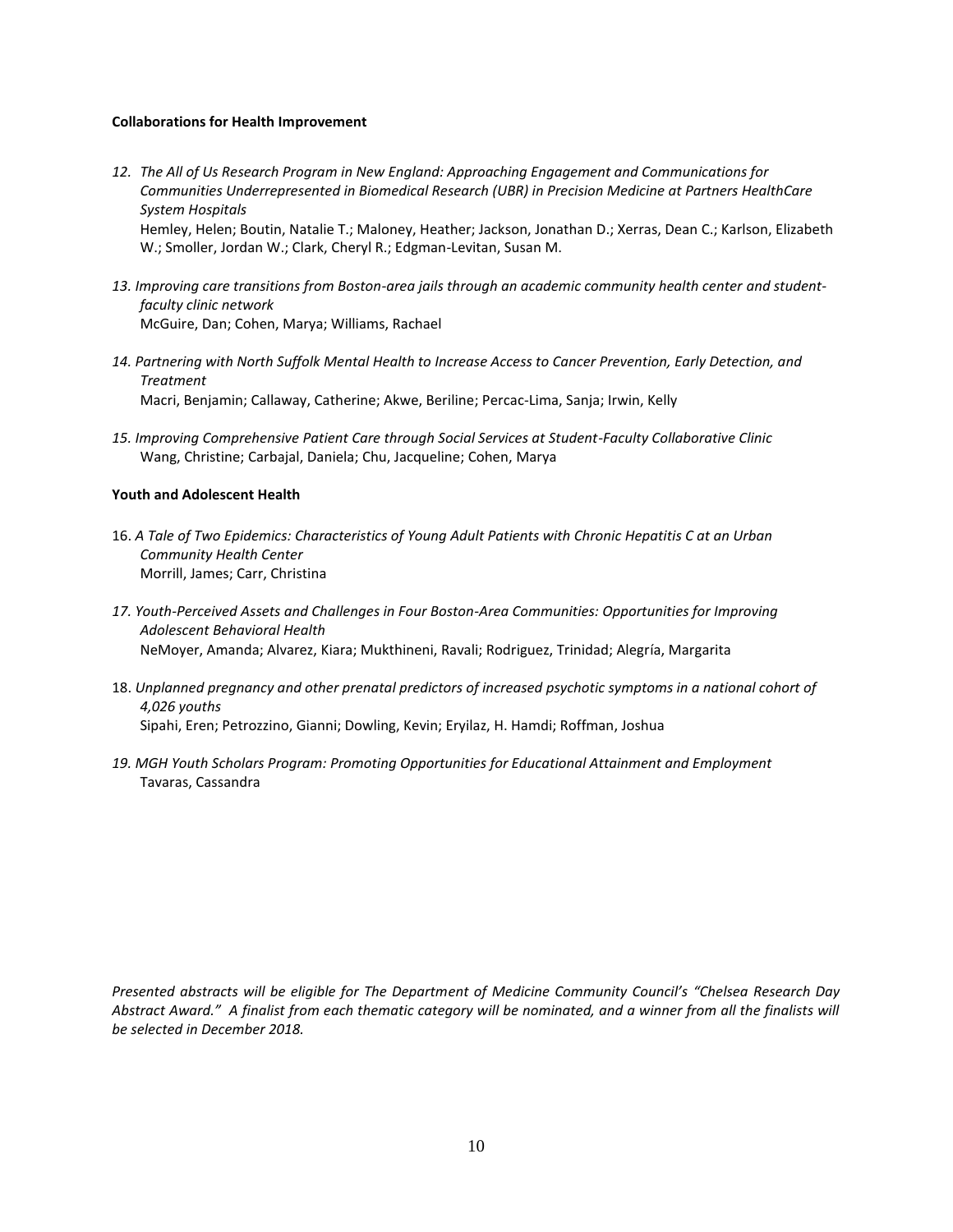#### **Authors**

*Listed by Last Name, First Name (Session #, Poster #)*

- 1. Abuelo, Carolina (1,4)
- 2. Akwe, Beriline (1,5) (2,14)
- 3. Alegria, Margarita (2,17)
- 4. Allen, Anna (1,2)
- 5. Alvarez, Kiara (2,17)
- 6. Ashburner, Jeffrey (1,15) (2,8)
- 7. Augustinack, Jean (1,7)
- 8. Barboza, Andrea (2,2)
- 9. Beckvold, Briana (1,8)
- 10. Benjamin, Carmen (2,8)
- 11. Bernhardt, Jean (1,13) (2,9)
- 12. Blake-Lamb, Tiffany (1,3) (2,10)
- 13. Blanchfield, Bonnie (1,1)
- 14. Boudreau, Alexy (1,3)
- 15. Boutin, Natalie T. (2,12)
- 16. Bredella, Miriam (1, 16) (1,17)
- 17. Bryant Mantha, Allison (2,10)
- 18. Burke, Anne (1,6)
- 19. Callaway, Catherine (1,5) (2,14)
- 20. Carr, Christina (2,16)
- 21. Cassano, Paolo (1,12) (2,11)
- 22. Chakkour, Anjana (2,5)
- 23. Chandra, Rohit (2,4) (2,5)
- 24. Chang, Trina E. (1,12) (2,11)
- 25. Chen, Justin (1,12) (2,11)
- 26. Chu, Jacqueline (2,15)
- 27. Clark, Cheryl R. (2,12)
- 28. Clauss, Jacqueline (1,6)
- 29. Cohen, Marya (1,1) (2,13) (2,15)
- 30. Cooper, Katherine (1,17)
- 31. Corveleyn, Amy (1,5)
- 32. Cubbison, Caroline (1,9)
- 33. Dean, Taquesha (1,12) (2,11)
- 34. Desbordes, Gaelle (2,6)
- 35. Desel, Tenzin (2,6)
- 36. Dowling, Kevin (2,18)
- 37. Dunn, Thomas (1,14)
- 38. Eddy, Kamryn (1,16)
- 39. Edgman-Levitan, Susan M. (2,12)
- 40. Eryilaz, H. Hamdi (2,18)
- 41. Faitel, Christine (2,10)
- 42. Fischl, Bruce (1,7)
- 43. Fishman, Ron (2,3)
- 44. Fogarty, Morgan (1,7)
- 45. Fonseca, Elizabeth (1,10)
- 46. Freedberg, Kenneth A. (1,9)
- 47. Ganeshan, Smitha (1,1)
- 48. Gates, Janika (2,10)
- 49. Gerber, Monica (1,3)
- 50. Gorton, Emily (2,8)
- 51. Green, Georgia (1,14)
- 52. Greer, Joseph (1,5)
- 53. Han, Kelsey (1,6)
- 54. Hemley, Helen (2,12)
- 55. Holt, Daphne (1,6)
- 56. Hooley, Lori (2,9)
- 57. Hussain, Umar (1,8)
- 58. Irwin, Kelly (1,5) (2,8) (2,14)
- 59. Ivan, Sarah (2,8)
- 60. Izen, Amy (1,18) (2,7)
- 61. Izquierdo, Alyssa (1,16)
- 62. Jackson, Jonathan D. (2,12)
- 63. James, Anthony J. (1,9)
- 64. Karlson, Elizabeth W. (2, 12)
- 65. Kotelchuck, Milton (1,3)
- 66. Kyes, Chief Brian (1,14)
- 67. Lambert, Rebecca (1,6)
- 68. Lawson, Elizabeth (1,16)
- 69. Levison, Julie H. (1,9)
- 70. Lyons-Hunter, Mary (1,6) (2,2)
- 71. Macri, Benjamin (2,14)
- 72. Magnain, Caroline (1,7)
- 73. Maloney, Heather (2,12)
- 74. Mancuso, Christopher (1,16)
- 75. Marable, Danelle (1,9) (2,1)
- 76. McAdams, Eileen (1,4)
- 77. McCarthy, Anne Marie (1,15)
- 78. McGathey, Grace (1,14)
- 79. McGuire, Dan (2,13)
- 80. McKenzie, Rachel (1,10)
- 81. Mejia, Dianna (1,9)
- 82. Miller, Pam (2,2)
- 83. Mischoulon, David (1,12) (2,6) (2,11)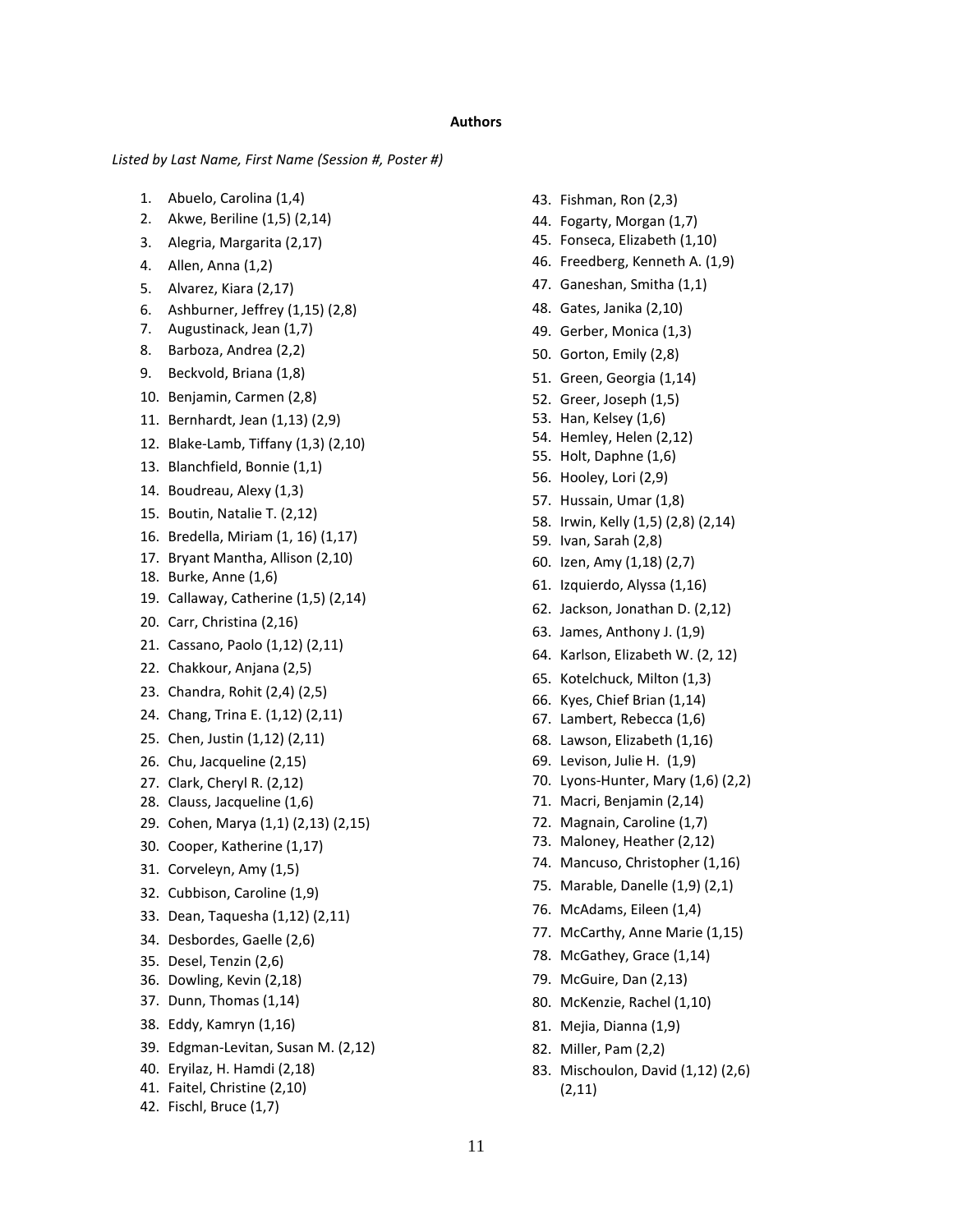84. Misra, Madhusmita (1,16) (1,17) 85. Morrill, James (2,16) 86. Motroni, Emilia (2,7) 87. Moy, Beverly (2,8) 88. Mukthineni, Ravali (2,17) 89. Nadel, Hiyam (2,10) 90. Namey, Leah (1,6) 91. Neagle, Mary (2,10) 92. NeMoyer, Amanda (2,17) 93. Neri Mini, Fernanda (1,3) 94. Ngo, Jacqueline (1,10) 95. Nicholas, Patrice (1,2) 96. Nierenberg, Andrew (1,5) 97. Oo, Sarah A. (1,9) 98. Park, Elyse R. (1,5) 99. Percac-Lima, Sanja (1,15) (2,8) (2,14) 100.Perez, Giselle (1,5) 101.Perkins, Meghan (1,3) 102.Petrozzino, Gianni (2,18) 103.Pimentel Diaz, Ylira (1,6) 104.Reynolds, Raquel (1,2) 105.Risley, Kristen (2,10) 106.Roberg, Regina (1,12) (2,11) 107.Roche, Brianna (1,3) 108.Rockland, Kathleen S. (1,7) 109.Rodriguez, Trinidad (2,17) 110.Rodriguez-Torres, Sebastian (1,15) 111.Roffman, Joshua (2,18) 112.Rushfirth, Katherine (2,10) 113.Rusinak, Donna (1,10) 114.Safren, Steven (1,12) (2,11) 115.Serrano, Merlin (2,2) 116.Shahid, Naysha (2,8) 117.Shapero, Benjamin G. (2,6) 118.Sikora, Chrisanne (1,8)

119.Simione, Meg (1,3) 120.Singhal, Vibha (1,16) (1,17) 121.Sipahi, Eren (2,18) 122.Sisodia, Rachel C. (1,8) 123.Smoller, Jordan W. (2,12) 124.Smoller, Sara (1,2) 125.Stanford, Fatima C. (1,16) (1,17) 126.Stewart, Nina (2,10) 127.Stone, Jeff (2,1) 128.Sylvia, Maria J. (2,7) 129.Tarbox, Andrew (1,9) 130.Tavaras, Cassandra (2,19) 131.Taveras, Elsie M. (1,3) 132.Thompson, Ryan (1,10) 133.Torre Flores, Landy Paola (1,16)  $(1,17)$ 134.Tremblay, Julien (1,17) 135.Trinh, Nhi-Ha (1,12) (2,11) 136.Wang, Christine (2,15) 137.Wang, Sara (1,18) 138.Ware, Cameron (1,5) 139.Washburn, Kelly (1,18) (2,3) 140.Wasser, Rachel (1,14) 141.Waterhouse, Tracy (1,4) (1,11) 142.Wexler, Deborah (1,12) (2,11) 143.Williams, Rachael (2,13) 144.Xerras, Dean C. (2,12) 145.Yeung, Albert (1,12)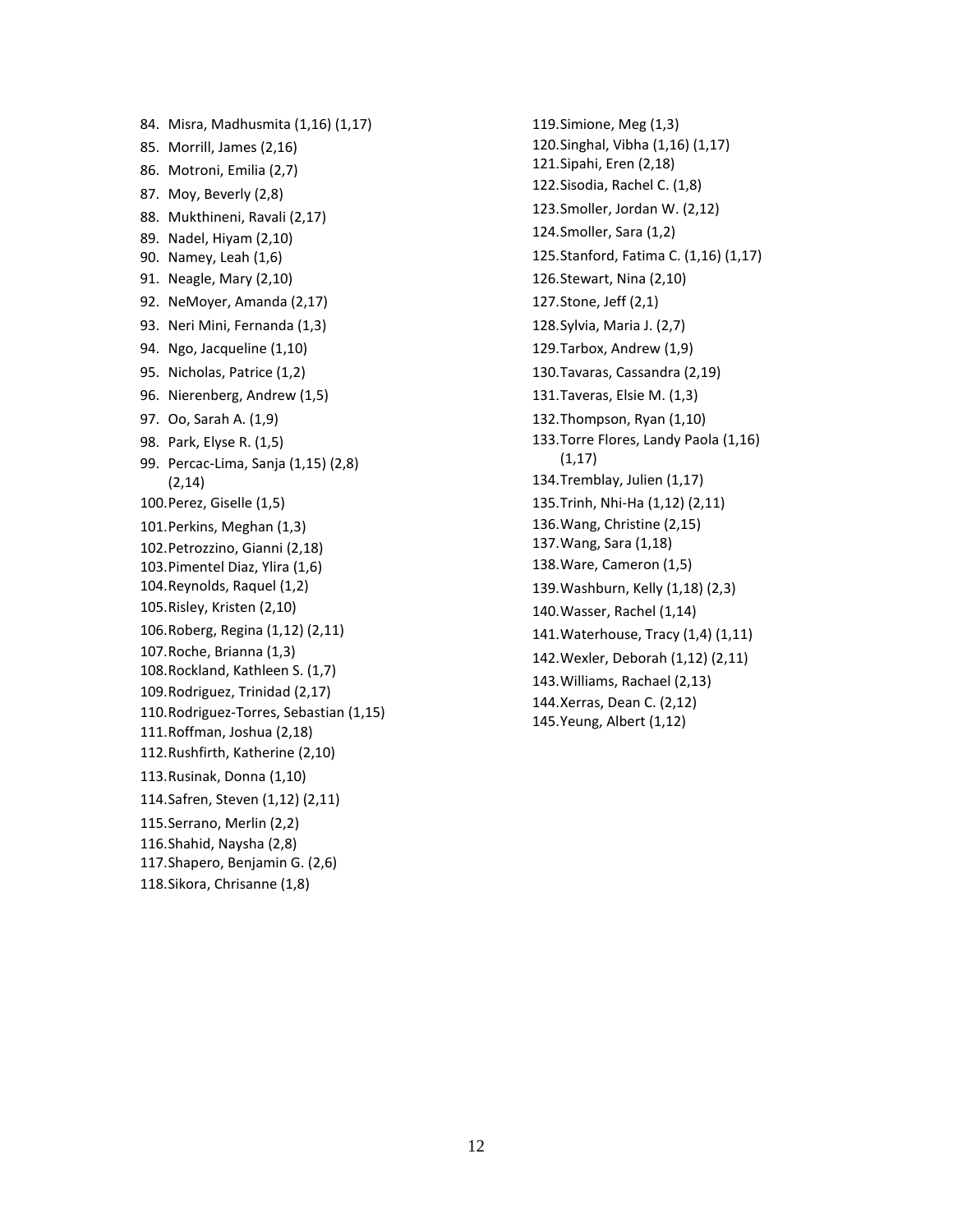#### **Clinical Characteristics and Utilization Patterns of Post-Incarcerated Patients at CCC-Chelsea**

**Smitha Ganeshan**, BS, Harvard Medical School **Marya Cohen**, MD, MPH, Massachusetts General Hospital **Bonnie Blanchfield**, CPA, SM, ScD, Brigham and Women's Hospital

**Keywords**: Healthcare utilization

**Summary**: The objective of this study is to compare the baseline clinical characteristics and healthcare utilization of individuals released from prison (IRP) receiving care at Crimson Care Collaborative (CCC) – Chelsea, a student-faculty collaborative clinic (SFCC), to all other patients receiving care at CCC-Chelsea. Understanding IRP's utilization patterns as they relate to patients with similar socioeconomic status and social factors may serve to identify opportunities for improved care delivery and coordination of care.

**Background**: IRP patients are more likely to suffer from chronic diseases, including HIV, substance use disorders, and diabetes than the general population. After release, these individuals often face barriers accessing basic primary care services, including insurance status, probation or parole requirements, stigma, and other social determinants. Patients are at a 12-fold increased risk of death in the first two weeks following release from prison. Substance use, unintentional drug overdose, and suicide attempts amplify this risk. Despite this knowledge, patterns of healthcare utilization among the IRP population remain poorly characterized.

**Methods**: A seven-year retrospective analysis of CCC-Chelsea patients identified 43 who had been released from state prison or jail prior to seeking care at CCC. Clinical characteristics and healthcare utilization were identified and compared with all other CCC-Chelsea patients. Data was obtained from the Partners Healthcare' Research Patient Data Registry (RPDR). Two-sided t-tests were used for comparisons.

**Results**: IRP had an average of 9.65 inpatient, 18.85, outpatient, and 4.011 emergency department (ED) visits annually. Average length of stay for inpatient hospitalizations was 3.53.

IRP had on average, 2.83 chronic conditions with 65% having 4+ chronic diseases. Almost half had 4+ mental health conditions, including 56% with opioid use disorder.

Average annual IRP ED visits of 4.01, exceeded the average, 3.10 of all other CCC-Chelsea (p<0.05); IRP outpatient visits,18.85, exceeded all other CCC-Chelsea of 13.34 (p<0.05); and IRP inpatient admissions of 9.65, exceeded all other CCC-Chelsea of 5.42, (p<0.05).

**Conclusions**: CCC-Chelsea IRPs utilize healthcare services at significantly higher rates than other CCC-Chelsea patients. Data suggests this may be multi-factorial due to higher burden of chronic disease and mental health morbidity. However, social factors and health-seeking behaviors may also play a causal role. Understanding these patterns of utilization offer CCC opportunities to redesign care to better serve these patients.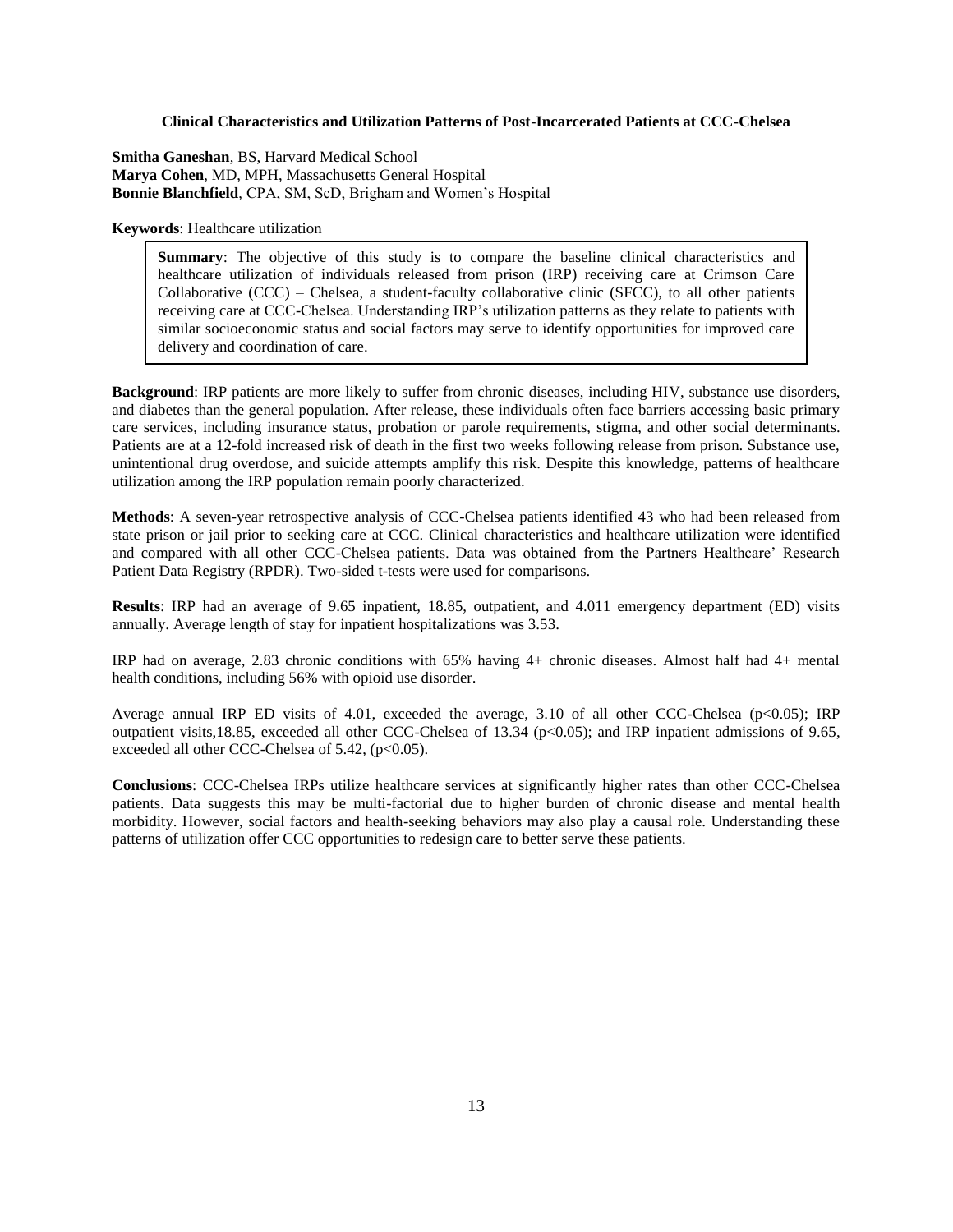### **Health Literacy and Health Outcomes in Persons Living with HIV Disease: A Systematic Review**

**Raquel Reynolds**, PhD, RN, MSN, PHCNS-BC, Assistant Professor MGH Institute of Health Professions School of Nursing

**Sara Smoller**, RN, MSN, ANP-BC, Assistant Professor MGH Institute of Health Professions School of Nursing **Anna Allen**, MS, CCC-SLP, PhD(c), Doctoral Student MGH Institute of Health Professions School of Rehabilitation Sciences

**Patrice Nicholas**, DNSc, DHL (Hon.), MPH, MS, RN, NP-C, FAAN, Professor MGH Institute of Health Professions School of Nursing

**Keywords**: HIV, health literacy, health outcomes

**Summary**: Health literacy affects HIV management and outcomes. This study systematically reviewed the literature to determine the association between health literacy and health outcomes in adults with HIV. Health literacy instruments varied. Definitions of health outcomes differed. Health literacy's effect on health outcomes was mixed.

**Background**: Low health literacy presents challenges for persons living with HIV, including poor medication adherence and poorer health outcomes. The aim of this study was to systematically review the literature to determine the association between health literacy and medication adherence and health outcomes in adults living with HIV.

**Methods:** The extended guidelines of the Preferred Reporting Items for Systematic Reviews and Meta-Analyses (PRISMA) statement were utilized to guide the approach to the review. A variety of electronic databases, e.g., PubMed, CINAHL, were searched using a selection of search terms and combinations, including HIV, health literacy, adherence, and health outcomes. Literature available on U.S. government websites was also included.

**Results**: Forty-seven studies examining health literacy and health outcomes in HIV disease were analyzed. Several instruments were used to measure health literacy. The Test of Functional Health Literacy in Adults (TOFHLA) (n=25) and the Rapid Estimate of Adult Literacy in Medicine (REALM) (n=9) were most common. Two studies modified the REALM. Some studies  $(n=3)$  measured health literacy by a single question and several studies  $(n=11)$ used a combination of other health literacy measures. Health outcomes measures included medication adherence, viral load, CD4 count, HIV knowledge, medication knowledge, substance use, and depression.

**Conclusions**: Measurement of health literacy and health outcomes has mixed approaches and instruments. Most studies used reliable and valid tools, such as TOFHLA and REALM despite availability of HIV-specific health literacy measures, such as the HIV Health Literacy Scale. Other studies used single-item measures or a combination of other instruments. Results indicated the relationship with health literacy and health outcomes vary or are unclear. Some studies found an association with health literacy and adherence or outcomes; others did not. It is possible that the use of an HIV-specific health literacy scale may yield more consistent results. Further exploration is needed.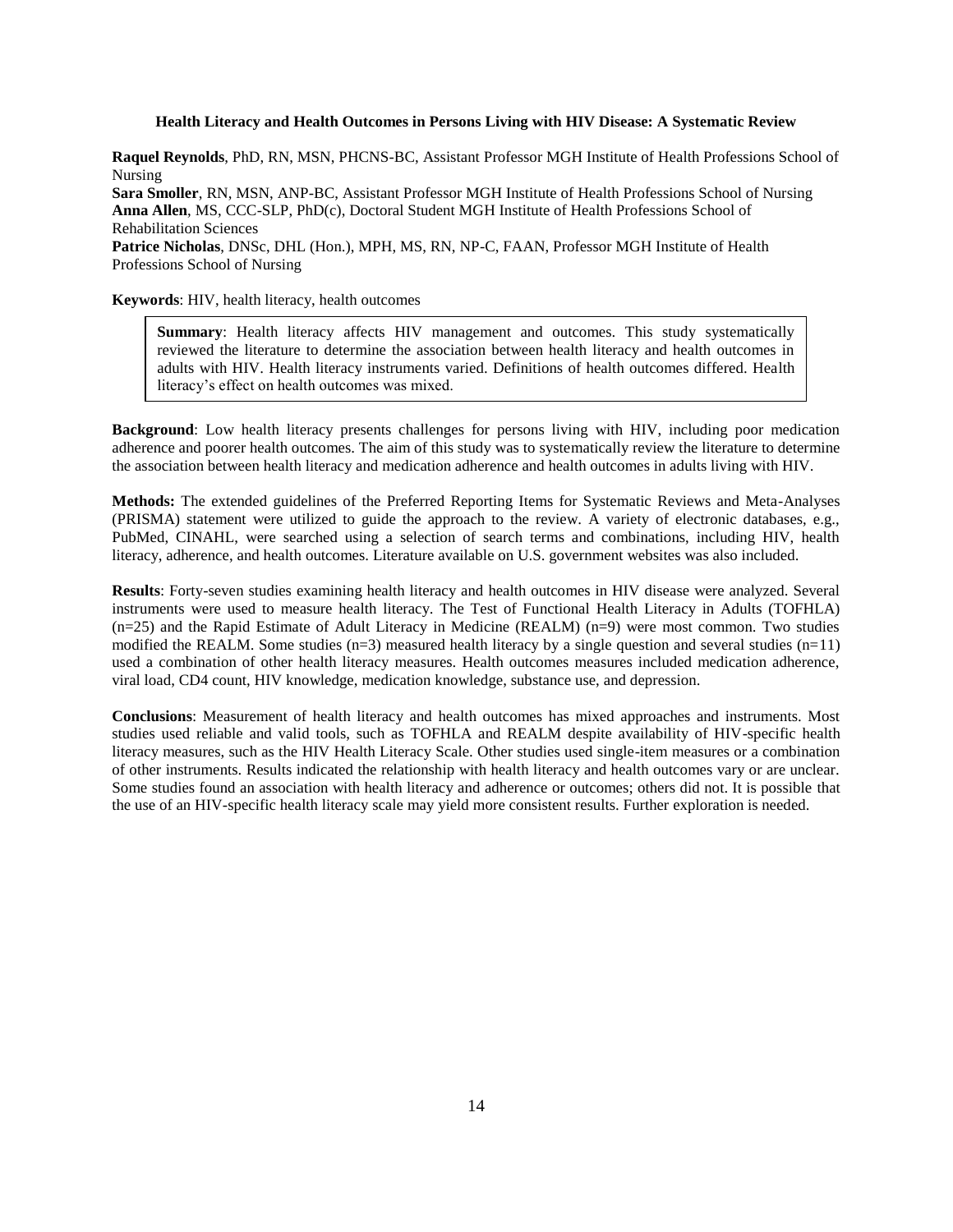# **Unmet Basic and Social Needs of Low-Income Fathers During Pregnancy**

**Fernanda Neri Mini**, Division of General Academic Pediatrics, Department of Pediatrics, MGH **Meg Simione**, PhD, CCC-SLP, Division of General Academic Pediatrics, Department of Pediatrics, MGH **Monica Gerber**, MPH, Division of General Academic Pediatrics, Department of Pediatrics, MGH **Brianna Roche**, Division of General Academic Pediatrics, Department of Pediatrics, MGH **Meghan Perkins**, MPH, Division of General Academic Pediatrics, Department of Pediatrics, MGH **Alexy Boudreau**, MD, Division of General Academic Pediatrics, Department of Pediatrics, MGH **Tiffany Blake-Lamb**, MD, MSc, Department of Obstetrics and Gynecology, MGH **Milton Kotelchuck**, PhD, Department of Pediatrics, MGH

**Elsie M. Taveras**, MD, MPH, Division of General Academic Pediatrics, Department of Pediatrics, MGH, Department of Nutrition, Harvard T. H. Chan School of Public Health, Kraft Center for Community Health Leadership, Partners Healthcare

**Keywords**: Fatherhood, pregnancy, social determinants of health

**Summary**: Understanding fathers' unmet basic and social needs, such as housing, employment and social-emotional support systems, is vital for effective family health interventions. This study assessed the prevalence of unmet basic and social needs among fathers participating in the First 1,000 Days Program during their partners' first trimester of pregnancy. Results indicated that low-income fathers have elevated housing and food security needs, insufficient financial support and full-time employment, and utilize primary care insufficiently.

**Background**: Paternal involvement has been shown to be vital to maternal well-being during pregnancy and child development. However, unmet basic and social needs can reduce a father's positive impact. By understanding these needs, we can better connect fathers to resources. The purpose of this study is to determine the prevalence of fathers' unmet basic and social needs during their partners' first trimester of pregnancy.

**Methods**: The First 1,000 Days Program is a systems-level initiative aimed to reduce obesity risk among lowincome families by addressing individual, family, and socio-contextual factors. 127 fathers were surveyed at their partners' initial obstetrician nurse visit at MGH's Revere and Chelsea HealthCare Centers and DotHouse Health. Survey questions included information about participant and household characteristics, and unmet basic and social needs. Descriptive statistics were calculated.

**Results**: Over half of fathers in this study were Hispanic, Asian or African American and 54% were born outside of the United States. The majority of fathers (68%) reported a gross annual income under \$50,000, and 27% reported an income under \$20,000. Food insecurity (18%) was almost twice as prevalent as housing insecurity (10%). Support from formal support networks were also inadequate. 26% of fathers did not have full-time employment and 40% of fathers did not see a primary care physician in the past year. Informal networks that provided support via partners and family and friends offered social-emotional support more readily than financial. For example, 90% of fathers reported receiving "high support" from their partners, while fewer fathers (66%) knew an individual that could loan them \$50. Fathers indicated needing more resources related to nutrition, exercise, and parenting.

**Conclusions**: Our findings indicate fathers in this study had several unmet basic and social needs. By providing paternal support and resources, fathers may be able to, in turn, better support their partners, children and themselves.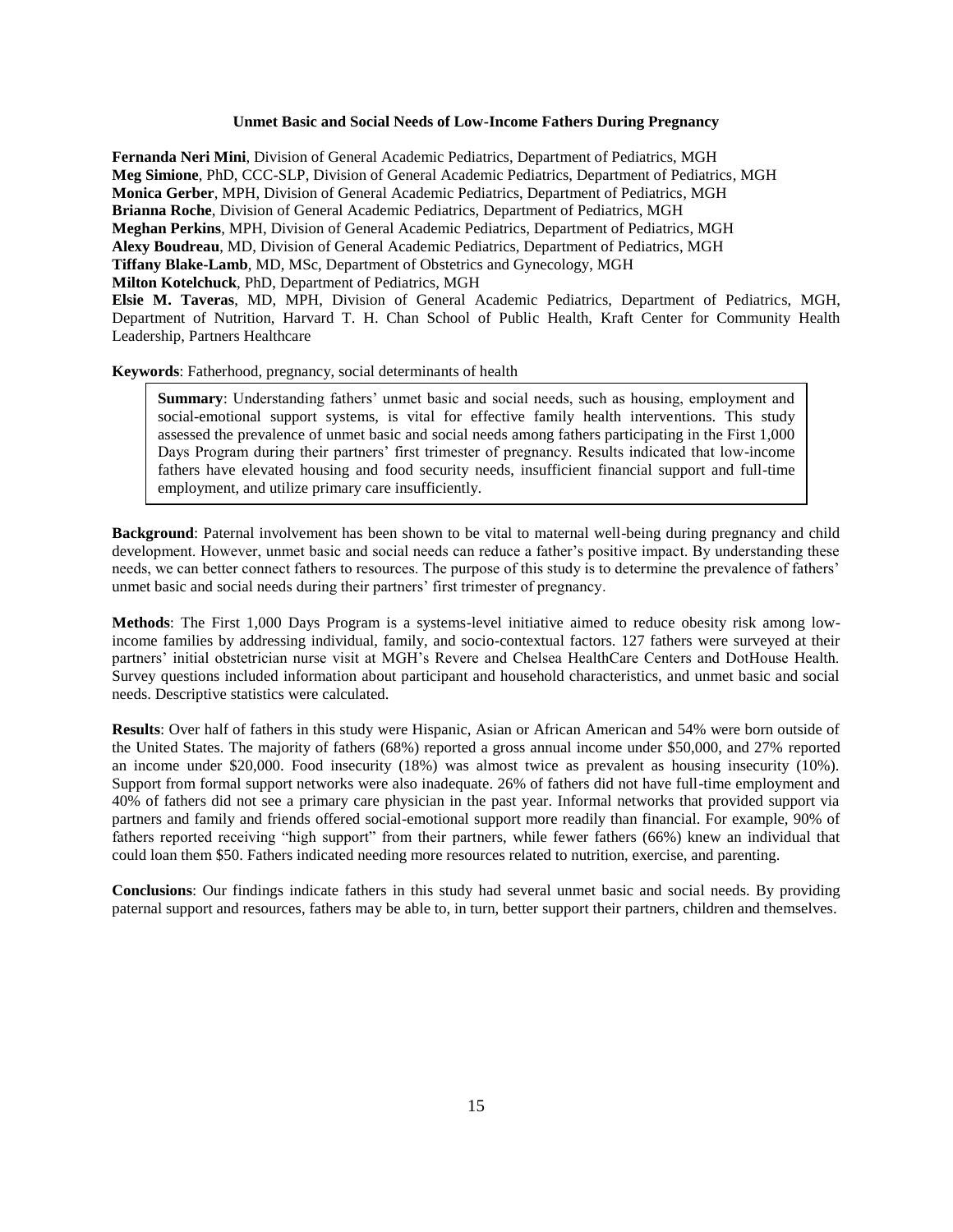#### **Check it. Change it. Control it.**

**Carolina Abuelo**, MD, MSC, Adult Medicine Charlestown HealthCare Center **Eileen McAdams**, NP, CDE, Adult Medicine Charlestown HealthCare Center **Tracy Waterhouse**, RN-BC, Adult Medicine Charlestown HealthCare Center

**Keywords**: Hypertension, control, education

**Summary**: We implemented and evaluated a hypertension program to improve hypertension control rates in this clinic population through staff and patient education. Patients with hypertension can be managed through a blood pressure lending library and group visit format.

**Background:** The Charlestown Heath Care Center treats a population of 16,000 patients in a 1.4 Square mile area, many of whom have hypertension and other complex care needs. We wanted to design a program to improve their care and implement a new process to that end.

**Methods**: Education Program developed for Patients/Staff to promote collaborative, multidisciplinary care of hypertensive patients. Development of process to increase education of patients for home blood pressure monitoring- to include a Blood Pressure Cuff Lending Library and RN-Patient Visits.

**Results**:

- Staff Presentation on the care of the hypertensive patient held
- Blood Pressure Workshops initiated and held quarterly
- Blood Pressure Cuff Lending Library initiated
- RN Blood Pressure Check visits initiated

**Conclusions**: The results of this project showed and continues to show the impact of staff and patient education via staff competencies; development of group visit format for patient education; RN blood pressure check visits and a blood pressure cuff lending program on improving goal blood pressure.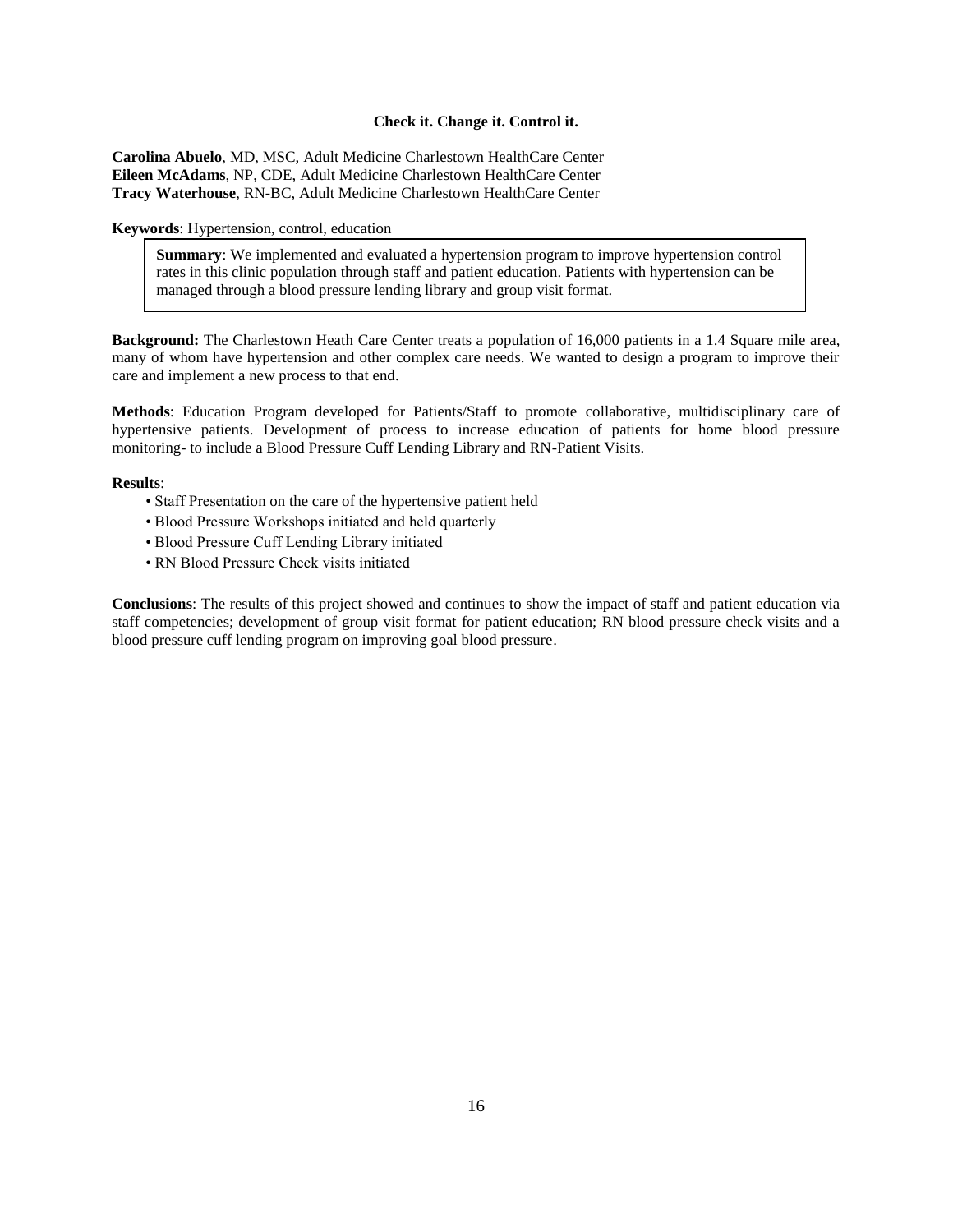# **The Cancer and Mental Health Collaborative: Engaging Diverse Stakeholders to Increase Access to Patient-Centered Research for Patients with Serious Mental Illness**

**Catherine A. Callaway**, BA, Cancer Outcomes Research Program, MGH **Cameron Ware**, BA, M.ED, Cancer and Mental Health Collaborative **Amy Corveleyn**, MSW, LICSW, Collaborative Care and Community Engagement Program, MGH **Elyse R. Park**, PhD, MPH, Mongan Institute Health Policy Center **Joseph Greer**, PhD, Cancer Outcomes Research Program, MGH **Andrew Nierenberg**, MD, Dauten Family Center for Bipolar Treatment Innovation, MGH **Giselle Perez**, PhD, Behavioral Medicine Service MGH **Beriline Akwe**, RN, MPH, North Suffolk Mental Health Association **Kelly E. Irwin**, MD, MPH, Collaborative Care and Community Engagement Program, MGH

**Keywords**: Serious mental illness, cancer, collaborative

**Summary**: The Cancer and Mental Health Collaborative is a community network that aims to engage diverse stakeholders, including patients, caregivers, clinicians, community partners, and researchers, to build the capacity to conduct patient-centered research focused on improving cancer outcomes for individuals with serious mental illness. Key areas of focus include conducting a needs assessment, hosting an annual symposium and strengthening channels to disseminate research findings.

**Background**: Individuals with serious mental illness (SMI) experience inequities in access to cancer care and research which contribute to increased cancer mortality. To increase access to research and improve cancer outcomes for people with SMI, stakeholders identified the need to collaborate across systems to build the capacity to conduct patient-centered research (PCOR).

**Methods:** We aim to (1) develop the Cancer and Mental Health Collaborative (a community network focused on engaging patients, caregivers, clinicians, community partners, and researchers), (2) increase the capacity for partners to engage in PCOR, and (3) strengthen channels to disseminate research findings. The collaborative includes a stakeholder advisory board, steering committee, and dissemination committee. Areas of focus include conducting a needs assessment, hosting an annual symposium, and creating a preliminary dissemination toolkit for PCOR.

**Results**: The steering committee and stakeholder board of the Cancer and Mental Health Collaborative have been established, with representation from Massachusetts Department of Mental Health, Beacon Health Options, National Alliance on Mental Illness - Massachusetts, MoodNetwork (PCORnet), North Suffolk Mental Health Association, American Cancer Society, and National Community Oncology Research Program. The collaborative hosted the second annual symposium in May 2018, gathering over 250 diverse stakeholders from more than 50 organizations dedicated to improving access to research and cancer care for individuals with SMI. The dialogue established priorities for the collaborative, which focused on four main areas: clinical care (engage community mental health centers), research (increase access to clinical trials and conduct PCOR), education (develop cross-disciplinary training modules), and advocacy (raise awareness and combat stigma).

**Conclusions**: The Cancer and Mental Health Collaborative is a community network that aims to engage diverse stakeholders to reduce the cancer mortality gap for individuals with SMI. Next steps include growing our membership and reach through social media and developing a sustainable system of partnerships to conduct and disseminate PCOR.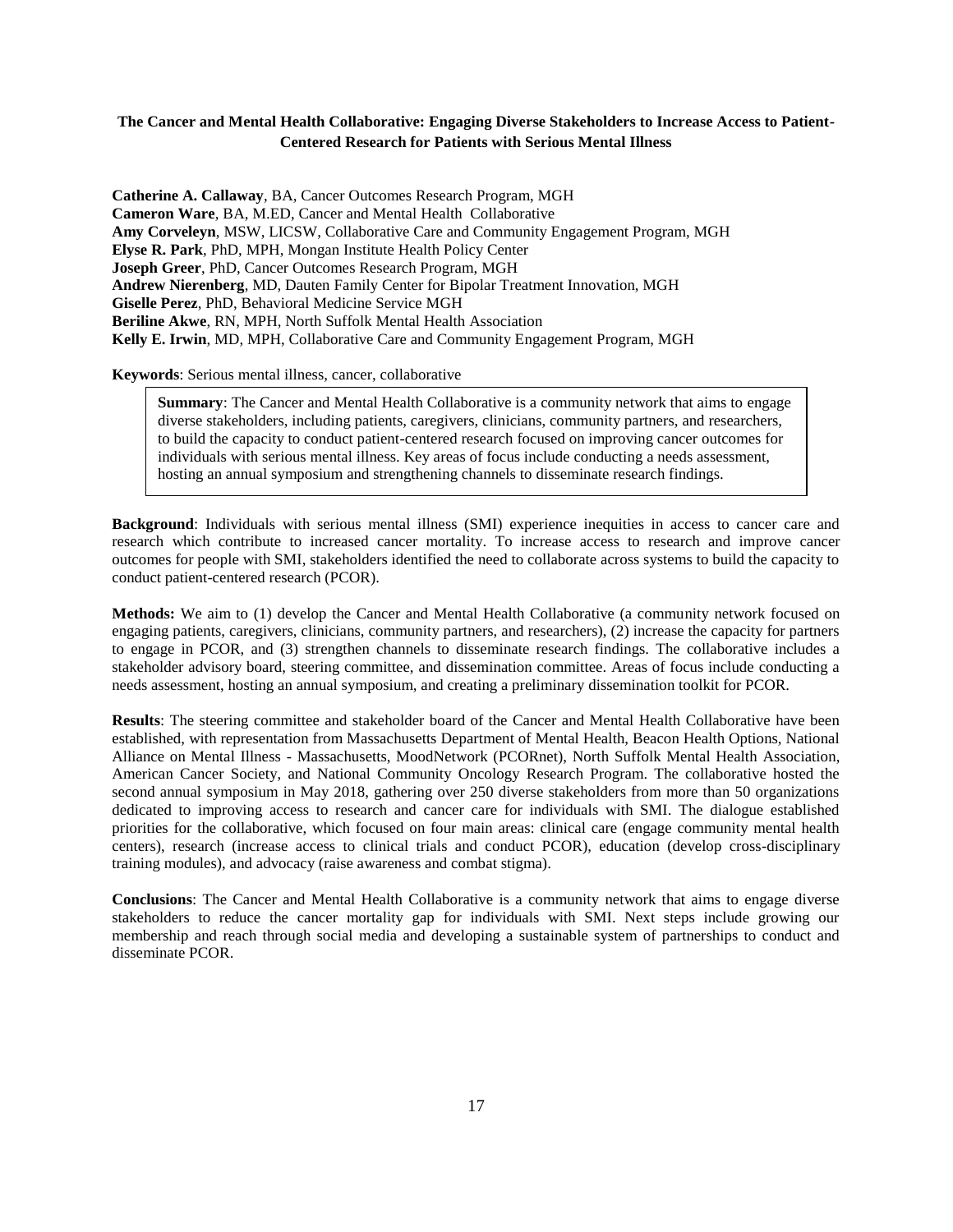# **Changes in emotion recognition following the Emotional Leadership Development Group: A pilot study of enhancing resilience and preventing psychopathology in children in Chelsea, Massachusetts.**

**Jacqueline Clauss**, MD, PhD, MGH Psychiatry **Kelsey Han**, MGH Psychiatry **Ylira Pimentel Diaz**, MGH Chelsea Health Center **Anne Burke**, MGH Psychiatry **Mary Lyons-Hunter**, MGH Chelsea Health Center **Rebecca Lambert**, MGH Chelsea Health Center **Daphne Holt**, MGH Psychiatry

#### **Keywords**: Resilience, pediatrics, mindfulness

**Introduction**: Most psychiatric illnesses have their roots in childhood. To have the most impact on psychiatric disorders, we must find ways to prevent disorders from beginning in the first place. Many risk factors are shared across different types of psychopathology, including exposure to trauma, parent psychopathology, sub-syndromal symptoms, and living in an urban environment. Children from Chelsea, Massachusetts are exposed to many of these risk factors, as well as other factors that increase daily stress levels, such as exposure to violence, uncertain immigration status and poverty. Thus, children living in Chelsea are at elevated risk for developing psychiatric illness. Studying such children can help us to understand how to prevent psychiatric illness and how these illnesses develop.

**Methods**: Children 11-14 years old were recruited from the Massachusetts General Hospital (MGH) Chelsea Health Center. Children were screened for sub-syndromal psychiatric symptoms using the Strengths and Difficulties Questionnaire (SDQ). Sub-syndromal symptoms were measured as symptoms below the threshold for a diagnosis, but above the normal range. Children participated in an intervention that included elements of cognitive behavior therapy (CBT), dialectical behavior therapy (DBT), and mindfulness. The group was comprised of 10 sessions. Topics discussed in the group included identifying your own and others' emotions, kindness and compassion, communication skills, and problem solving. The group intervention was led by an experienced community-based therapist and a psychology post-doctoral fellow. Pre-intervention and post-intervention measures were collected. These measures included measures of psychiatric symptoms: the parent-report Children's Behavior Checklist (CBCL), and child self-report Screen for Childhood Anxiety and Related Disorders (SCARED). Child self-report of emotion regulation strategies was also collected, including the Emotion Regulation Questionnaire (ERQ) and the Emotion Regulation Index for Children and Adolescents (ERICA). Finally, a computerized task measuring emotion recognition was collected. The task consisted of the presentation of images of emotional faces (fear, happy, angry, neutral). Faces were morphed to display different degrees of emotion intensity ranging from 50% emotion (e.g., 50% angry and 50% neutral) to 100% emotion (e.g., 100% angry). Children were asked to identify the emotion of each face using a button press. Number of emotions correctly identified, number of faces for which no button was pressed, and reaction times were recorded.

**Results**: Sixty children were screened. Thirty-six children were eligible for the intervention and 11 children were enrolled in the intervention (mean age 12 years). One child dropped out of the intervention, resulting in 10 children completing the intervention. Changes in symptom scores will be reported at a later time point. After the intervention, children were more likely to select the correct emotion for 100% happy faces (t = 2.5; p = .04). There was a trend towards children being more likely to select the correct emotion for 50% angry faces (t = 1.9; p = .10), 75% fearful faces (t = 2.1; p = .07), and 100% fearful faces (t = 1.8, p = .10).

**Conclusions**: Using an emotion recognition task as an objective measure of outcomes, we found that, following the intervention, children were better able to identify emotions, particularly fearful faces, which are often ambiguous and difficult to interpret. Thus, the intervention may have led to improvements in facial affect recognition, which may result in positive behavioral change over time. We plan to follow these children longitudinally to determine if these effects are sustained and whether symptom and behavioral improvements occur as any newly learned emotion recognition skills are implemented in the real world.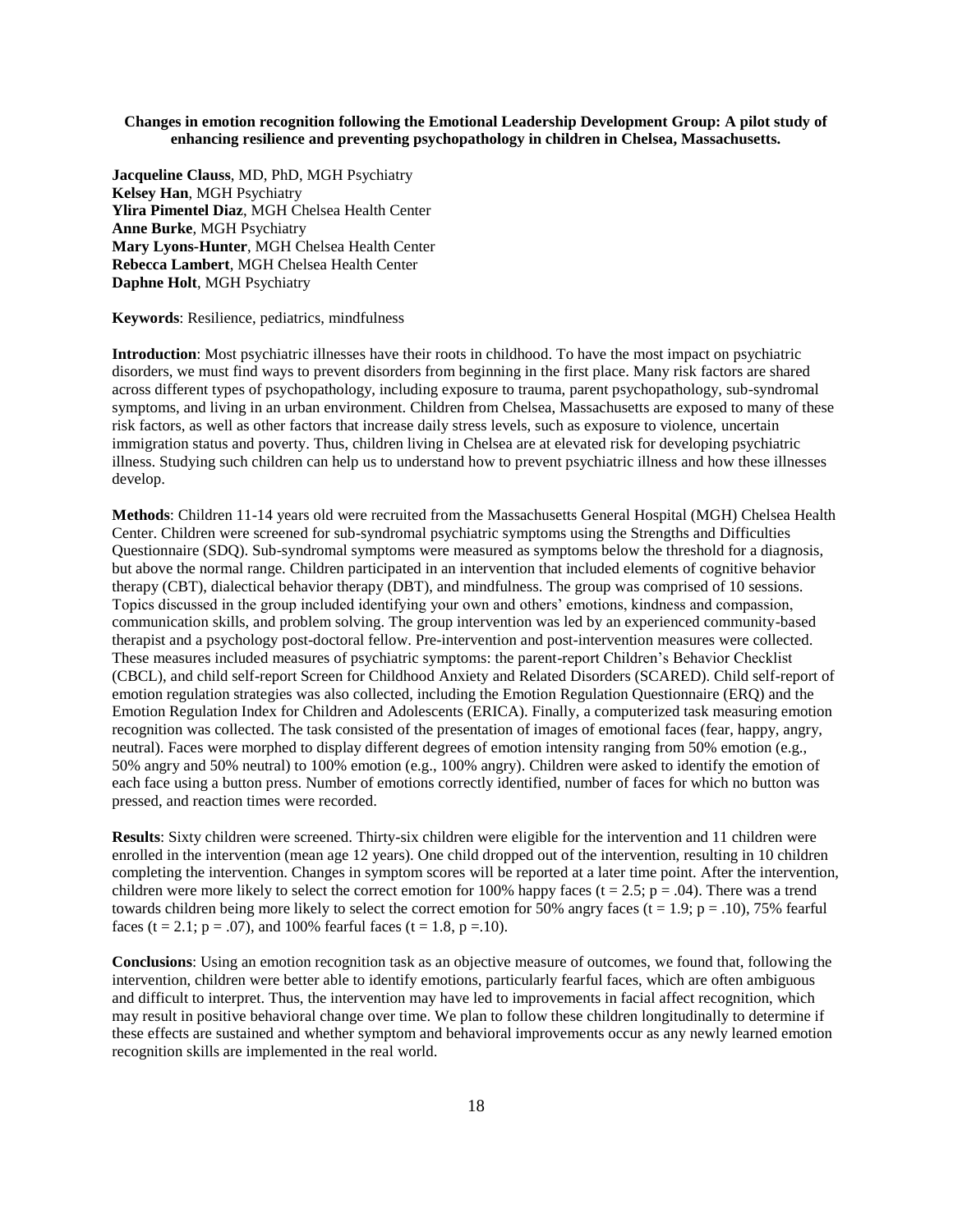# **Visualization of human brain cytoarchitecture: a comparison between Optical Coherence Tomography/Microscopy and Histology**

**Morgan Fogarty**, Athinoula A Martinos Center for Biomedical Imaging, Dept. of Radiology, MGH **Caroline Magnain**, PhD, Athinoula A Martinos Center for Biomedical Imaging, Dept. of Radiology, MGH **Jean Augustinack**, PhD, Athinoula A Martinos Center for Biomedical Imaging, Dept. of Radiology, MGH **Bruce Fischl**, PhD, Athinoula A Martinos Center for Biomedical Imaging, Dept. of Radiology, MGH **Kathleen S Rockland**, PhD, Department of Anatomy and Neurobiology, Boston University School of Medicine

**Keywords**: Optical coherence tomography, optical coherence microscopy, histology

**Summary**: Traditionally, histology is used for visualizing neurons. However, distortion artifacts like tears, shrinking and mispositioning negatively impact these results. Alternatively, optical coherence tomography (OCT) and microscopy (OCM) can reduce these distortions by imaging the tissue before sectioning. In this study, we quantitatively and qualitatively compared OCT, OCM, and Nissl data to demonstrate the benefits of OCT/OCM. Future studies using OCT/OCM can improve our understanding of neurological disease development and impact on the brain.

**Background**: Currently, 5.7 million Americans are living with Alzheimer's, and that number is projected to reach 14 million people by the year 2050 (https://www.alz.org/alzheimers-dementia/facts-figures). In defining diagnosis and understanding neurological diseases, such as Alzheimer's, it's essential to study the brain's cytoarchitecture (cell organization) postmortem. Histology is traditionally used to examine neurons and axons in the brain; however, this technique introduces distortion artifacts like tissue rips, shrinking, and mispositioning. Optical coherence tomography (OCT) and microscopy (OCM) reduce distortions by imaging the tissue prior to cutting. In this study, we compared OCT and OCM to Nissl staining to illustrate the differences between the techniques.

**Methods:** OCT/OCM measures the light backscattered by the tissue, in a similar way to that of ultrasound. The fibers and neurons in the tissue provide the contrast. The resolution, 3.5um (OCT) and 1.25um (OCM), makes it ideal for imaging cortical layers and neurons respectively. Registration (both linear and nonlinear), layer labeling, and neuron segmentation were used to qualitatively and quantitatively compare OCT/OCM to Nissl images.

**Results**: We show that imaging prior to sectioning reduces distortion, therefore increasing the colocalization of the blockface reference image to the OCT image. We also confirm that OCT detects the organization of the neurons in the cortex as seen with Nissl. For OCM, the neuron colocalization percentage was higher for OCT compared to Nissl in both BA 21 and BA 32.

**Conclusions**: Both results demonstrate that OCT/OCM are promising tools to the studies of cytoarchitecture, from the laminar structures to the individual neurons. Moreover, due to the limited distortions, OCT can be used to create undistorted 3D volumes of tissue without requiring between-slice registration. Future studies using OCT/OCM can improve our understanding of the development of neurological diseases and their impact on the brain.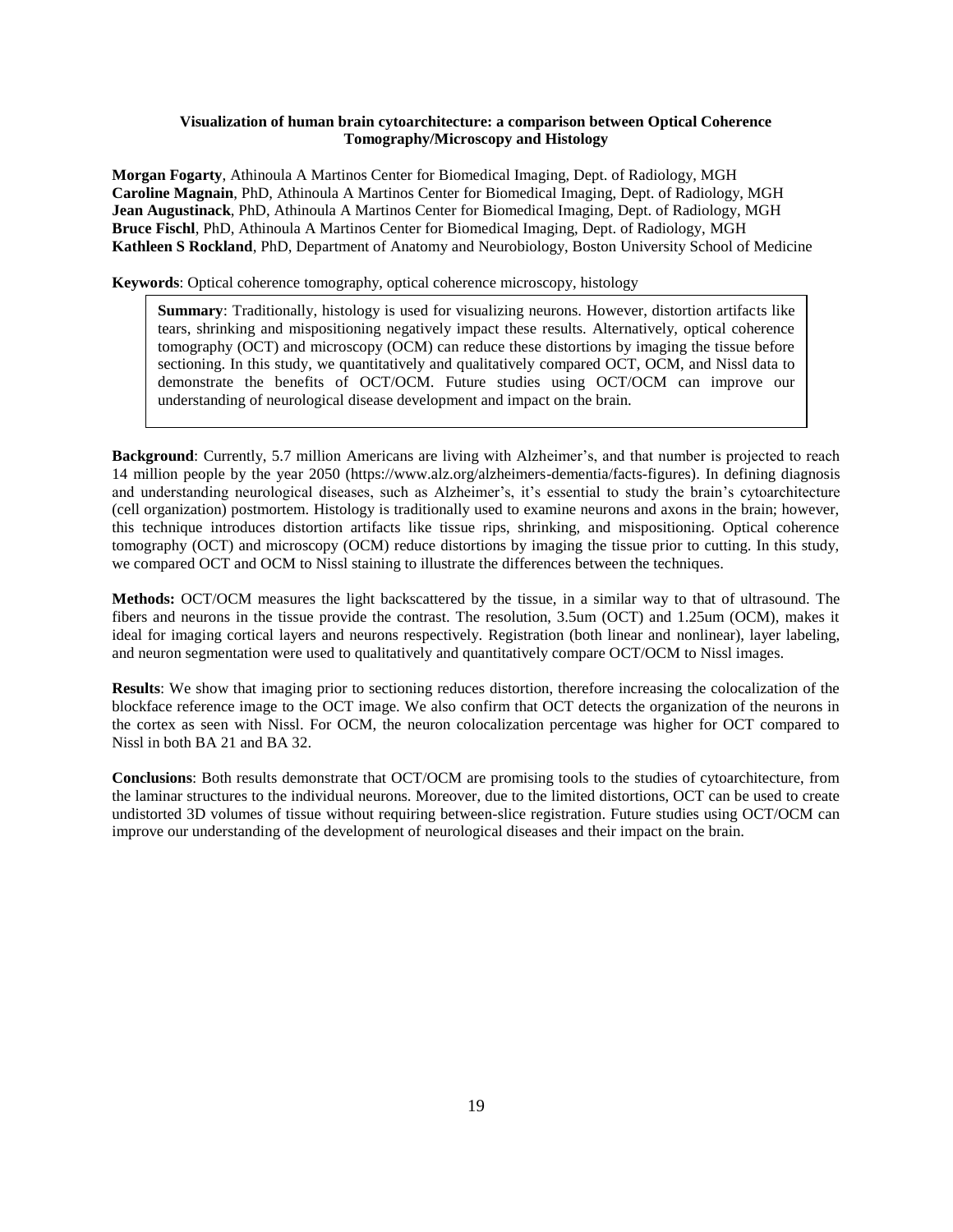# **Case Study: Use of Patient Education Videos in Asthma Awareness Month Campaigns at Massachusetts General Hospital**

**Rachel C. Sisodia**, MD, Massachusetts General Physicians Organization (MGPO) **Chrisanne Sikora**, MAC, Massachusetts General Physicians Organization (MGPO) **Briana Beckvold**, MA, CHES, MassGeneral Hospital for Children **Umar Hussain**, MHA, Massachusetts General Physicians Organization (MGPO)

**Keywords**: Asthma, patient engagement

**Summary**: Massachusetts General Hospital utilized the Vidscrip platform to create a series of videos about asthma as part of their 2017 and 2018 Asthma Awareness Month campaigns. Videos were posted on the MassGeneral Hospital for Children Facebook page.

**Background:** It's estimated patients forget 40-80% of what they are told by their provider during an office visit and turn to questionable sources of health information. The Vidscrip platform enables clinicians to create easily customizable videos on their desktop or mobile device which are then prescribed to patients before, during, or after a clinic visit/procedure by sharing the video URL.

**Methods**: Vidscrips were incorporated into two hospital-wide awareness campaigns for Asthma Awareness Month in May 2017 and May 2018. A total of eleven videos were created over the course of both campaigns (six in 2017 and five in 2018) by a multidisciplinary team that included an asthma coordinator at MGH Chelsea. Video links were distributed to the Pediatric Asthma Special Interest Group and other stakeholders through weekly email communications. Both campaigns also utilized the MassGeneral Hospital for Children Facebook page to share videos. Five videos were posted on the Facebook page during the first campaign, two during the second.

**Results**: As of March 2018, videos created for the first campaign had a combined 2,171 views (views are cumulative) and the Facebook posts had been seen by over 3,600 people (combined). As of June 2018, videos for the second campaign had a combined 4,631 views (cumulative) and the Facebook posts had been seen by 7,952 people (combined). Due to limitations in data available through the Vidscrip platform, it is not possible to separate which views were the result of the social media campaign and which came from a clinician prescribing the video(s) during an episode of care.

**Conclusions**: Patient education videos are a valuable tool for patient engagement and education. With more robust data reporting and more user-friendly distribution methods, Vidscrips could be a powerful component of targeted population health management interventions.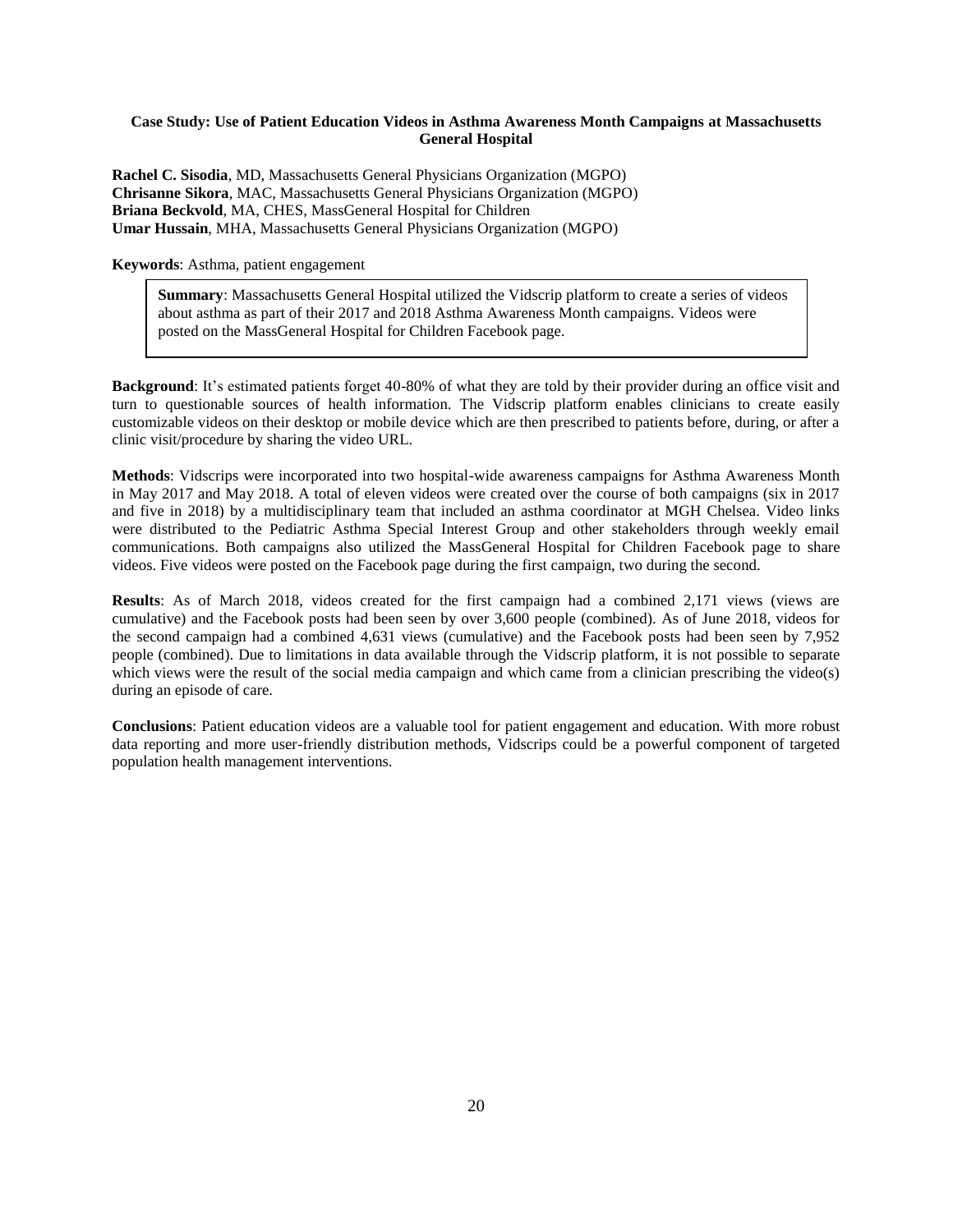# **HIV testing in a large community health center serving a multi-cultural patient population: A qualitative study of providers**

**Anthony J. James**, BA, BS, Division of General Internal Medicine **Danelle Marable**, MA, Center for Community Health Improvement **Caroline Cubbison**, MD, Division of General Internal Medicine **Andrew Tarbox**, BA, Division of General Internal Medicine **Dianna Mejia**, BA, Division of General Internal Medicine **Sarah A. Oo**, MSW, Center for Community Health Improvement **Kenneth A. Freedberg**, MD, MSc, Division of General Internal Medicine, Division of Infectious Diseases, Medical Practice Evaluation Center **Julie H. Levison**, MD, MPhil, MPH, Division of General Internal Medicine

**Keywords**: HIV testing, diagnosis and screening, clinical guidelines

**Summary:** HIV test delivery can be hindered by many factors in the health center setting, chiefly among them are challenges of culture and health center organization. Fully involving and leveraging the strengths of various clinical units as well as regularizing testing into provider workflow may improve routine HIV testing and move health center practices closer to current U.S. guidelines.

**Background**: In the United States, 15% of people with HIV do not know their HIV serostatus, leading to both individual morbidity and HIV transmission. While CDC guidelines recommend HIV screening for all individuals aged 13-64 years, racial and ethnic minorities in the US continue to present to care with advanced disease.

**Methods**: Our objective was to assess providers' perspectives on factors affecting the provision of HIV testing at an urban community health center serving a predominantly racial/ethnic minority population of low socio-economic status. We conducted 5 focus groups from January 2017 to November 2017 with 74 health center staff: 20 adult medicine/primary care providers, 34 community health workers (CHWs) and community health administrators, 6 urgent care physicians, and 14 behavioral health providers. Interviews were digitally recorded. Three study staff analyzed the transcripts using a grounded theory approach and open coding to develop themes.

**Results**: We identified five primary determinants affecting HIV testing in this setting: 1) provider perception of patient attitudes and beliefs; 2) interprofessional communication; 3) time and the prioritization of medical and social issues; 4) clinical indicators for testing; and 5) knowledge about the importance of routine HIV testing. Primary care physicians desired easier mechanisms to identify patients due for HIV testing and assistance with offering testing to non-English language speaking patients.

**Conclusions**: Training to improve provider comfort with HIV testing, integrating CHWs into medical practice, and a focus on patients' cultural beliefs may all increase HIV testing in a diverse community health center population.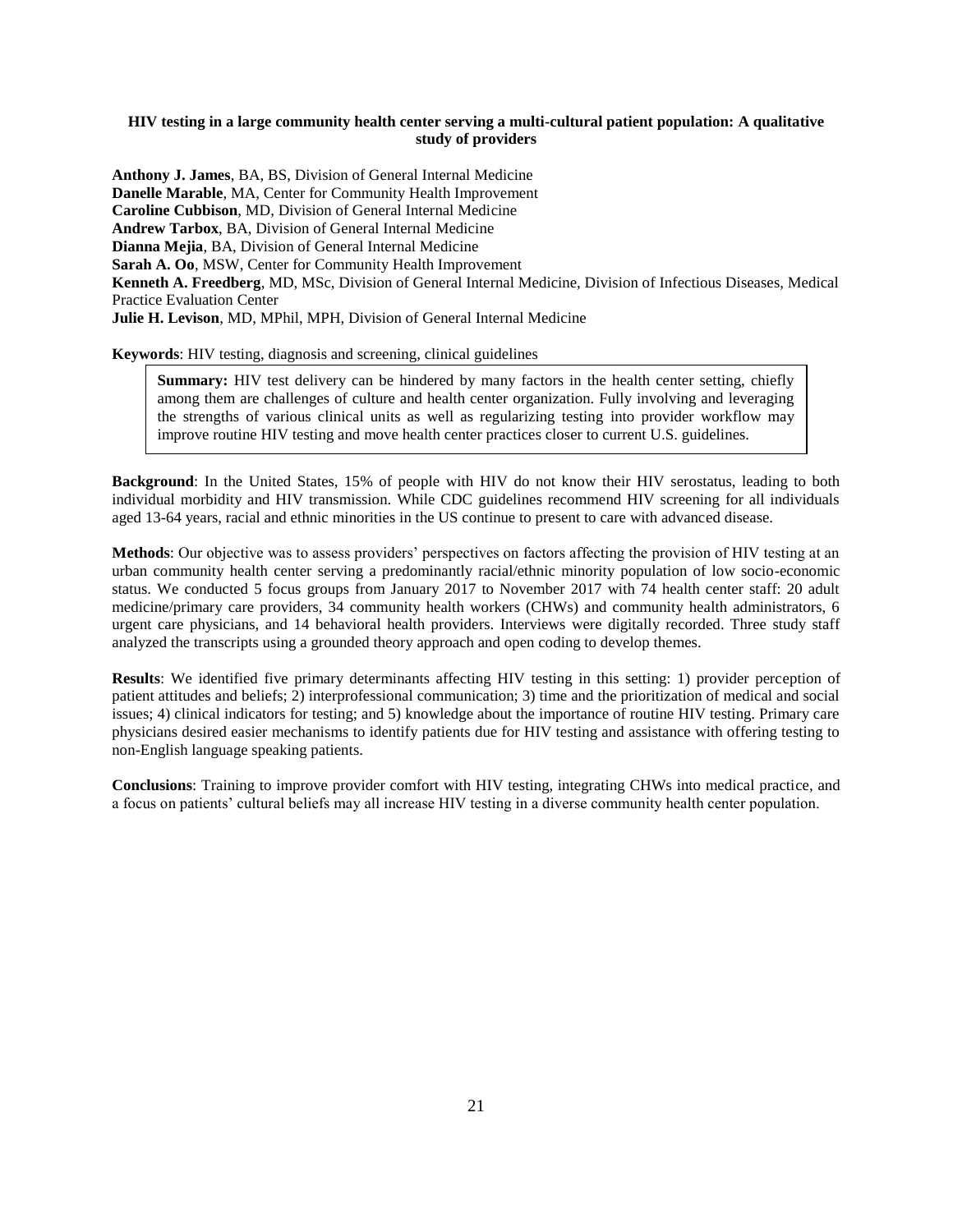#### **The Post-Acute Care Experience from the Patient's Perspective**

**Donna Rusinak**, Massachusetts General Physicians Organization (MGPO) **Elizabeth Fonseca**, SM**,** MGPO **Jacqueline Ngo**, MPH, MGPO **Rachel McKenzie**, RN, MGH Case Management **Ryan Thompson**, MD, MGPO

**Keywords**: Post-acute care, transition of care, skilled nursing facilities

**Summary**: MGH and their SNF partners appear to be doing a great job managing the transition of care, but there are still opportunities to improve communication with primary care.

**Background**: In 2013, Partners HealthCare System (PHS) established the PHS Skilled Nursing Facility (SNF) Collaborative Network. This network was established to improve the post-acute care provided to our PHS patients by identifying high quality SNFs and developing stronger collaboration and accountability on both the acute and post-acute side of the patient experience. Six months later in April 2014, Partners joined Pioneer ACOs (Accountable Care Organization) across the country in launching the Medicare 3-Day Rule Waiver. This program was designed to give patients access to appropriate level of care, avoiding unnecessary hospitalizations. Subsequently in December 2015, the Massachusetts General Hospital (MGH) established the MGH SNF Collaborative Network. This smaller network had a more local focus and engaged our partnering SNFs more deeply in quality improvement activities. All of these initiatives represent the need for ACOs to remain involved in the care of their patients even when the care is delivered by other providers across the continuum. While all of these postacute care programs had metrics to evaluate the work being done, none of these metrics included the patient perspective. Through a PHS SNF Collaborative seed grant, we proposed to conduct interviews with patients to learn about their experience. These interviews were designed to understand patient satisfaction and identify opportunities for improvement across the post-acute care continuum.

**Methods**: This project evaluates SNF transition of care for patient transfers to a SNF and then transferred to Home Care Services. This was not limited to just Partners Home Care. We developed the survey with input from key stakeholders, including case management, primary care, SNF providers, home care providers and patients. Survey domains include: communication, continuity of care, patient centered decision making, readiness, and satisfaction. We cognitive tested surveys prior to pilot-testing and used results from cognitive interviews to refine the final survey. After patients were discharged from SNF, letters were sent about the phone survey and provided a phone number to call to opt out. One week after sending the letter, patients were contacted by phone. The calls were semistructured

surveys that lasted on average 15 minutes. The survey was designed to evaluate the transition of care from MGH to SNF, and subsequently from SNF to home with home care services. Data collection occurred from June 2016 to May 2017.

**Results**: Overall satisfaction was very favorable with 82% satisfaction with how the MGH medical team prepared the patient for SNF and 84% saying the transition to SNF went smoothly and 87% reporting their medical care continued smoothly to their visiting nurse.

MGH plans to resume surveying again to see the impact of the Transitions of Care Manager on care continuum communication particularly with Primary Care, and Home Care along with patient satisfaction.

**Conclusions**: It is important to remember this data reflects patient perspective. The study had a good response rate of 48% (n=79). For 51% of the participants, this was their first SNF admission. Greatest opportunities appear to be in communication. Connecting patient with home care earlier (before discharge) and better communication with primary care. However, despite these opportunities, overall satisfaction with care is high across the continuum. Follow up calls by PCP office were a very low rate 51%. Similarly, 51% said the visiting nurse updated their PCP about their SNF stay.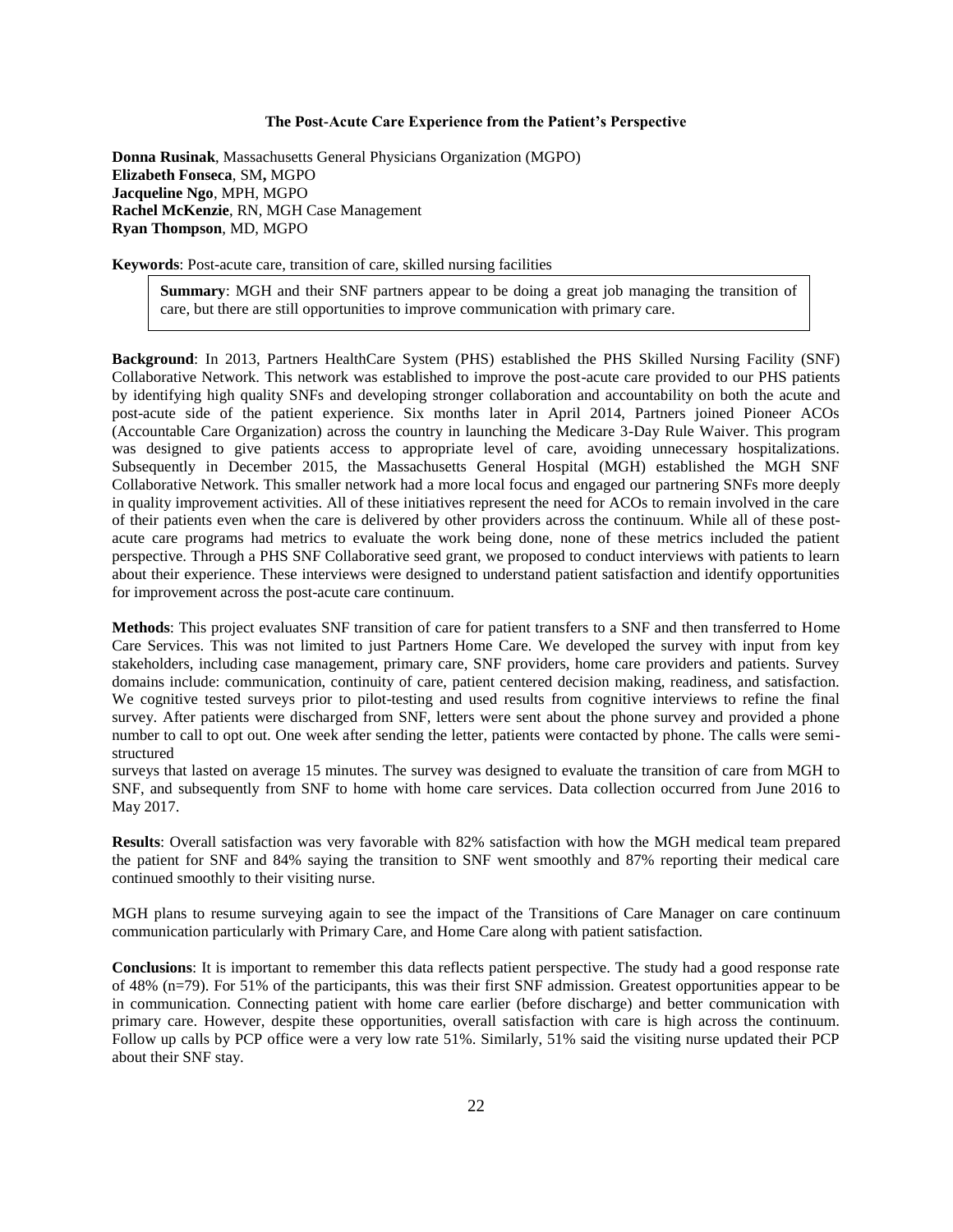MGH plans to resume surveying again to see the impact of the Transitions of Care Manager on care continuum communication particularly with Primary Care, and Home Care along with patient satisfaction.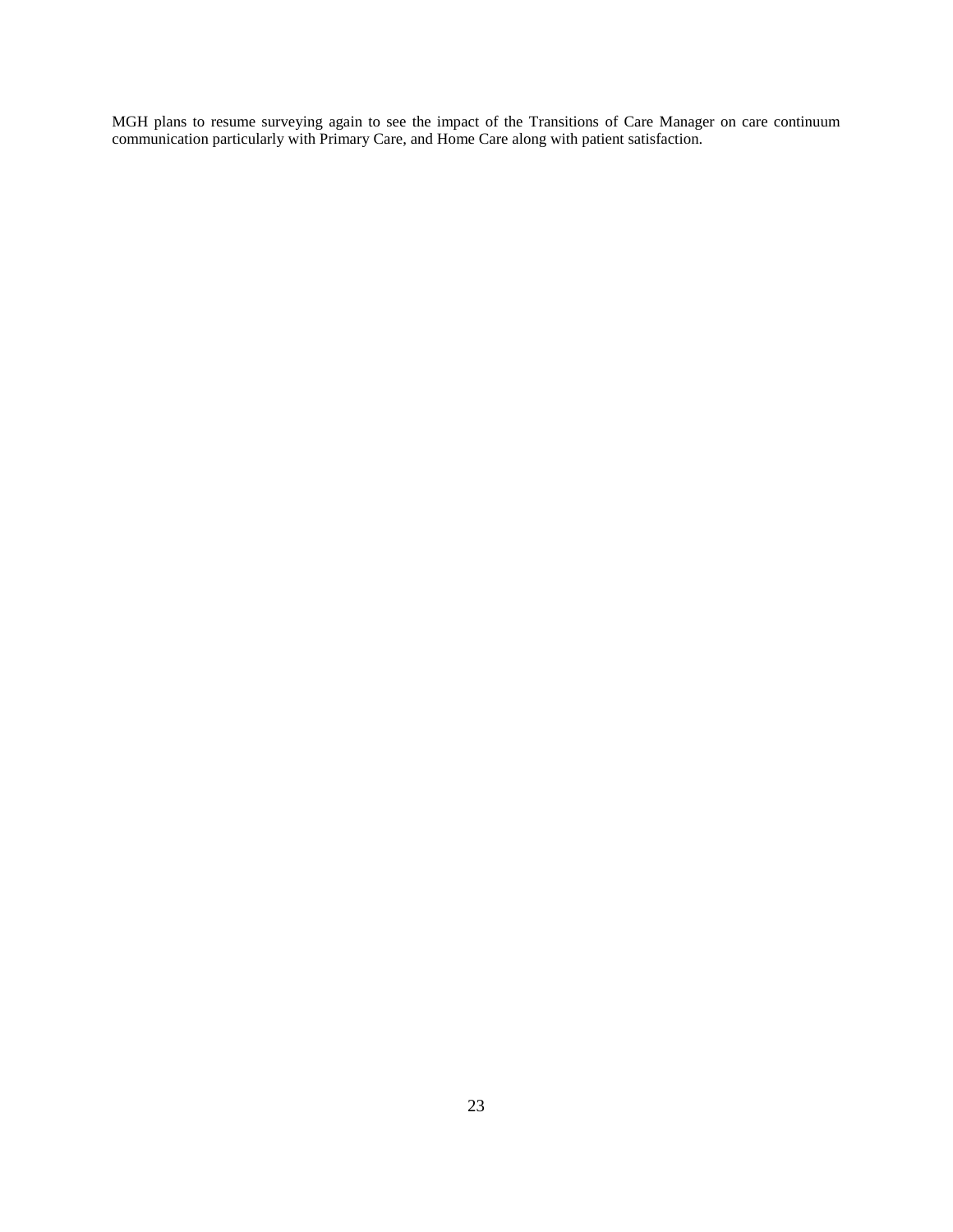#### **Falls Prevention – A Nursing Strategy**

**Tracy Waterhouse**, RN – BC, Adult Medicine Charlestown HealthCare Center

**Keywords**: Falls prevention, risk for falls, falls risk assessment

**Summary**: I implemented and continue to evaluate the progress of nursing led Falls Prevention Strategy Sessions. Nursing led sessions lead to implementation of strategies and interventions to prevent falls. Follow up with patient on progress and follow thorough is done over the course of a

**Background:** The Charlestown HealthCare Center treats a population of 16,000 patients in a 1.4 square mile area. The Adult Medicine Unit initiated the Patient Reported Outcomes Measures Program (PROMS) in 2018. With this program patients are prompted with questions on predetermined subjects- one of these being Screening for Falls. The barriers presented for providers are, limited time with patients to address these risks, implement a plan, and have follow up for follow through on interventions.

**Methods**: RN Led Falls Prevention Strategy Session Pilot developed.

Referrals initiated by Patient or Provider.

 Research based program utilizing CDC guidelines from the STEADI (Stopping Elderly Accidents, Deaths

& Injuries) Program.

year.

 Each 45-minute session is a one on one assessment of falls risk and with agreed upon coordinated interventions and mutually agreed upon care plan for falls prevention.

 Follow up of effectiveness of interventions over the course of 1 year via 3/9-month phone call/Gateway message; and 6/12-month face to face evaluations.

**Results**: 4 patients currently enrolled in the Falls Prevention Strategy Session Program.

Each patient with positive feedback regarding interventions/strategies put in place including traditional physical therapy; home safety evaluations; Aqua therapy; podiatry referrals; and literature. Documented care plans in EMR for easy collaboration of care regarding Falls Prevention

**Conclusions**: The preliminary results of these sessions are positive. The nursing led sessions affords a comprehensive evaluation with referrals for collaborative care. The patients are extremely receptive to these personalized strategies to decrease the risk for falls. The nurse led program affords the time for close follow up and follow through of interventions.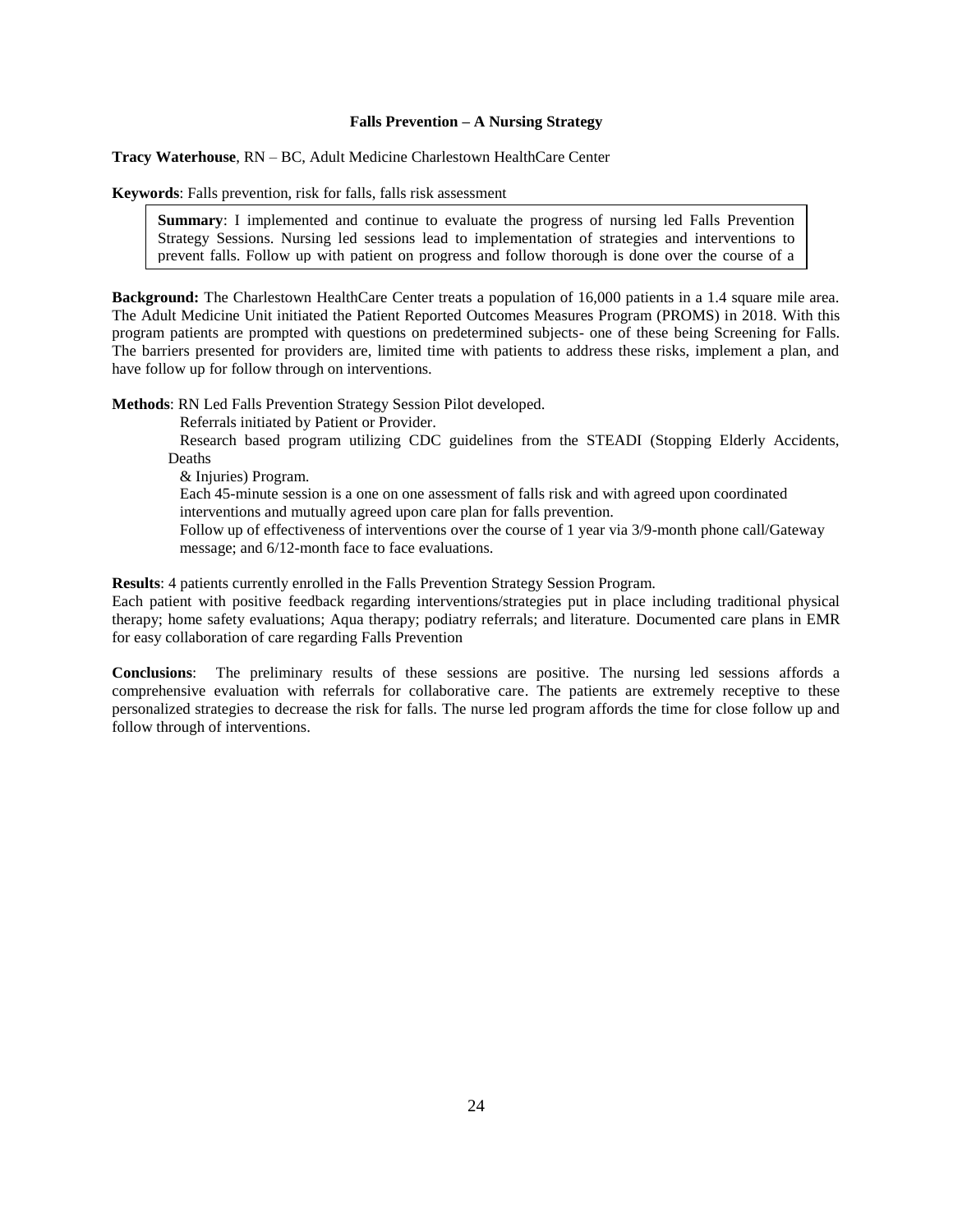# **Challenges in Recruitment and Retention of Spanish-Speaking Community Samples with Type 2 Diabetes for a Behavior Change Intervention**

**Taquesha Dean**, Department of Psychiatry, MGH **Regina Roberg**, Department of Psychiatry, MGH **Deborah Wexler**, MD, Department of Psychiatry, MGH **David Mischoloun**, MD, PhD Department of Psychiatry, MGH **Paolo Cassano**, MD, PhD Department of Psychiatry, MGH **Nhi-ha Trinh**, MD, Department of Psychiatry, MGH **Justin Chen**, MD, MPH Department of Psychiatry, MGH **Steven Safren**, PhD, Department of Psychology, University of Miami **Albert Yeung**, MD, Department of Psychiatry, MGH **Trina Chang**, MD, MPH Department of Psychiatry, MGH

#### **Keywords**: Diabetes, recruitment, retention

**Summary**: We report on the recruitment and retention of a community-based study on a behavior change in an at Spanish-speaking populations with diabetes. We will examine the relationship between age, gender, and AIC and the likelihood of participating in a screening visit through logistic regression to examine recruitment. We will also examine the relationship between age, gender, A1C, employment status, disability status, and education level and the likelihood of completing the study and the behavior intervention.

**Background**: Spanish-speaking populations are often underrepresented in clinical research due to a lack of physical access, language barriers, and population specific recruitment methods. We report the results of the recruitment efforts and retention of a community-based study on a behavior change in an at Spanish-speaking populations with diabetes.

**Methods:** To measure recruitment, we characterized the sample based on the number of prospective participants contacted through mailings and calls, the outcomes of contact, and the reasons for declining study participation.

To examine retention, we characterized the sample by the number of people who attended the screening visit, signed consent, enrolled, how many intervention sessions each patient completed, whether they completed the study, and whether they completed the behavioral intervention.

We will examine the relationship between age, gender, and AIC and the likelihood of participating in a screening visit through logistic regression to examine recruitment. For retention, we will examine the relationship between age, gender, A1C, employment status, disability status, and education level and the likelihood of completing the study and the behavior intervention.

**Results**: Of 589 potential participants, 22% could not be reached. Of those who were contacted, 25% were not interested, 17% were lost to follow up, and 14% had issues with scheduling. 24% were scheduled for screens, accounting for 18% of the total sample. Of those scheduled, 50% attended the screen, 47% signed consent, and 37% enrolled. Of those enrolled, 78% completed the study.

**Conclusions**: Despite recruiting in a community with the help of trusted providers, it was extremely difficult to involve Spanish-speaking patients. Future interventions might be better aimed at patients with moderately controlled diabetes and should also address social barriers. To target patients with poorly controlled diabetes, raising interest through motivational or educational interventions at the individual provider level may be required to increase retention and engagement.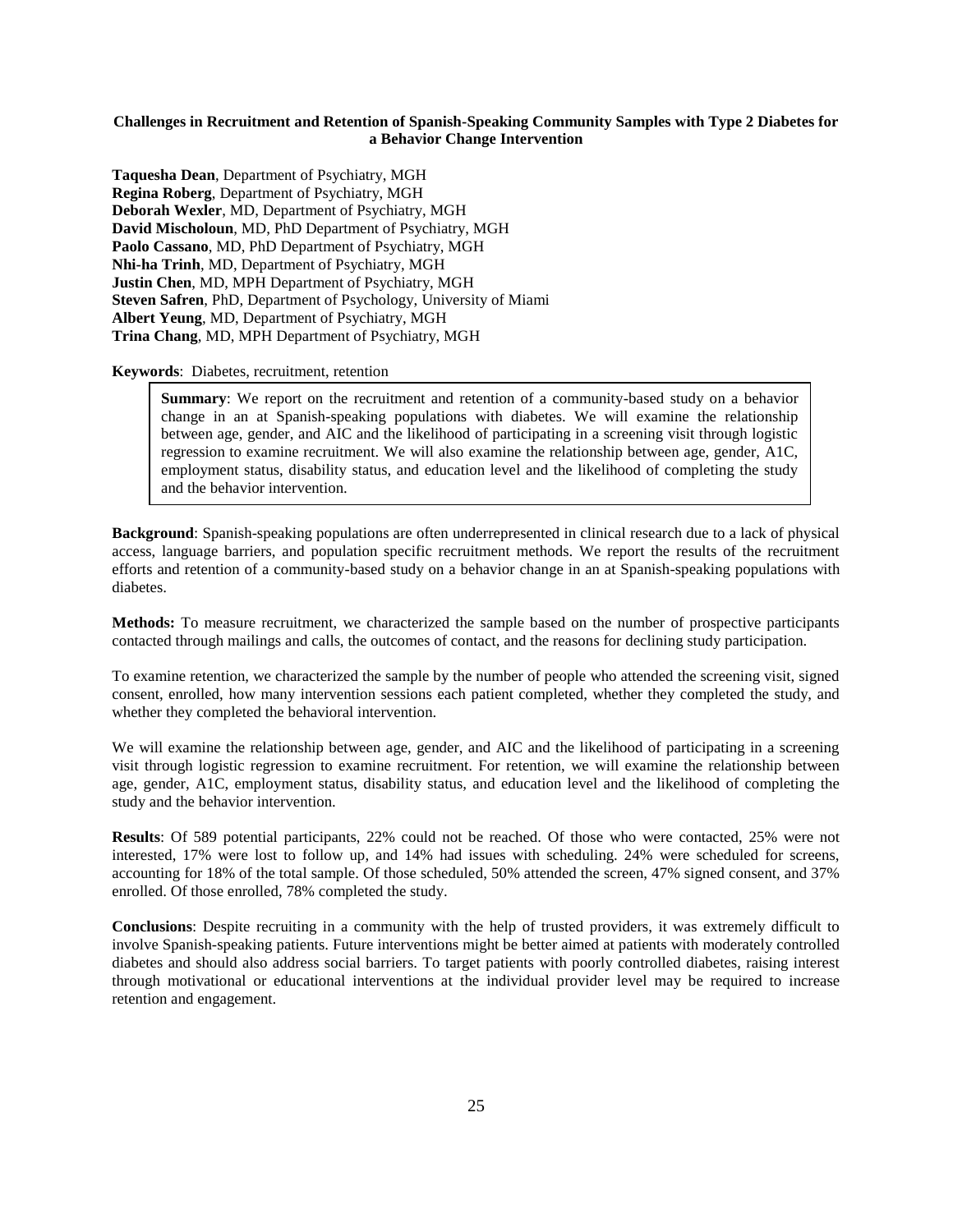#### **Identifying Nurse Leader Development Needs in the Primary Care Setting**

**Jean Bernhardt**, PhD, CNP, MGH Charlestown Healthcare Center

**Keywords**: Nurse manager, leadership development, primary care

**Summary:** Nurse managers feel they are working hard yet may not be projecting a positive model to attract future nurse leaders. A survey of nurse practitioners and registered nurses across 19 primary care practices found that upwards of 80 percent of NPs and RNs were not interested in becoming nurse managers. However, nurse managers have opportunities to attract future nurse managers by giving them time to attend meetings and develop leadership skills.

**Background**: Today, nurse leaders are expected to lead through innovation, evidence-based practice and rapid, efficient implementation of best practices while managing hiring, budgets, productivity, patient satisfaction and quality. Primary care nurse leaders feel overwhelmed by the demands of their dual roles as a manager and as a clinical nurse. Nurse managers feel they are working hard yet may not be projecting a positive model of an effective nurse leader so that others will aspire to be future nurse leaders.

**Methods**: An electronic survey administered through Survey Monkey was sent to 163 nurse managers, nurse practitioners (NPs) and registered nurses (RNs) across 19 primary care practices at MGH.

**Results**: Nurse managers, NPs and RNs agree that the characteristics and behaviors of a strong nurse leader include listening skills and approachability. Nurse managers and NPs agree that nurse managers need the ability to selfregulate their emotions and possess intelligence and strong organizational skills. Nurse managers perceived it was more important to protect staff and create a sense of urgency to get things done than either NPs or RNs perceived. Interestingly, only half of each group felt that it was important for nurse managers to demonstrate a balanced work/personal life. Only 20 percent of NPs and RNs responded that they were interested in becoming a nurse manager. Most RNs and NPs were interested in helping nurse managers orient new staff. Nurse managers responded the greatest resources needs for aspiring nurse leaders are time to attend meetings and leadership training where RNs responded that the greatest need was human resources training.

**Conclusions**: Current nurse managers have opportunities to attract future nurse managers and share the work of orienting new staff with aspiring nurse leaders. Further investigation is warranted to understand the responses of all three groups related to the importance of nurse managers demonstrating balanced work/personal life.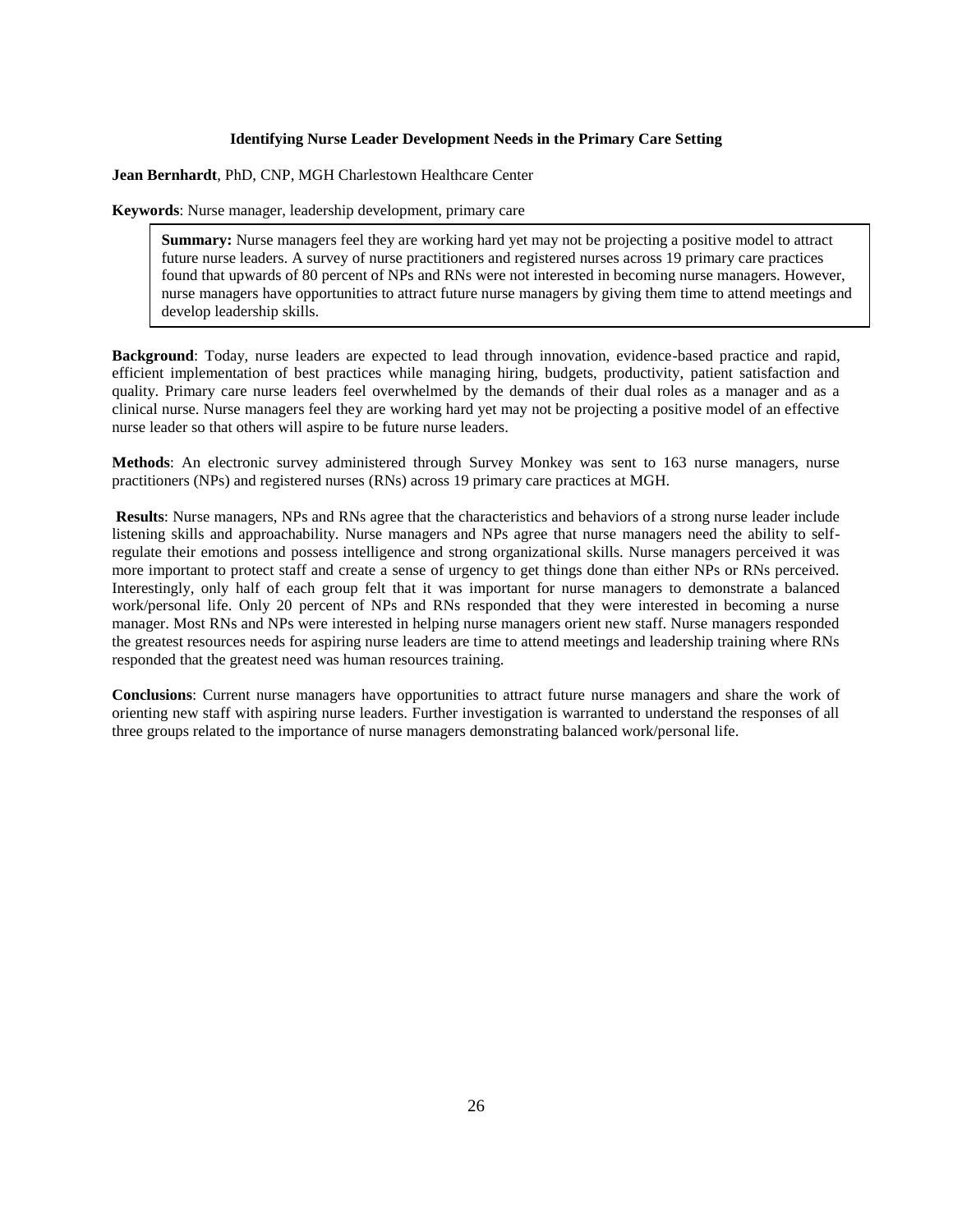# **A Retrospective Study Measuring the Impact of a Police-Behavioral health Partnership on Visibility of Children During Police Responses to Violence in Chelsea, MA.**

**Georgia Green**, LICSW, MGH Chelsea HealthCare Center **Grace McGathey**, LICSW, Harbor Area Office, Department of Children and Families **Rachel Wasser**, Harbor Area Office, Department of Children and Families **Chief Brian Kyes**, Chelsea Police Department, Chelsea, MA **Captain Thomas Dunn**, Chelsea Police Department, Chelsea, MA

# **Keywords**: Child welfare, trauma, police

children.<br>Children.

**Summary**: Pediatricians, researchers, child welfare workers and clinicians have long been aware of the adverse effects of child abuse and neglect.

Police officers have a unique opportunity as first responders to identify these children. A twenty-yearold Police-Behavioral Health Partnership in Chelsea, MA measures its effectiveness in the greater rate at which Chelsea officers file 51A's with the local Department of Children and Families office compared to officers in adjoining cities in the same DCF catchment area. The authors suggest that more standardized methods of collecting this data may improve agency collaboration, identify training needs and ultimately guide interagency efforts to improve the safety and well-being of

**Background**: Pediatricians, researchers, child welfare workers, and clinicians have long been aware of the adverse effects of abuse and neglect on children. Massachusetts courts now recognize that witnessing violence has a profound impact on the development and well-being of children and constitutes a "distinctly grievous form of harm." Children who witness violence are at greater risk for serious lifetime psychological and medical health outcomes.

PACT (Police Action Counseling Team) is a partnership between an MGH behavioral health clinician and the Chelsea Police Department. Police officers identify children at the scenes of violent incidents and refer these children and families to the PACT clinician. The purpose of the program is to provide a voluntary trauma informed intervention designed to mitigate against the negative effects of trauma. PACT interventions facilitate collaboration among the Chelsea Police Department, the Harbor Area office of the Department of Children and Families, and the MGH Chelsea HealthCare Center.

One measure of this partnership's effectiveness is officers' attention to children during police responses, as evidenced by the rates at which police officers file reports of child abuse and neglect (51A's).

**Methods**: The PACT clinician provides every officer in the Chelsea Police Department with training about trauma and its effects on children; about an officer's unique role in identifying and interacting with children; about involving a behavioral health clinician, DCF worker and other community partners who can help children and their families; and about how police interactions with children can improve officer safety.

DCF data were manually compiled to tabulate the number of 51A's filed by police officers on behalf of children in each city and neighborhood of the Harbor Office catchment area (including Chelsea, Winthrop, Revere, and the East Boston and Charlestown neighborhoods of the city of Boston) during the months of March and Sept for years 2009- 2018. Additionally, DCF's central office provided data regarding the number of reports that Chelsea police officers filed on behalf of children across the state.

**Results**: The data indicate that while the number of 51-A's filed by Chelsea police officers fluctuates somewhat year to year, Chelsea officers file significantly more 51-A's than officers of adjoining cities and neighborhoods in the Harbor Office Catchment area.

**Conclusions:** PACT has been in place in Chelsea for over twenty years. Authors speculate that the cross training between clinicians and police officers has changed the culture of policing in Chelsea. This is evident in changing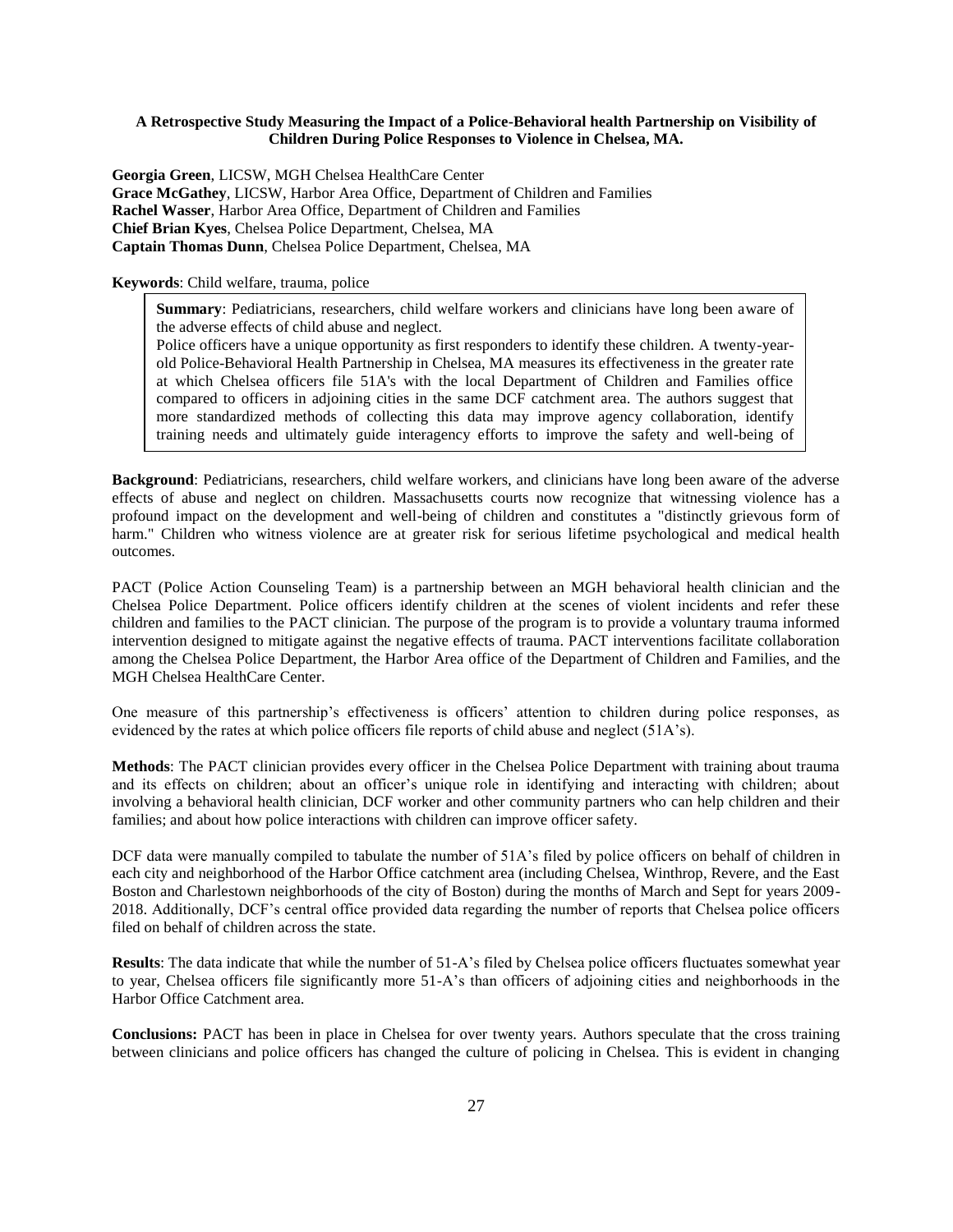police practices, increased attention to children, and likely accounts for the higher rates at which Chelsea officers file 51A's compared to officers from surrounding communities.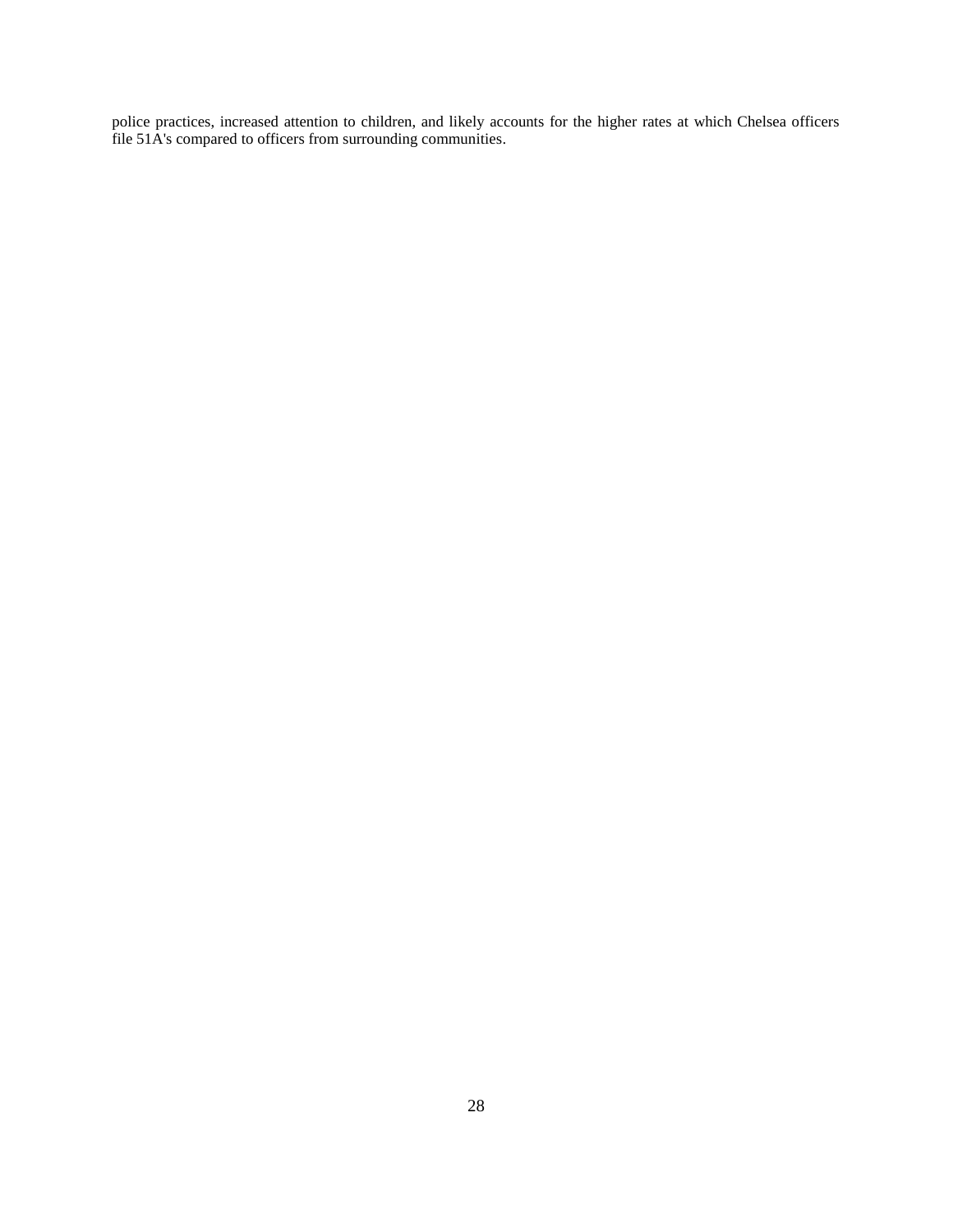# **Long Term Impact of a Culturally Tailored Patient Navigation Program on the Disparities in Breast Cancer Screening in Refugee Women After the Program's End**

**Anne Marie McCarthy**, PhD, Division of General Internal Medicine, Massachusetts General Hospital, Harvard Medical School

**Sebastian Rodriguez-Torres**, MS, Harvard Medical School

intervention.<br>The contract of the contract of the contract of the contract of the contract of the contract of the contract o

**Jeffrey M. Ashburner**, MPH, PhD, Division of General Internal Medicine, Massachusetts General Hospital **Sanja Percac-Lima**, MD, DMD, PhD, Division of General Internal Medicine, Massachusetts General Hospital, Massachusetts General Hospital Cancer Center, Harvard Medical School

**Keywords**: Patient navigation, mammography screening, refugee health

**Summary**: We assessed mammography screening rates among refugee women enrolled in the MGH Chelsea HealthCare Center Patient Navigation program after the program ended. We found that refugee women mammography screening rates remained similar to rates of English speaking patients at Chelsea five years after the patient navigation program, suggesting a persistent effect of the

**Background**: Patient navigation (PN) can improve breast cancer screening in refugees, however the lasting effect of PN program after its end has not been demonstrated.

**Methods**: We assessed screening rates during 2012-2016 for refugee women who were enrolled in Massachusetts General Hospital (MGH) Chelsea PN program. For each calendar year, we compared the proportion of patients completing mammography screening during the prior two years among refugee women to English-speaking and Spanish-speaking patients cared for at MGH Chelsea community health center during the same time, both overall and stratifying by age over and below 50 years. We tested the difference in adjusted screening completion proportion between the refugee group and the English-speaking and Spanish-speaking groups using logistic regression. We performed the general estimating equations procedure to account for clustering by primary care physician, adjusting for patient age, race, insurance status, and number of clinic visits.

**Results**: In 2012, the year when the funding for PN ceased, there were 126 refugee women eligible for breast cancer screening. In this baseline year, when participants stopped receiving PN, mammography screening proportions were significantly higher among refugee women (90.5%, 95% CI: 83.5%-94.7%) compared to English-speaking (81.9%, 95% CI: 76.2%-86.5%, p=0.006) and Spanish-speaking women (89.9%, 95% CI: 86.0%-92.8%, p=0.844). By 2016, screening proportions had decreased among refugee women (76.5%, 95% CI: 61.6%-86.9%) but were not statistically different from screening proportions among English-speaking women (80.5%, 95% CI: 74.4%- 85.3%, p=0.460) and were significantly lower than among Spanish-speaking women (89.2%, 95% CI: 84.3%-92.6%, p=0.002). Screening prevalence in all groups remained above the pre-PN program screening levels, especially in women under 50.

**Conclusions**: The culturally and language-tailored PN program designed to reduce disparities affecting refugees in breast cancer screening succeeded in maintaining increased prevalence of mammography completion in refugee women for five years after the program's completion.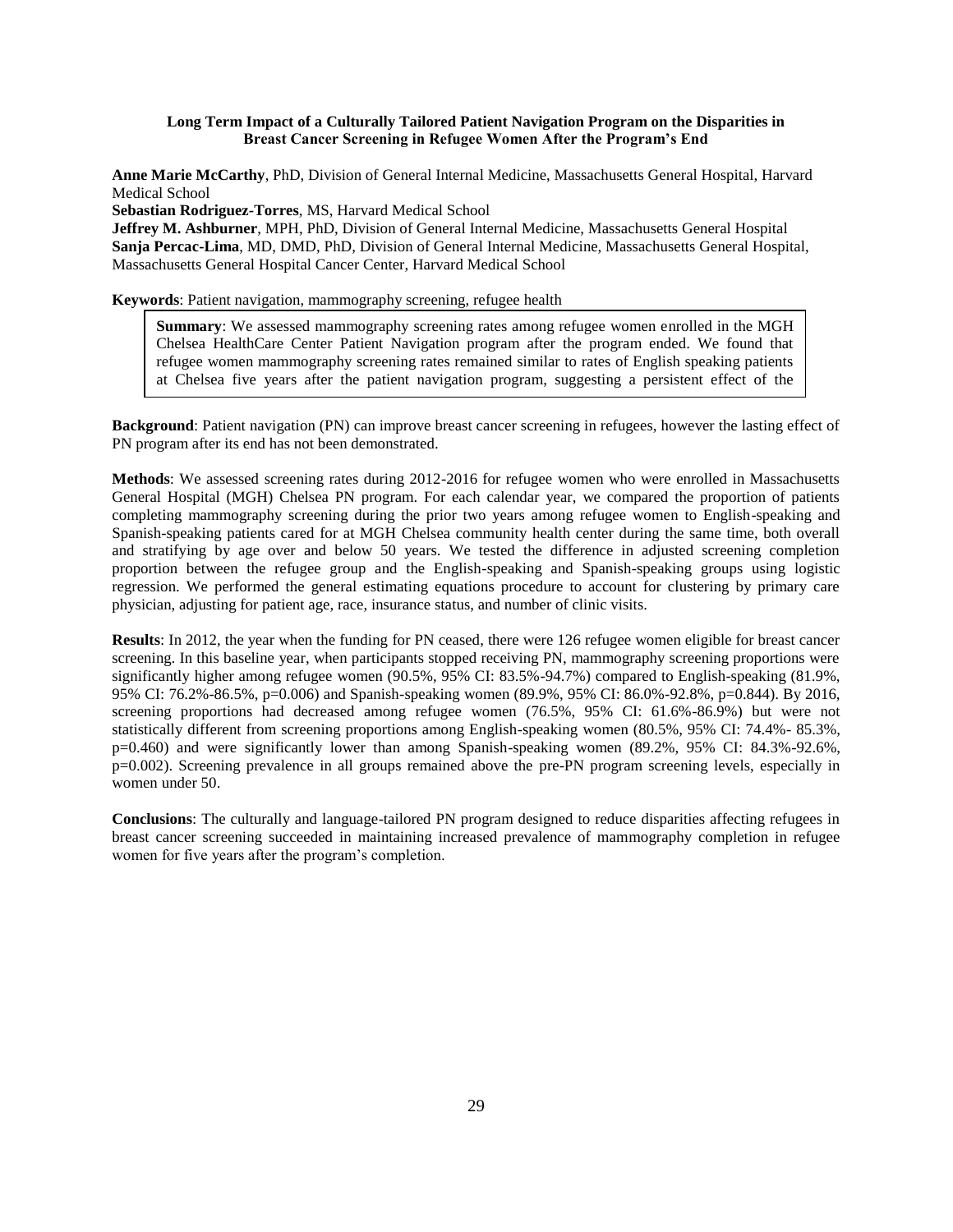# **Can BMI explain most of the Trait Anxiety Symptoms Reported in Adolescent and Young Adult Girls with Severe Obesity?**

**Landy Paola Torre Flores**, MD, Neuroendocrine Unit, Massachusetts General Hospital, Harvard Medical School **Vibha Singhal**, MD, Pediatric Endocrine Unit – Massachusetts General Hospital, and Harvard Medical **Christopher Mancuso**, Neuroendocrine Unit – Massachusetts General Hospital, and Harvard Medical School **Alyssa Izquierdo**, Neuroendocrine Unit – Massachusetts General Hospital, and Harvard Medical School **Fatima C. Stanford**, MD, MPH, MPA, Pediatric Endocrine Unit, Massachusetts General Hospital, Weight Center, Division of Gastroenterology, Department of Medicine, and Harvard Medical School **Miriam Bredella**, MD, Department of Radiology, Massachusetts General Hospital and Harvard Medical School **Kamryn Eddy**, PhD, Eating Disorders Clinical and Research Program, Psychiatry **Elizabeth Lawson**, MD, Neuroendocrine & Pituitary Tumor Clinical Center, Massachusetts General Hospital **Madhusmita Misra**, MD, MPH, Pediatric Endocrine Unit, Massachusetts General Hospital, Harvard Medical, and Neuroendocrine Unit, Massachusetts General Hospital

# **Keywords**: Trait anxiety, severe obesity, BMI

**Summary**: It is particularly concerning that the rates of severe obesity continue to rise. In addition to physical comorbidities, obesity in youth might be associated to mood and emotional alterations. Trait anxiety are those feelings of stress, or discomfort among day to day normal situations. Hence, we try to compare T-scores assessing trait anxiety across weight spectrum to see its correlation.

**Background**: Data exploring the effect of weight on trait anxiety in adolescence are lacking. We compared selfreported trait anxiety symptoms in girls aged 14-23 years across the weight spectrum.

**Methods**: 105 girls, 40 with low weight eating disorders (ED), 34 healthy normal-weight controls (C) and 31 with morbid obesity (OB) between the ages of 14-23 participated. 60 subjects (ED, C) received STAI-Trait and 45 (OB, C) received STAI-X2. Raw scores were converted to T-scores using the State-Trait Anxiety Inventory for Adults. Nonparametric analysis was used to compare groups.

**Results**: Average BMI was highest in OB and lowest in ED (44.9±7.3, 22.2±1.9 and 18.4±1.7 kg/m2 respectively, p=<0.0001). There was no difference between groups for average number of reported hours of sleep nor seasonal distribution of test administration. STAI Tscores were higher in OB (57.0±13.9) compared to C (44.1±8.3) but lower than in ED (70.4 $\pm$ 11.8) (p  $\leq$ .0001 for both). Differences between groups persisted after controlling for age. BMI exhibited a U-shaped relationship with STAI T-scores, with a significant quadratic polynomial fit (p=0.004). Adding BMI to the regression model, differences between OB and C were no longer significant (least square means for OB 57.0 $\pm$ 10.2 and for C 44.1 $\pm$ 7.6), but ED, still differed from C (least square means for ED 70.7 $\pm$ 11.2).

**Conclusions**: In adolescent girls, STAI T-scores exhibit a U-shaped relationship with BMI, and extremes of weight are associated with greater trait anxiety symptoms. Weight appears to be a significant contributor to trait anxiety symptoms in adolescent girls with severe obesity.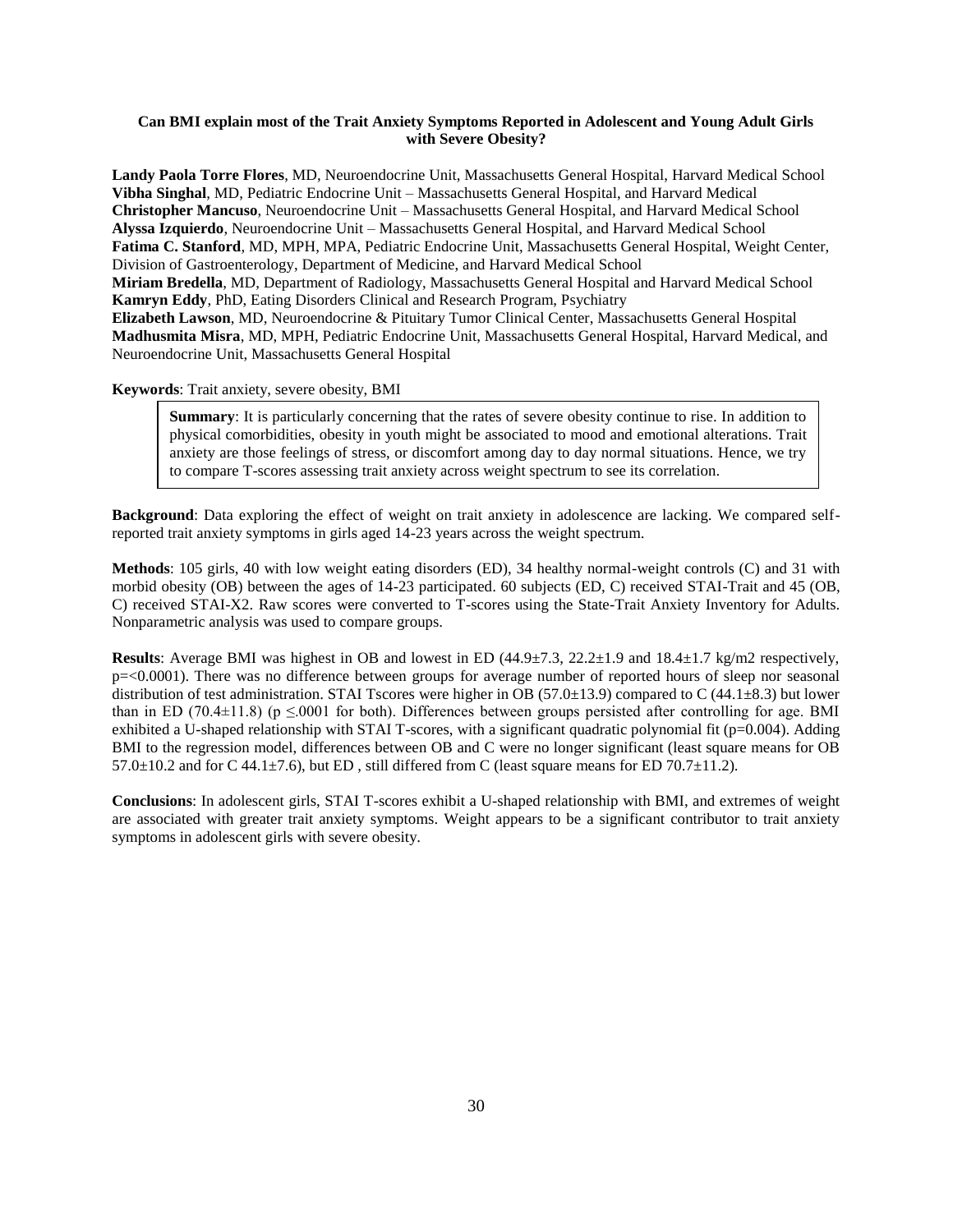# **Comparison of Measured and Calculated Resting Energy Expenditure in Adolescents with Severe Obesity and Follow-Up One Year Post Bariatric Surgery**

**Vibha Singhal**, MD, Pediatric Endocrine Unit and Neuroendocrine Unit, Massachusetts General Hospital and Harvard Medical School

**Landy Paola Torre Flores**, MD, Neuroendocrine Unit, Massachusetts General Hospital and Harvard Medical School

**Katherine Cooper**, Neuroendocrine Unit, Massachusetts General Hospital and Harvard Medical School **Fatima C. Stanford**, MD, MPH, MPA, Pediatric Endocrine Unit, Massachusetts General Hospital and Harvard Medical. MGH Weight Center, Division of Gastroenterology, Department of Medicine

**Julien Tremblay**, Neuroendocrine Unit, Massachusetts General Hospital and Harvard Medical School **Miriam Bredella**, MD, Department of Radiology, Massachusetts General Hospital and Harvard Medical School **Madhusmita Misra**, MD, Pediatric Endocrine Unit and Neuroendocrine Unit Massachusetts General Hospital and Harvard Medical School

**Keywords**: Resting energy expenditure, adolescents, bariatric surgery

**Summary:** Obesity is a major problem that continues to rise. It is essential to calculate caloric requirements to establish nutritional goals precisely in a clinical setting. The equations most commonly used are Mifflin-St Jeor (MS) and Harris Benedict (HB) however, the goal standard means of REE calculation is by indirect calorimetry which unfortunately is not always available in clinic. Various estimates of REE have been evaluated for adults, but data in adolescents are lacking.

**Background**: A method to determine the caloric goals of individuals with severe obesity in the clinical setting, where indirect calorimetry is typically not available, is essential for making dietary recommendations. Our aim was to evaluate the strength of correlation between estimated and measured REE in adolescents with severe obesity using commonly employed methods. Also, the effects of bariatric surgery on REE have not been evaluated in adolescents.

**Methods** Cross-sectional study included 44 adolescents (32 female, 12 male),14- 21 years old, with severe obesity (BMI>35). Nonparametric analysis was used to assess the relationship between measured REE using indirect calorimetry and estimated REE using four equations: Mifflin-St Jeor (MS), Harris Benedict (HB), World Health Organization (WHO), and the Institute of Medicine (IOM). In our longitudinal study, fourteen out of 44 subjects returned to repeat all components; 6 underwent bariatric surgery, and 8 had no intervention. We used a one-sided ttest to determine the significance of change in measured REE.

**Results**: Cross Sectional Study: Mean BMI was  $46.2 \pm 7.9$  kg/m2, and participants were engaged in <250 minutes/week of physical activity. Measured REE in males and females was strongly associated with estimated REE using the MS, HB, WHO and IOM equations. Matched pair analysis showed an average overestimation of 300.7, 487.5, 727.3 and 1189.6 kCal for the MS, HB, WHO, and IOM methods respectively. Longitudinal Study: REE decreased significantly in the surgical group ( $p= 0.03$ ) with a mean decline of 261 kCal  $\pm$  19 after surgery.

**Conclusions**: In adolescents with severe obesity, there is a strong correlation between measured REE using indirect calorimetry and estimated REE using the MS, HB, WHO, and IOM equations. However, there is consistent overestimation of REE using the calculated methods, particularly with the IOM equation. Measured REE decreases with weight loss following bariatric surgery.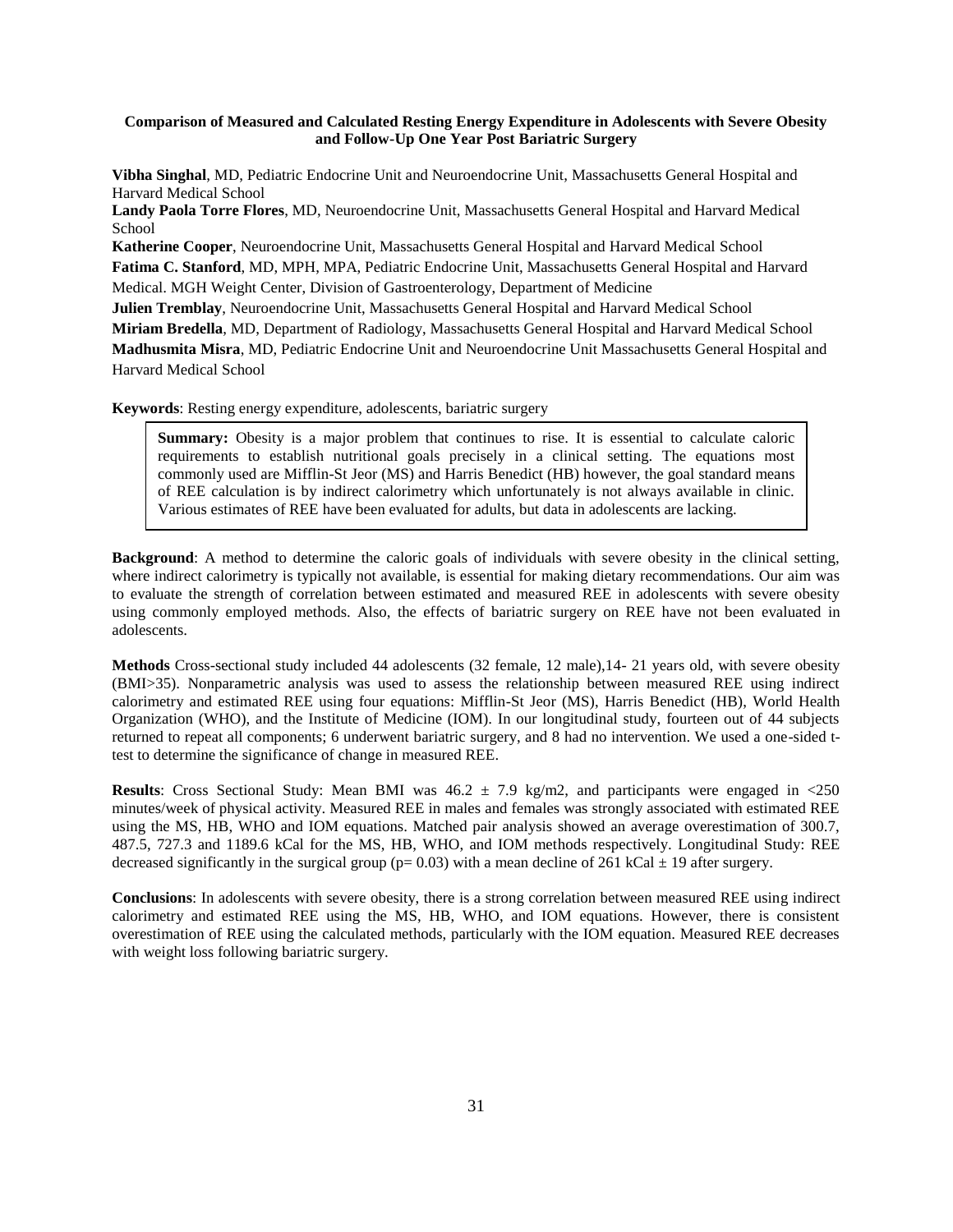#### **Literature Review to Inform a Collective Impact Approach to Improve the Developmental Health of Young Children**

**Kelly Washburn**, MPH, Center for Community Health Improvement, MGH **Amy Izen**, MS**,** CCC-SLP, Health Chelsea **Sara Wang**, BS, Center for Community Health Improvement, MGH

**Keywords**: Early childhood development, collective impact, community partnerships

**Summary:** An extensive literature review is a starting point for initiating collective impact approaches to addressing health issues. A literature review will be conducted to examine currently existing relevant early childhood collective impact models that will inform the newly forming Chelsea Early Childhood Network. The CECN aims to improve the developmental health of children 0-5 years of age via a systems alignment approach.

**Background**: Literature reviews are assessments of research to address a research question. Conducting literature reviews allows for a deeper understanding on what has already been developed around creating systems change using a collective impact model. The review will illuminate the organization of previous national and international collective impact approaches to improving comprehensive developmental health for children ages zero to five years of age. We will analyze these models in relation to the newly forming Chelsea Early Childhood Network, a collective impact approach focused on bringing systems and services together to best serve children before they enter kindergarten and are in a crucial neurobiological developmental stage.

**Methods**: The third author will conduct a literature review using the following databases: PubMed, Directory of Open Access Journals, Social Science Research Network, and Google Scholar. Search terms to be used include: collective impact, collective impact models, early childhood networks, early childhood partnerships, and early childhood development. We will collect and summarize at least 10 articles that provide examples of collective impact early childhood models.

**Results**: The results will be forthcoming and determine what components may be helpful to consider in building the Chelsea Early Childhood Network. We will also analyze the challenges and gaps in research available regarding collective impact models.

**Conclusions**: By understanding what other successful collective impact models have been implemented and how they have been analyzed, the Chelsea Early Childhood Network can best inform its strategic plan.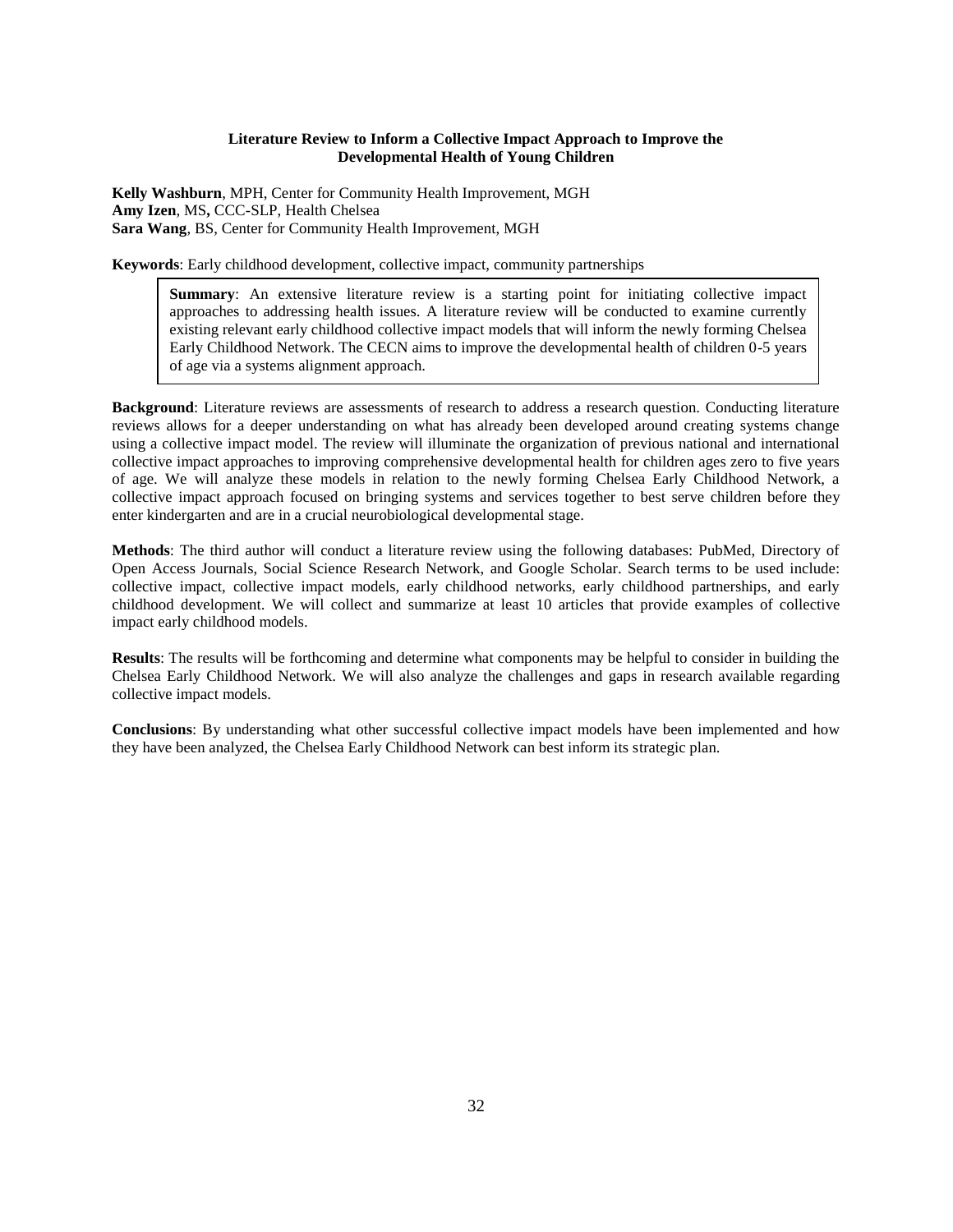#### **The 2019 North Suffolk Community Health Needs Assessment and Implementation Plan**

**Danelle Marable**, MA, MGH Center for Community Health Improvement **Jeff Stone**, MBA, North Suffolk Public Health Collaborative

**Keywords**: Community Health Needs Assessment, community health improvement plan, affordable care act

**Summary**: Every 3 years, hospitals are required to conduct a community health needs assessment and implementation plan with the communities with which they work. In 2019, MGH will be partnering with the North Suffolk Public Health Collaborative, municipalities, other healthcare providers, community coalitions, and organizations to conduct the CHNA in Chelsea, Revere, and Winthrop and create a robust implementation plan to improve the health and wellbeing of our communities.

**Background**: The Affordable Care Act requires all non-profit private hospitals to conduct community health needs assessments (CHNA) and create community health implementation plans (CHIP) every 3 years. Although MGH Center for Community Health Improvement has regularly conducted CHNAs, in 2012 it conducted a truly community engaged process in Revere and Chelsea. In 2019, the CHNA will cover North Suffolk county and include Chelsea, Revere, and Winthrop.

**Methods**: A comprehensive steering committee will conduct and complete a joint, participatory CHNA for Revere, Chelsea and Winthrop by September 30, 2019 and develop a collaborative CHIP that addresses priorities and identifies opportunities for shared investment and programming by the partners for the period of 2019-2021. Steering committee members include MGH and the North Suffolk Public Health Collaborative, municipalities, other healthcare providers, community coalitions, and organizations who serve the residents of the 3 communities. Ad Hoc committees will focus on data collection, community engagement, and prioritization. We will conduct interviews, focus groups, host community forums, and distribute surveys to gather community input.

**Results**: The result will be a complete and comprehensive community health needs assessment and implementation plan in which all partners have buy-in and can use for their own reports and grant applications.

**Conclusions**: We envision using the upcoming CHNA and CHIP to work towards a North Suffolk region where individuals from all backgrounds and circumstances will have every opportunity to live a healthy life; and where local governments, health care providers, social service and community-based organizations, and community residents work in continuous partnership to improve health outcomes for all people in the region.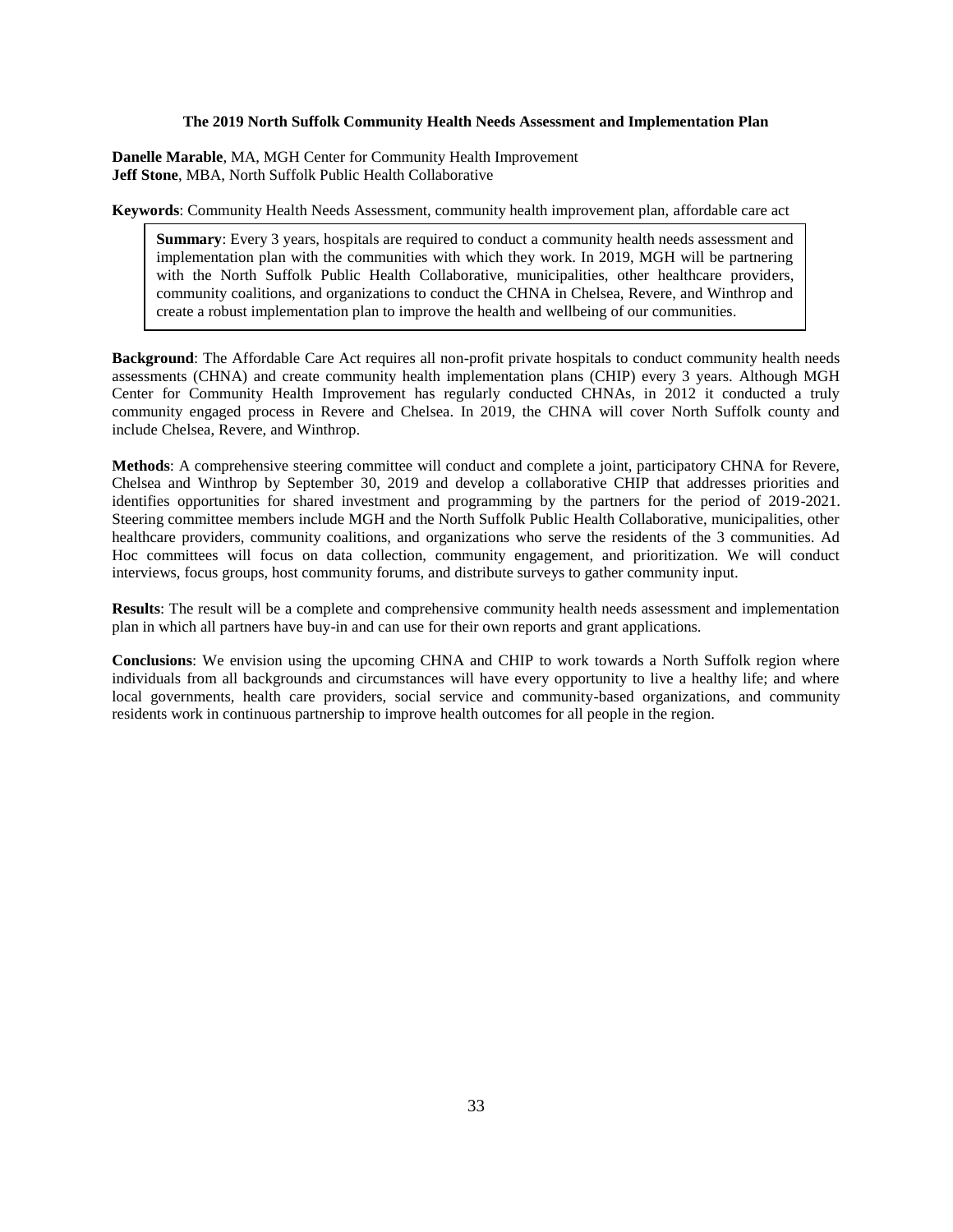# **Description of Resources Related to Social Determinants of Health for an Outpatient Medical Clinic Population**

**Pam Miller**, EdD, Social Work, MGH Chelsea Health Center **Mary Lyons Hunter**, PsyD, BH Unit Chief, MGH Chelsea Health Center **Andrea Barboza**, Resource Specialist, MGH Chelsea Health Center **Merlin Serrano**, BSW, Resource Specialist, MGH Chelsea Health Center

**Keywords**: Social determinants of health, resource specialist, environmental stressors

**Summary**: Safe, nurturing environments for children and stable, functional circumstances for adults are associated with improved behavioral health and medical outcomes. Understanding the most pressing Social Determinants of Health for patients and providing resources necessary to assist with these factors are essential in contributing positively to physical, behavioral, and developmental goals.

**Background**: While provision of medical care and behavioral health services are essential for prevention and treatment of physical and psychological conditions, many other factors effect medical and psychological outcomes. These environmental influences are now commonly referred to as the social determinants of health (SDOH), and include: access to social and economic opportunities; other resources and supports available in homes, neighborhoods, and communities; the quality of schools; the availability of healthy food; and the nature of social interactions and relationships.

Providing services to clinic patients in a diverse community where many refugees and immigrants also reside involves understanding and addressing the context within which adults and children are expected function. Available assistance should be developed to match recognized need. In order to better understand the environmental stressors faced by families utilizing clinic outpatient services, an analysis of referrals made for resource assistance and services offered was completed.

**Methods**: Using ETO (Efforts to Outcomes) Database analysis, descriptive statistics were used to summarize and categorize referrals made related to social determinants of health. These descriptive statistics will be further analyzed to explore tasks completed with patients and their families as these relate to health and well-being.

**Results**: Over 35% of referrals the resource specialists received were related to issues about housing stability (including potential homelessness and insufficient income for rent). Stable, safe housing is an essential component of care, for without it, there is a high likelihood of developing chronic stress. Disruptions in housing are also associated with inconsistency of care and minimization of behavioral health and medical needs while seeking stable shelter.

Other notable referrals were for emergency utility assistance and household items (18%) and food related resources (19%).

**Conclusions**: While affordable housing availability is a systemic issue that needs to be addressed via government initiative, in the short-term patients still require stable, safe housing. This study describes the demand for solutions regarding housing and how clinic resource specialists provide patients with advocacy and assistance. In addition, other imperative social determinants of health will also be examined.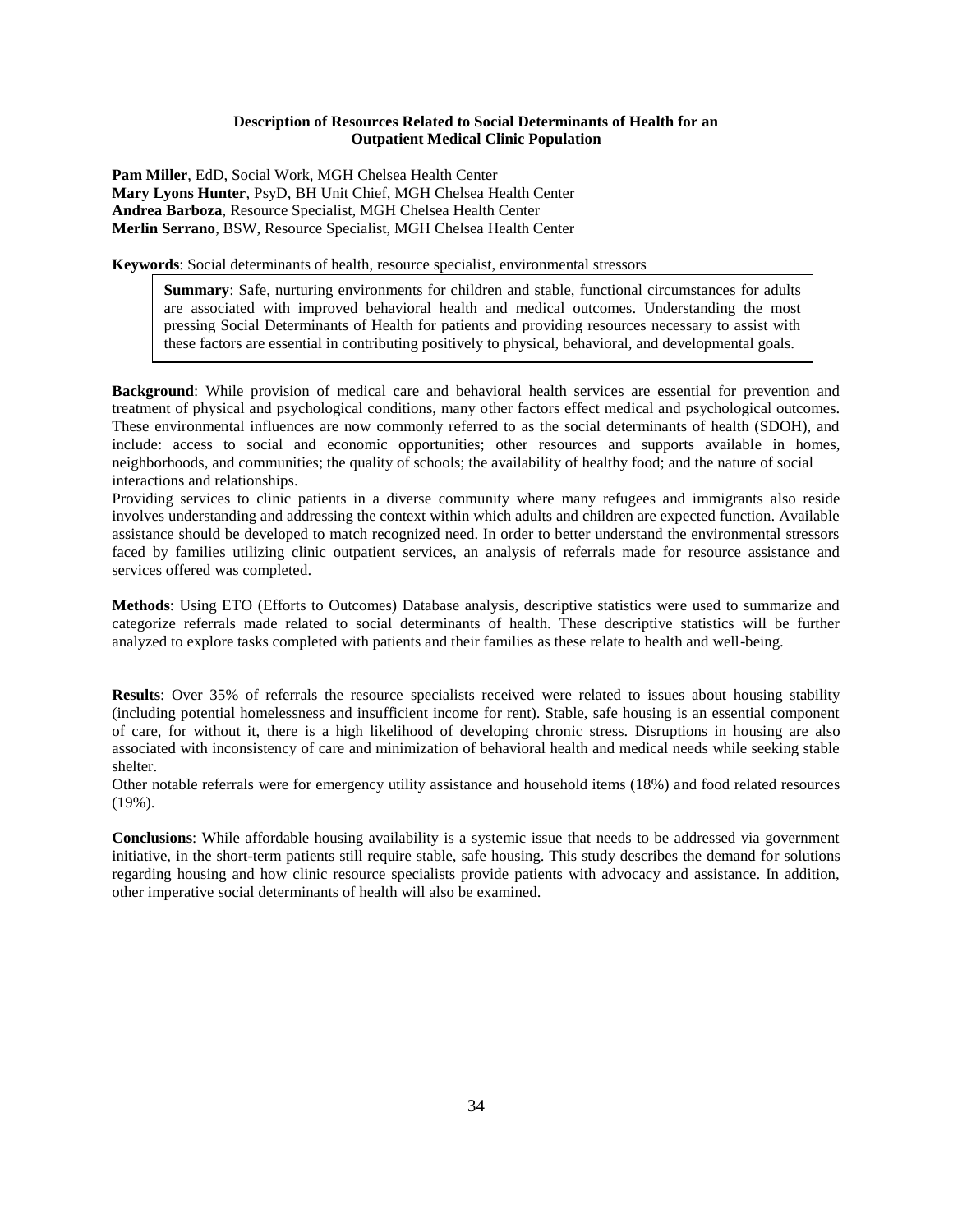# **Addressing Food Insecurity in Chelsea**

**Kelly Washburn**, MPH, Center for Community Health Improvement **Ron Fishman**, Center for Community Health Improvement

**Keywords**: Food insecurity, collaboration, healthy food, affordable food

**Summary:** Addressing an expansive problem, such as access to healthy and affordable foods, cannot be done in silos. Collaboration among different organizations, representing various sectors are needed to implement community-wide solutions. Creating the opportunity for all organizations interested in the issue to be under one roof brainstorming with each other what is needed in the community has provided Chelsea the push forward to strengthen and create partnerships and workgroups to tackle the issue.

**Background**: Access to healthy and affordable food has increasingly become an issue among Chelsea residents. High cost of living, limited income, culture, and limited awareness of the few available resources are just some of the reasons residents are unable to access healthy and affordable food.

**Methods**: The first Chelsea Healthy and Affordable Food (CHAF) Summit was held in March 2018 with multidiscipline representation including organizations that provide direct and indirect food assistance, religious groups, regional hunger agencies, regional food relief providers, state and federal agencies, Chelsea city governance, housing, food retail, and residents. The goals of the summit were to increase participants' understanding of the current situation in Chelsea, brainstorm possible solutions and action steps to address this issue and establish and strengthen partnerships.

**Results**: Over 70 participants attended the summit with discussions on possible solutions to address increasing consumption and availability of healthy and affordable food. The main solutions to focus included education on resources and healthy cooking/eating habits, increase funding for food programs, focus on businesses, and increase locations for healthier foods. For all participants who completed an evaluation survey, 100% reported gained information they will be able to take back to their organization, which included general information on Chelsea, innovative solutions, successful strategies implement by organizations, new resources for their clients, and ideas for collaborations. All participants are committed to continuing the work around this issue.

**Conclusions**: Since the first summit was held, work is continuing to move forward. The second summit is being planned for October 2018. Chelsea is already expanding its options to provide food relief. To keep the momentum of the first summit progressing, two groups have formed: (1) to develop a detailed profile of food insecure residents in Chelsea and (2) to understand the provider landscape and how to expand the capacity.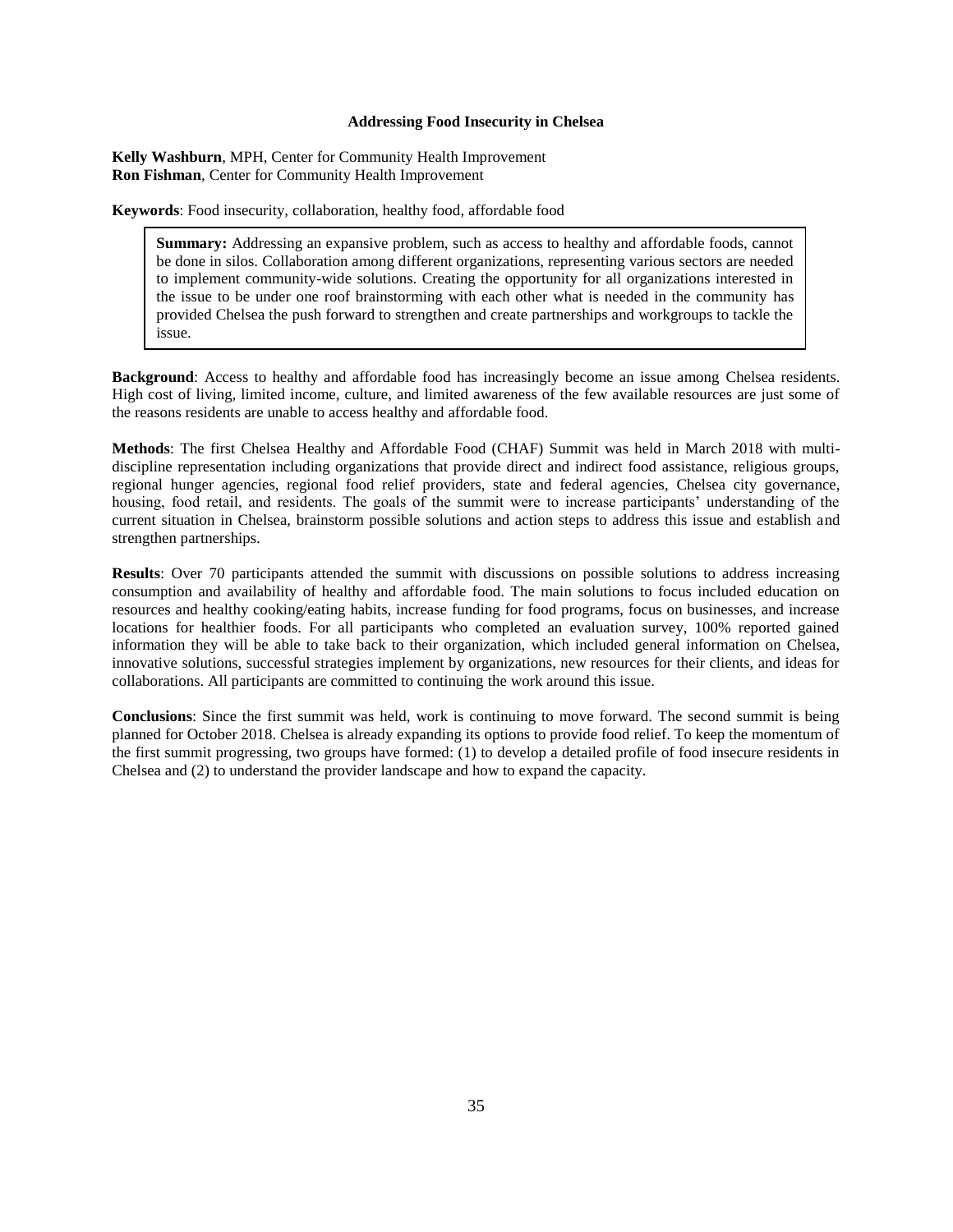#### **Discriminating between bipolar II disorder and major depression in a community mental health clinic**

**Rohit Chandra**, MD, MGH Chelsea Behavioral Health

**Keywords**: Bipolar disorder, major depression, mental health

**Background**: After 18 months of working at MGH Chelsea, I found I had a group of patients diagnosed with major depression, anxiety, insomnia and sometimes post-traumatic stress who were not improving on three of four psychiatric medications. Bipolar disorder is typically diagnosed if a patient has had manic episodes (bipolar I) or hypomanic and depressive episodes (bipolar II), as per DSM-V. However, I wondered whether these patients may have bipolar disorder despite not meeting strict criteria and tried them on a mood stabilizer empirically (lamotrigine or valproic acid). On the whole, they improved, experiencing fewer mood symptoms, less anxiety, higher quality sleep and thinking less negatively about the past, present and future. In most cases, a mood stabilizer was all they needed, and I was able to reduce polypharmacy. Some remained on an adjunct antidepressant, anxiolytic or a sleep aid in addition. I began to screen patients using new criteria.

**Methods**: This is a qualitative case series of 10 patients in which three criteria have been used to screen for and diagnose bipolar II in new patients, prior to routine screening for major depressive disorder. The criteria are mood instability (irritability alternating with depression or mixed states featuring irritability and depression running concurrently), racing thoughts ("like hamsters on a wheel"), and decreased need for sleep at baseline (3-5 hours on average, for years). Open-ended questions about mood, thought quality and sleep are employed and then, if patients endorse any of these, I ask specific questions about mood episodes, racing thoughts, and amount of sleep. Additional criteria used, more for confirmation, are family history of bipolar (a confirmed diagnosis or frequent irritability/anger), distractibility (from racing thoughts), an "empty" quality to their depression, crying without knowing why when depressed, and self-medicating anxiety, insomnia or mood. If mood stabilizers work to reduce symptoms, we optimize dosing and then I determine whether any residual symptoms remain. An adjunct antidepressant (at a low-dose), anxiolytic or sleep aid can be used to treat these.

**Results**: Patients with major depressive disorder typically benefit from antidepressants, but these medications can be harmful in someone with an underlying bipolar spectrum disorder. Using the three chief criteria above (all must be met) to rule out bipolar II disorder before screening for major depressive disorder has improved sensitivity through identifying patients who would benefit from mood stabilizers. Employing criteria has enabled me to diagnose and treat bipolar II disorder quickly, with patients reporting decreased mood symptoms, reduced anxiety as their thoughts stop racing, and increased duration and quality of sleep.

**Conclusions**: Screening for bipolar II disorder using three specific criteria can improve yield, picking up true positives while avoiding diagnosing these patients with major depressive disorder. Treatment differs for each, and antidepressants can be harmful to those with bipolar disorder while mood stabilizers can be beneficial.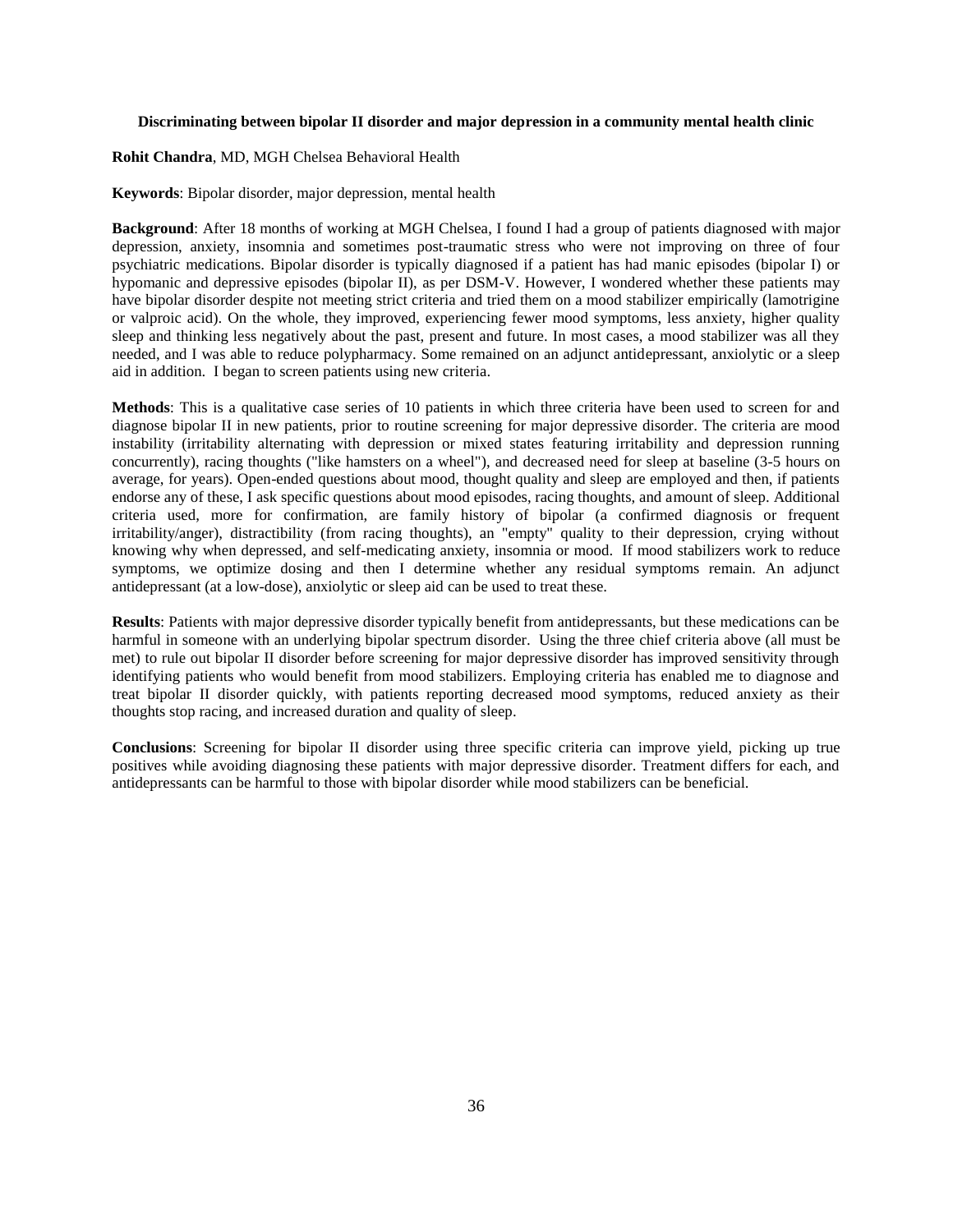#### **Post-traumatic phenomenology in Bhutanese-Nepali refugees**

**Rohit Chandra**, MD, Behavioral Health **Anjana Chakkour**, Center for Community Health Improvement

**Keywords**: Refugees, trauma, cross-cultural

**Summary**: Post-traumatic stress symptoms may present more somatically in non-Western patients.

**Background**: Post-traumatic stress disorder (PTSD) criteria in DSM-V include nightmares or flashbacks, avoidance of traumatic triggers, and physiologic hyperarousal. Each of these is required for a diagnosis and criteria were created through studying Western patients. We also know that Western cultures tend to 'psychologize' psychiatric symptoms while Eastern cultures 'somatize' mental health symptoms. Bhutanese refugees, initially resettled in Nepal, who have more recently come to the U.S. as refugees, have often experienced psychological trauma during their dispossession in Bhutan or via witnessing deadly fires or violent incidents in their Nepali refugee camps. Clinically, they present with a specific set of PTSD symptoms which seem culturally patterned. Over time, the authors have come to ask about this specific set of symptoms when treating these patients. Doing so has allowed for a more rapid diagnosis and assessment of improvement.

**Methods**: This descriptive case series examines similarities between the symptomatology of patients of a similar ethnic background (Bhutanese), who have had similar life experiences of dispossession in Bhutan, traveling to Nepal as refugees, experiencing fires and witnessing violence in their refugee camps, and then immigrating and resettling in the United States. A qualitative analysis of the description of the symptoms experienced by six patients with this background as a result of their psychological traumas reveals commonalities between them and some difference with Western-derived PTSD constructs.

**Results**: Symptoms resulting from psychological trauma in Bhutanese-Nepali refugees include nightmares and a combination of dizziness, head heaviness and neck pain the following day, during which post-traumatic memories are common. Sufferers typically stay in their homes during these periods to minimize triggers.

**Conclusions**: Post-traumatic stress disorder criteria may need to be modified for specific non-Western patient populations to fit their actual clinical presentations. Without adjustment to account for the somatization of psychiatric symptoms in non-Western populations, incorrect diagnoses may be made while correct diagnoses may be missed.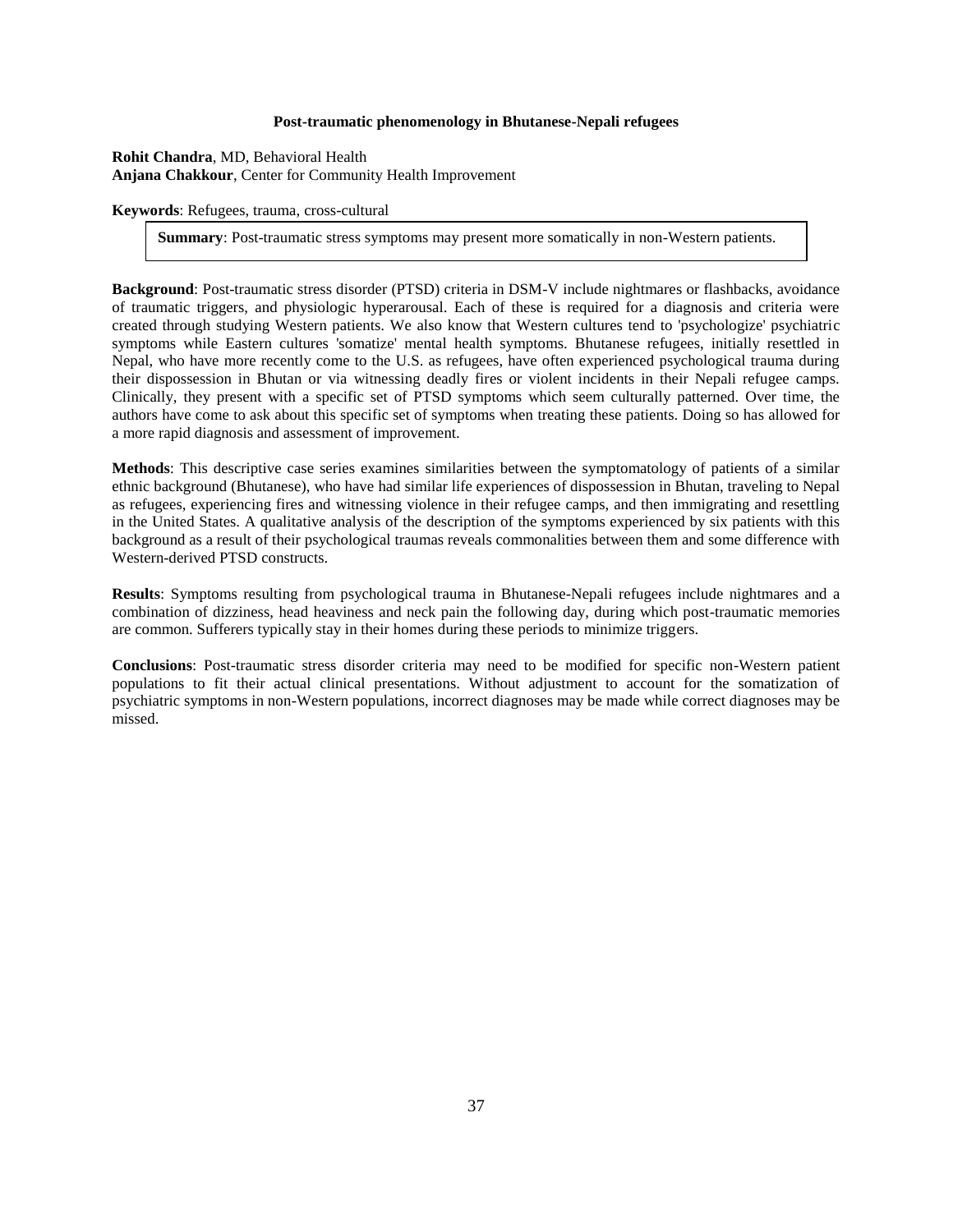# **Mindfulness-Based Cognitive Therapy (MBCT) effects on brain mechanisms of interoceptive awareness and rumination in major depression**

**Gaelle Desbordes**, PhD, Martinos Center for Biomedical Imaging, Dept. of Radiology, MGH **Benjamin G. Shapero**, PhD, Depression Clinical and Research Program, Dept. of Psychiatry, MGH **Tenzin Desel**, BA, Martinos Center for Biomedical Imaging, Dept. of Radiology, MGH **David Mischoulon**, MD, PhD, Depression Clinical and Research Program, Dept. of Psychiatry, MGH

#### **Keywords**: Depression, mindfulness, fMRI

**Summary**: Mindfulness-Based Cognitive Therapy (MBCT) is an 8-week program designed for the treatment of depression in which participants practice mindfulness with a trained therapist. MBCT was found to reduce depression and prevent relapse just as well as antidepressants. In this study, we are measuring the effects of MBCT on the brain in people with depression using fMRI. This study will increase our understanding of what happens in the brain during depression and how mindfulness may help.

**Background**: Depression is the leading cause of disability worldwide and a major contributor to the global burden of disease, with a 12-month prevalence of 6.7% in the US adult population. Mindfulness-Based Cognitive Therapy (MBCT) is a standardized group intervention specifically designed for the treatment of depression. MBCT has been shown across multiple randomized controlled studies to reduce depression relapse rates. In addition, MBCT can reduce symptoms in active depression, including in treatment-resistant patients. However, the mechanisms of action of MBCT remain unknown.

**Methods**: In this randomized-controlled study, we use functional magnetic resonance imaging (fMRI) to investigate the effects of MBCT on the brain in depression. Our overall hypothesis is that mindfulness meditation increases interoceptive awareness, which helps to reduce rumination. By practicing paying attention to the internal manifestation of emotions and feelings as they arise in the mind and body, participants learn to recognize sooner the unpleasant mind states and internal feelings that usually trigger rumination; they can then more easily disengage from the maladaptive cognitive elaborations which would usually spiral into negative moods. We are testing this hypothesis by assessing brain activity with fMRI during two tasks (interoceptive awareness and rumination disengagement) in major depression patients, both before and after the eight-week group intervention. Half of the participants are randomized to MBCT, and the other half to an active control intervention comprised of progressive muscle relaxation and psychoeducation. Both groups are led by experienced mental health providers.

**Results**: This study is still under way, with six cohorts completed to date. We will share what we've learned in terms of community outreach and participant retention, which are especially challenging when working with a population suffering from recurrent major depression.

**Conclusions**: We anticipate that this study will provide important knowledge on the brain mechanisms underlying mindfulness training and its application to major depression.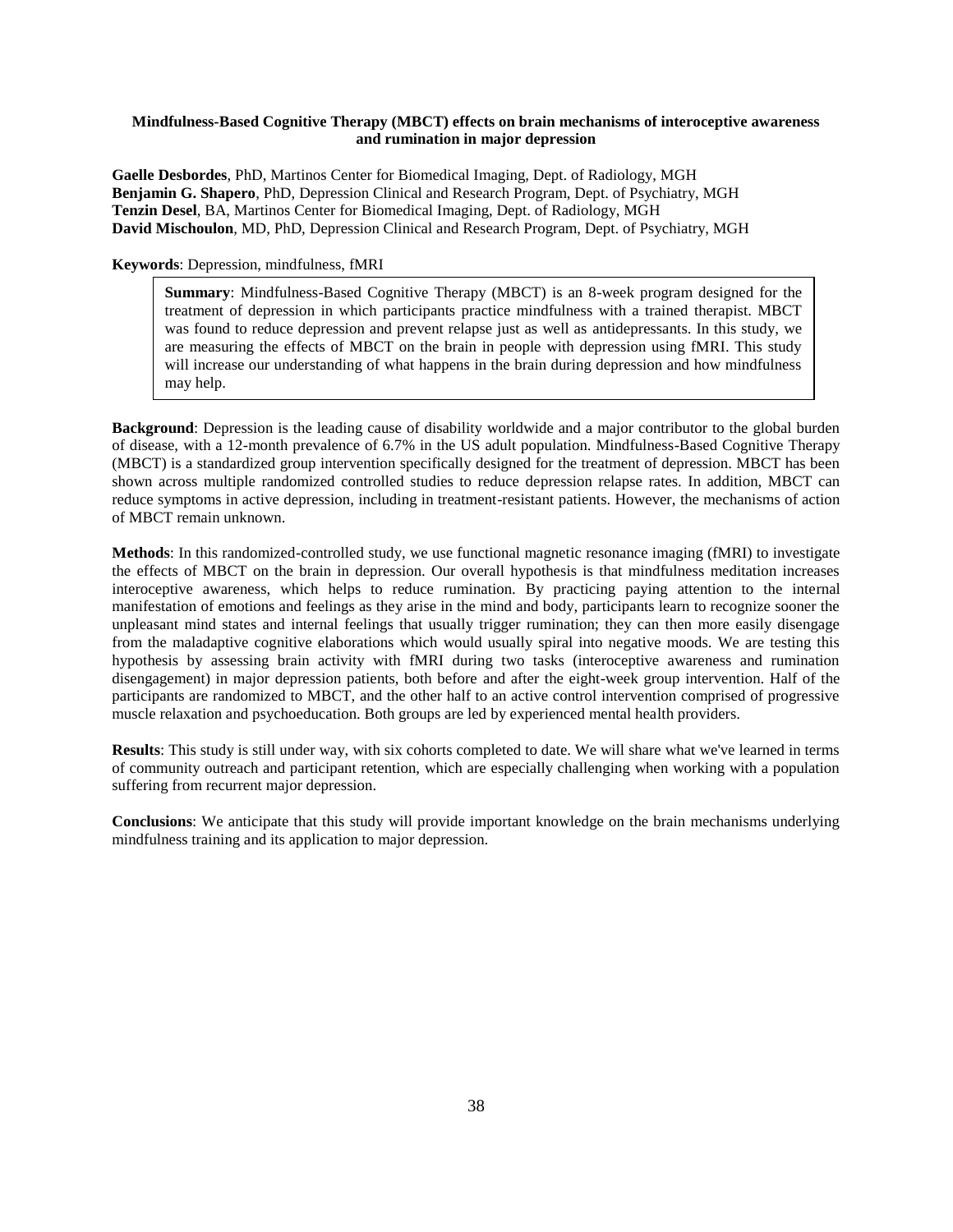### **Can Videos Increase Attendance and Patient Preparedness for Speech-Language Evaluations?**

**Maria J. Sylvia**, MS, CCC-SLP, Speech and Language, MGH Chelsea **Emilia Motroni**, MS, CCC-SLP, Speech and Language, MGH Chelsea **Amy Izen**, MS, CCC-SLP, Speech and Language, MGH Chelsea

**Keywords**: No shows, attendance, videos

**Summary**: Non-attendance results in suboptimal use of staff and increases waiting time for patients. Additionally, vulnerable patient populations may not come prepared with necessary paperwork. A retrospective pre-post comparison study was conducted to examine the use of a clinician-developed informational video sent to families via text message to increase attendance rates and family preparedness for speech-language evaluations.

**Background**: At the Department of Speech, Language and Swallowing Disorders and Reading Disabilities at the Massachusetts General Hospital for Children, there has been an increasing concern regarding non-attendance and reduced family preparedness for evaluations. The use of telephone calls and SMS text messages has been associated with a positive effect on non-attendance rates (Perron et al, 2010; Chan and Chan, 2012); however, there is currently limited research regarding the use of informational videos sent via SMS text message that serve to remind the patient as well as prepare the family/patient for an upcoming appointment.

**Methods**: In collaboration with the MGH media development team, clinicians from the speech and language department developed a brief informational video using the VidScript online platform, with information regarding what to expect for their upcoming speech and language evaluation. In June 2018 support staff began disseminating the aforementioned informational videos to patients using the VidScript online platform at the time of booking appointments. Data regarding attendance as well as family preparedness based on an objective clinician-developed survey will be compared for a three-month period pre- and post- video dissemination.

**Results**: We hypothesize that there will be a statically significant decrease in the baseline non-attendance rates (i.e. pre-video dissemination) of speech and language evaluations, as compared to the non-attendance rates following video dissemination. Additionally, based on clinician surveys, we suspect that family preparedness as it relates to bringing necessary documentation including completed Case History Forms, and Individualized Education Plans (IEP) will show a significant increase as compared to pre – video dissemination data gathered retrospectively.

**Conclusions**: Implications of this study may suggest that dissemination of videos via SMS text with information regarding appointments can be an effective means of increasing attendance and patient preparedness for appointments.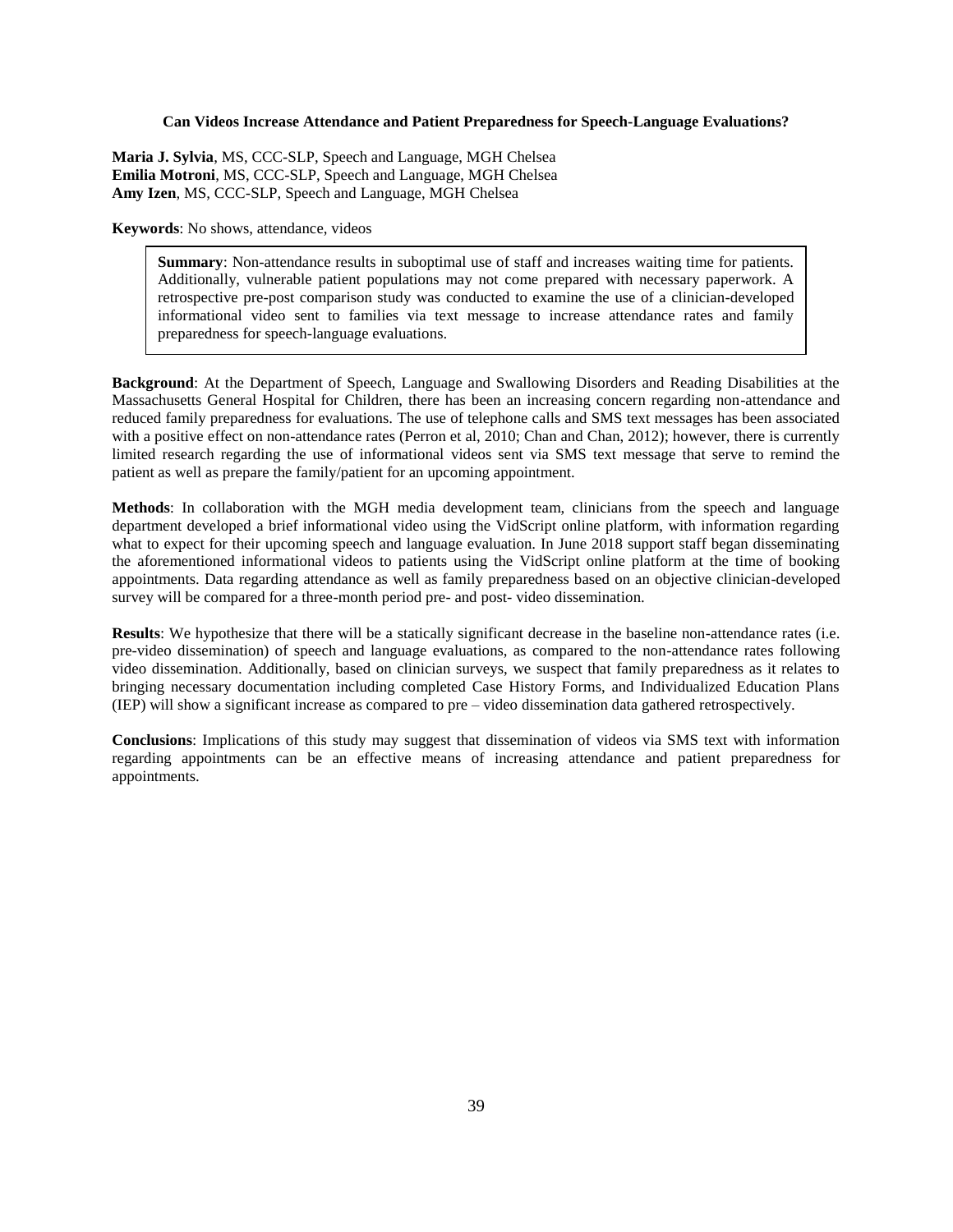# **Patient Navigation to Improve Patient-Centered Cancer Care in Community Health Center Patients Diagnosed with Cancer**

**Carmen Benjamin**, MGH Cancer Center **Naysha Shahid**, MGH Division of General Internal Medicine **Sarah Ivan**, Gillette Center for Women's Cancers, MGH Cancer Center **Emily Gorton**, MPH, MGH Cancer Center **Jeffrey Ashburner**, PhD, MPH, MGH Division of General Internal Medicine **Kelly Irwin**, MPH, MD, MGH Cancer Center **Beverly Moy**, MPH, MD, MGH Cancer Center **Sanja Percac-Lima**, MD, PhD, MGH Division of General Internal Medicine

**Keywords**: Patient navigation, cancer, patient-centered care

**Summary**: Patients who have Medicaid or no insurance and are racial/ethnic minorities are at highest risk for non-adherence with cancer treatment appointments. Patient navigation has been shown to reduce rates of no-show visits. This patient navigation program identifies newly diagnosed cancer patients receiving care at Massachusetts General Hospital (MGH) Community Health Centers (CHCs) in Revere, Chelsea, and Charlestown who experience barriers to care and provides them navigation to receive timely, guideline-concordant treatment at MGH Cancer Center.

**Background**: Since the inception of MGH's Patient Navigation (PN) program at MGH Chelsea CHC, cancer screening rates for our most vulnerable patients have significantly improved and time to diagnosis has decreased. Multi-year support from the Merck Foundation has facilitated an expansion of existing PN programs to provide navigation for any cancer treatment for vulnerable patients from four MGH CHCs and surrounding communities.

**Methods**: Utilizing a population health registry, TopCare, newly diagnosed cancer patients from MGH CHCs in Chelsea, Revere, and Charlestown are identified and consented to participate in the study. Patients are randomized to receive either in-person PN or enhanced usual care, which consists of two reminder phone calls prior to each oncology appointment. We follow patients for one year and longitudinally assess adherence to treatment, patient satisfaction with cancer care and PN, patient engagement, financial burden, symptom burden, health-related quality of life, and psychosocial care.

#### **Results**:

As of June 25, 2018, we have screened 126 patients, identified 53 eligible patients, and enrolled 40 patients (19 Intervention, 21 Control) with 11 patients referred from Charlestown CHC, 15 from Chelsea, and 13 from Revere. 9 (23%) are non-English-speaking and 11 (28%) are non-white. 10 (25%) have documented severe mental illness and 28 (70%) have public insurance. In-person navigation helps patients overcome their barriers to care and navigates them within Cancer Center to receive timely treatment by facilitating referrals to social work, palliative care, and mental health, providing assistance with scheduling, and coordinating care across the cancer care team.

**Conclusions**: By offering these vulnerable individuals a patient-centered approach to treatment, we aim to promote patient engagement and increase access. This expansion of existing PN programs at MGH provides our patients with navigation throughout the cancer care continuum; including screening, diagnosis, treatment, clinical trials, and end of life care.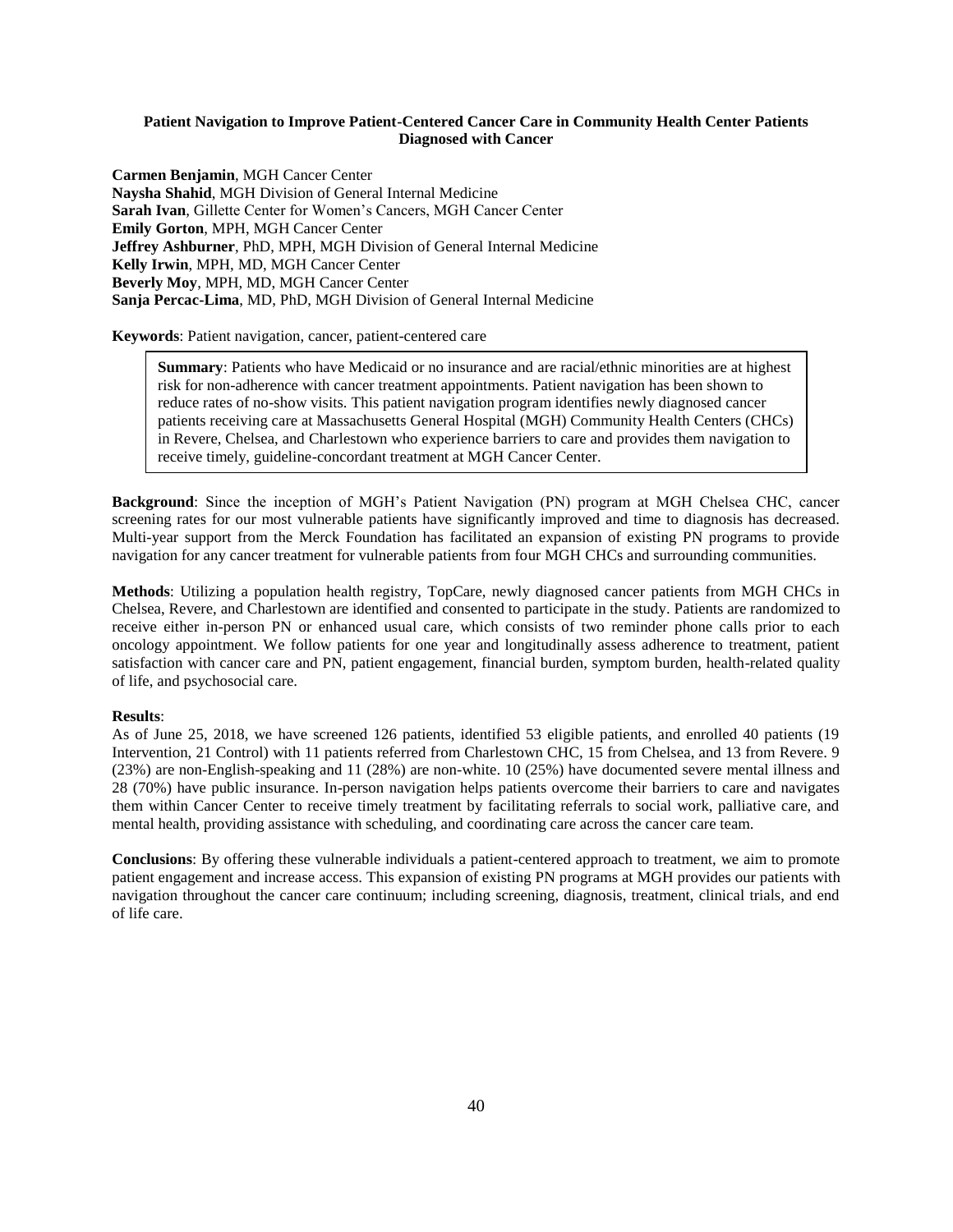#### **Nursing activities in relation to attainment of recovery in patients with opiate addictions**

**Jean Bernhardt**, PhD, CNP, MGH Charlestown Healthcare Center **Lori Hooley**, RN, MGH Charlestown Healthcare Center

**Keywords**: Nurse sensitive indicator, opioid addicted

**Summary**: Understanding the role of the nurse in addiction care is necessary. A retrospective chart review examined the presence of four nurse sensitive indicators-care coordination, harm reduction techniques, goal setting and patient education in 100 patients. Half the sample received four nurse sensitive interventions. Those who engaged in recovery coaching and/or mental health counseling were less likely to receive the nurse sensitive indicated care than those who did not have a recovery coach and/or mental health.

**Background**: The role of the nurse in caring for opiate-addicted patients is multi-faceted yet it is not clear which activities contribute to recovery. Recovery services may take the form of appointments for medication-assisted treatment, such as buprenorphine, referrals for a detox placement, or education about how to decrease cravings for their addictive substance. Understanding the activities of the nurse that influence the potential for recovery and sobriety is necessary to improving the health of persons with addictions.

**Methods:** A retrospective chart review of patients achieving three consecutive toxicology screenings without evidence of opioids at one MGH health center in 2017 who did and did not have recovery coaches and/or mental health counseling was conducted. Documentation of four nurse sensitive activities was identified-care coordination, harm reduction techniques, goal setting and patient education. Data from those who did and did not engage with a recovery coach and/or mental health counseling and those that did were examined, cross tabulated and correlated for interrelationships.

**Results:** A retrospective chart review of patients achieving three consecutive toxicology screenings without evidence of opioids at one MGH health center in 2017 who did and did not have recovery coaches and/or mental health counseling was conducted. Documentation of four nurse sensitive activities was identified-care coordination, harm reduction techniques, goal setting and patient education. Data from those who did and did not engage with a recovery coach and/or mental health counseling and those that did were examined, cross tabulated and correlated for interrelationships.

**Conclusions**: The care of patients with opioid addiction is complex and varied. Further examination of the care that nurses provided is necessary. A better understanding of how nurses operationalize care coordination, harm reduction techniques, goal setting and patient education as well as document these is warranted.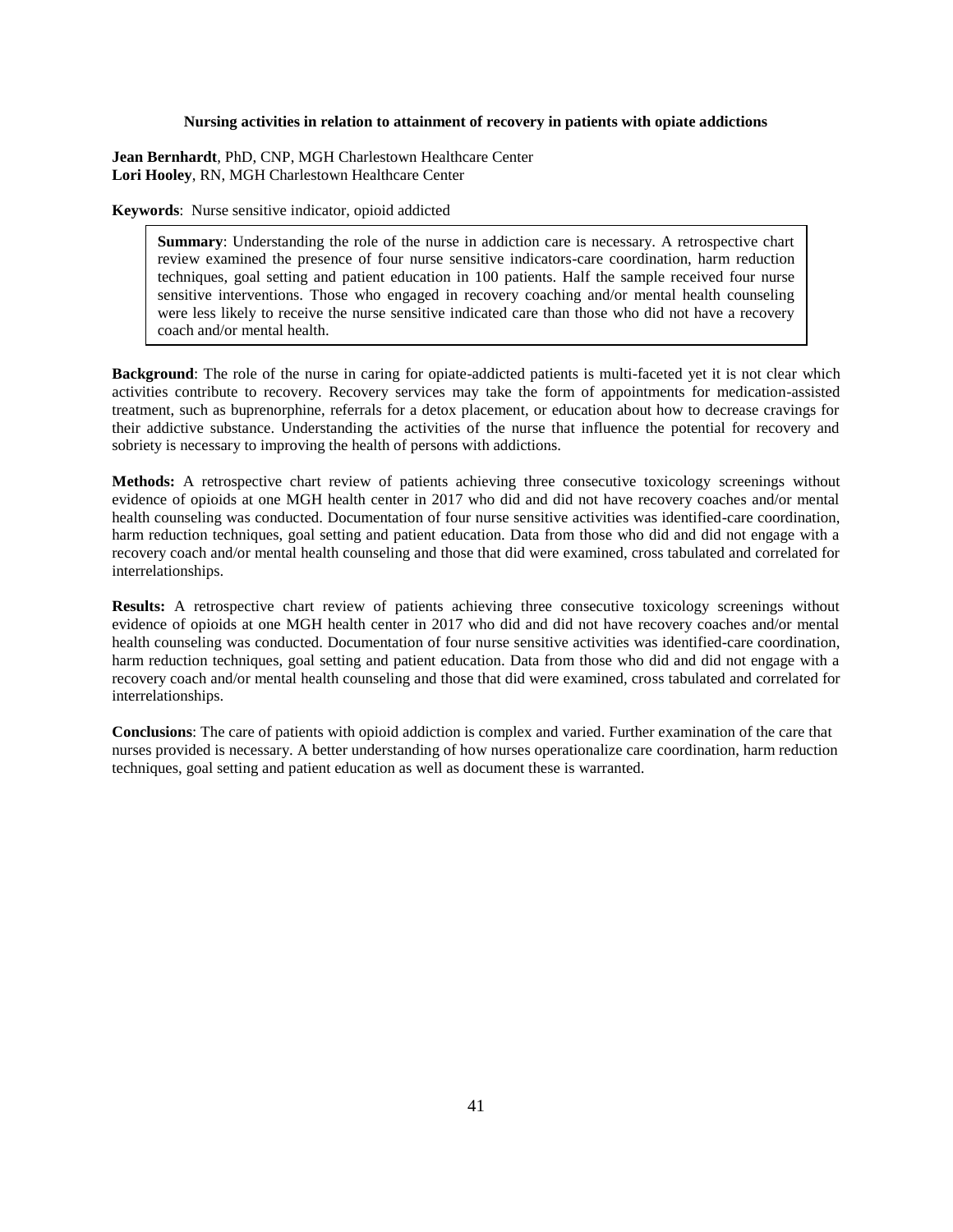**Implementing a Social Determinants of Health Screening and Referral system for New Obstetrical Patients**

**Tiffany Blake-Lamb**, MD, MSc, MGH Department of Obstetrics and Gynecology **Allison Bryant Mantha**, MD, MPT, MGH Department of Obstetrics and Gynecology **Janika Gates**, HOPE Clinic, MGH **Hiyam Nadel**, MBA, BSN, RN, MGH **Mary Neagle**, MSW, Primary Care ACO Strategy, MGH **Nina Stewart**, LICSW, MGH Department of Obstetrics and Gynecology **Christine Faitel**, RN, MGH Department of Obstetrics and Gynecology **Katherine Rushfirth**, CNM, MSN, MGH Department of Obstetrics and Gynecology **Kristen Risley**, PMP**,** MSW, MGH

**Keywords**: Social determinants of health, socio-economic inequities, continuity of care

**Summary**: Screening for Social Determinants of Health is a well- researched and proven strategy that healthcare institutions can use to identify both population needs as well as gaps in services to fulfill those needs. The goal of this project was to test both the feasibility of screening new patients within part of a specialty department's current workflows and also to understand the socioeconomic challenges that could impact perinatal outcomes.

**Background**: The American College of Obstetricians and Gynecologists recommends screening and resourcing Social Determinants of Health (SDH) needs in patients which can account for up to 70% of a patient's health outcomes. The Medicaid ACO contract mandated SDH screening for Primary Care but there is a clear opportunity to reach younger, generally healthy women and to impact childhood before birth.

**Methods** Our outreach team is staffed with a MAT provider, an outreach worker team, and few SUDs navigators that have earned trust within the community. The team carries narcan and basic equipment for simple wound care. The initial engagement by peer navigator or outreach worker is to determine the client's needs. The team assists and refers to appropriate detox services, medical insurance application or wrap around services. Together, the client is seen by the MAT provider to determine medical need and expedite clinical encounters within the health care guidelines. The goal is to start MAT as soon as possible and to build a permanent relationship of trust with the client and initiate primary care and clinical preventive services.

**Results**: Results: 733 screenings were completed at Yawkey, Chelsea, and Revere sites. There was a high rate of positive screens for the question, "Do you like having someone to help you read information from your health care provider or pharmacist?" The Chelsea practice did have twice the percentage of positive screens for questions about food and housing insecurity.

**Conclusions**: Conclusion: Screening at MGH in OB prenatal care aligns with the department mission to reduce socioeconomic, racial and ethnic inequities in obstetrical outcomes and care. This screening will help identify needs of our patient population and the gaps in care that they face. Longitudinally it is hoped that the screening will help improve birth and early childhood health outcomes.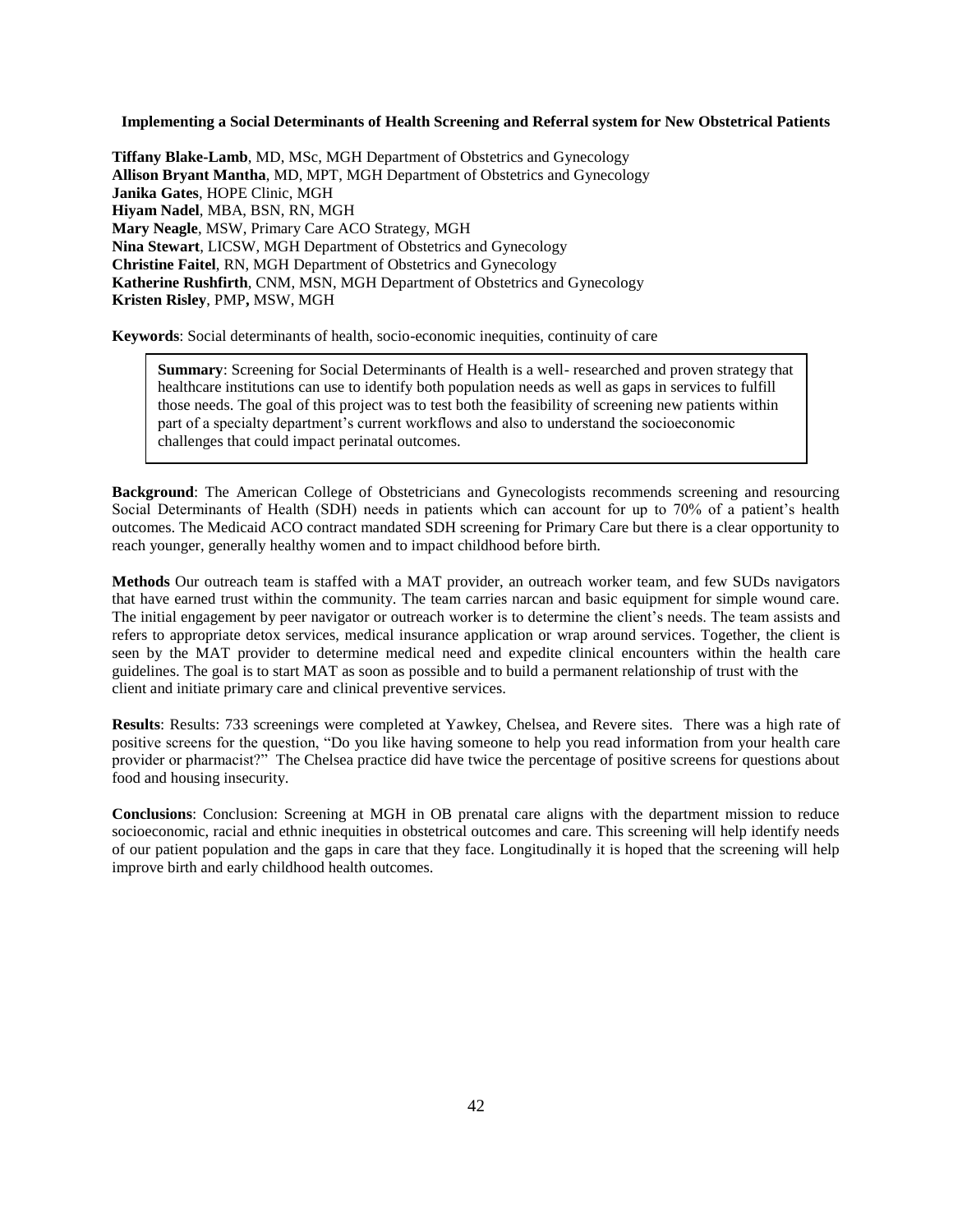# **Effectiveness of a group intervention to improve diabetes-related distress and blood sugar control in Spanish-speaking patients with Type 2 diabetes in the community**

**Regina Roberg**, BA, Depression Clinical and Research Program, Department of Psychiatry, MGH **Taquesha Dean**, BA, Depression Clinical and Research Program, Department of Psychiatry, MGH **Deborah Wexler**, MD, MGH Diabetes Center **David Mischoulon**, MD, PhD, Depression Clinical and Research Program, Department of Psychiatry, MGH **Paolo Cassano**, MD, PhD, Depression Clinical and Research Program, Department of Psychiatry, MGH **Justin Chen**, MD, MPH, Department of Psychiatry, MGH **Nhi-Ha Trinh**, MD, MPH, Depression Clinical and Research Program, Department of Psychiatry, MGH **Steven Safren**, PhD, Department of Psychology, University of Miami **Trina E. Chang**, MD, MPH, Chelsea HealthCare Center, MGH

**Keywords**: Diabetes, Hispanic, behavior change

**Summary**: This project studied the effectiveness of a behavior change intervention for Spanishspeaking patients with type 2 diabetes. Diabetes is a very widespread and costly chronic disease, and it often requires major lifestyle changes and complicated treatment plans. We predicted that a group intervention that promoted knowledge, skills, and motivation would help patients with type 2 diabetes make lifestyle changes to improve diabetes self-care behaviors, while reducing emotional distress.

**Background**: Diabetes is a highly prevalent and costly chronic illness, one that often entails major lifestyle changes and complicated treatment plans. Treatment adherence can be problematic, particularly among populations facing high levels of stress and socioeconomic disadvantage. We hypothesized that an intervention that boosts skills, knowledge and motivation could empower such patients to make changes to improve diabetes self-care behaviors while reducing emotional distress.

**Methods**: Spanish-speaking participants with poorly controlled Type 2 diabetes were randomized to intervention  $(n=22)$  or waitlist control  $(n=23)$ . Subjects in the intervention arm attended 12 group visits using the Problemsolving, Information, Support and Motivation for Diabetes (PRISM-D) treatment model. Subjects in the control arm received informational material. Biological measures and questionnaires about diabetes behaviors, attitudes and control and depression were measured at baseline, 6 weeks and 12 weeks. We compared baseline and endpoint scores within subjects using paired-sample t tests and change between study arms using analysis of variance.

**Results**: The change in HbA1C from baseline to endpoint did approach significance in the intervention group (-.96, p=.063), but was not significantly different from the change in the control group after we controlled for age, gender, and baseline A1C ( $p=0.373$ ). The results also indicate a trend toward significant change from baseline to endpoint in the intervention group in the Problem Areas in Diabetes scale (-9.2 points, p=0.072), and a significant difference between intervention and control after adjusting for age and gender (F=4.639, p<0.05).

**Conclusions**: Subjects who received the PRISM-D intervention showed a significant improvement on a measure of diabetes-related distress. Changes in blood sugar control, while not statistically significant, appear to be worth future investigation. Subsequent research will aim to replicate the findings in a larger sample and understand predictors of efficacy.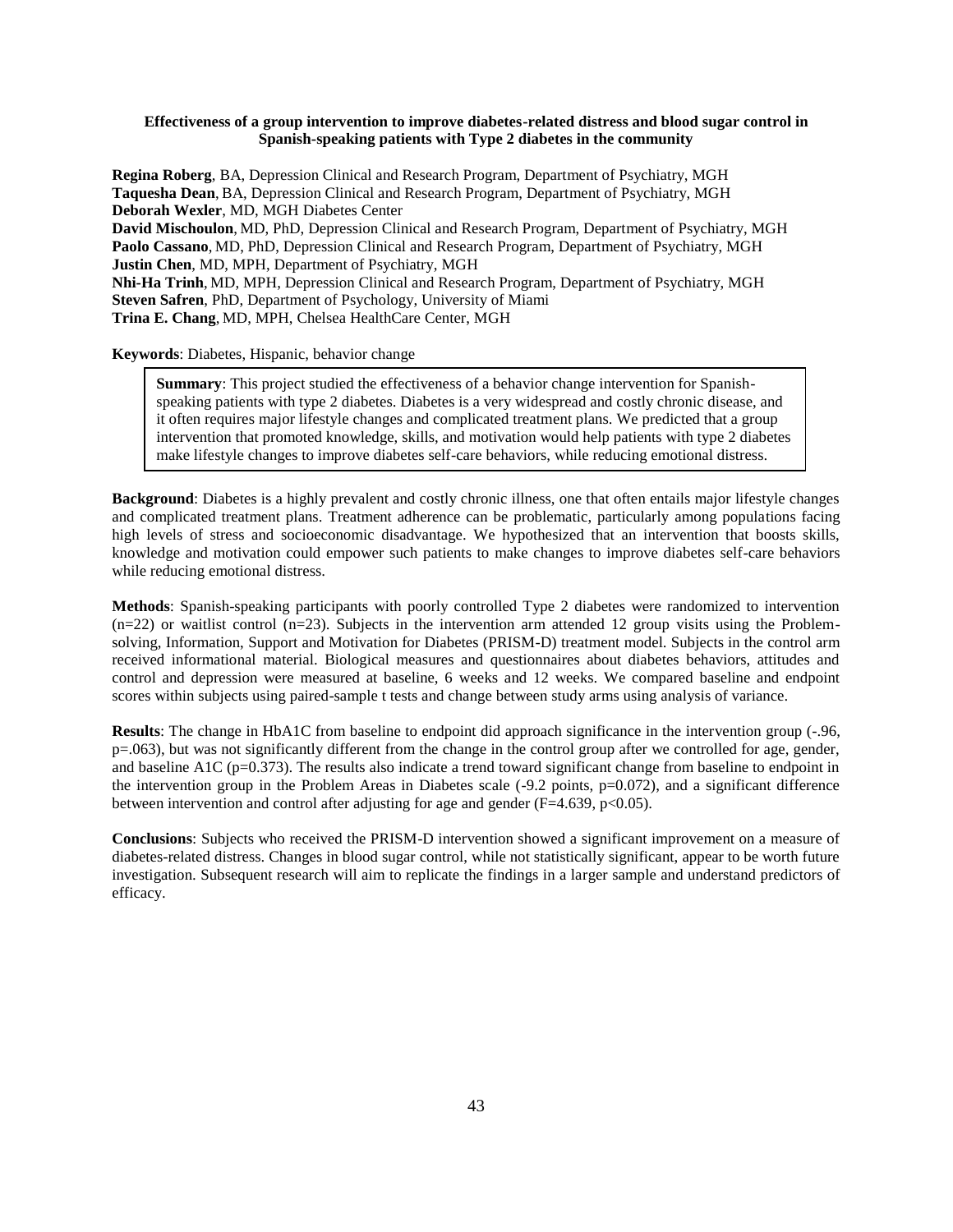# **The All of Us Research Program in New England: Approaching Engagement and Communications for Communities Underrepresented in Biomedical Research (UBR) in Precision Medicine at Partners HealthCare System Hospitals**

**Helen Hemley**, Partners Personalized Medicine/Partners HealthCare System **Natalie T. Boutin,** Partners Personalized Medicine/Partners HealthCare System **Heather Maloney**, Partners Personalized Medicine/Partners HealthCare System **Jonathan D. Jackson**, PhD, Neurology/Massachusetts General Hospital **Dean C. Xerras,** MD, Medicine/Massachusetts General Hospital **Elizabeth W. Karlson**, MD, MS, Medicine/ Brigham and Women's Hospital **Jordan W. Smoller**, MD, ScD, Psychiatry/Massachusetts General Hospital **Cheryl R. Clark**, MD, ScD, Medicine/Brigham and Women's Hospital **Susan M. Edgman-Levitan**, PS, Medicine/Massachusetts General Hospital

#### **Keywords**: Precision medicine

**Summary**: The All of Us Research Program aims to recruit one million or more U.S. volunteers to advance precision medicine and gain insights into the biological, environmental, and behavioral influences on diseases. By enrolling a cohort of participants from communities underrepresented in biomedical research, All of Us New England will ensure bidirectional benefit in research and advance research that that successfully engages diverse groups.

**Background**: The All of Us Research Program (AoURP) aims to recruit one million or more U.S. volunteers to participate as partners in a longitudinal cohort biobank study.

**Methods:** Partners HealthCare System and Boston Medical Center are collaborating as All of Us New England (AoUNE). AoUNE will enroll 93,000 participants, with a target of 46% UBR participants. We use the following methods to build trust, understanding and provide bidirectional benefit to UBR participants: prioritizing the participant voice in roles as co-leaders; soliciting feedback on which program and data sharing elements provide value; training staff continuously to ensure a culturally sensitive workforce; employing a geographic strategy of inreach and outreach.

**Results**: Year 1 enrollment data for AoUNE shows 74.4% of AoUNE participants in the program's UBR categories, with many participants qualifying in more than one category. 41.4% of participants identify race/ethnicity as American Indian/Alaska Native, Asian, Black or African American, Hispanic or Latino, Native Hawaiian or Other Pacific Islander, Multi-Ancestry, or other; 29.9% identify income as below the Federal Poverty Level; 22.8% identify age at consent as 65 years or older; 12.6% identify sexual orientation as bisexual, gay, lesbian, or "none of these describe me"; 10.6% identify education level as less than a high school degree; 1.4% identify geography as living in a rural zip code; and 0.04% identify as intersex, non-binary, transgender, gender identity that is different than sex at birth, or other.

**Conclusions**: A focus on relationship building and ensuring bidirectional benefit in research are important values to advance in research that successfully engages diverse groups, along multiple lines of social identity.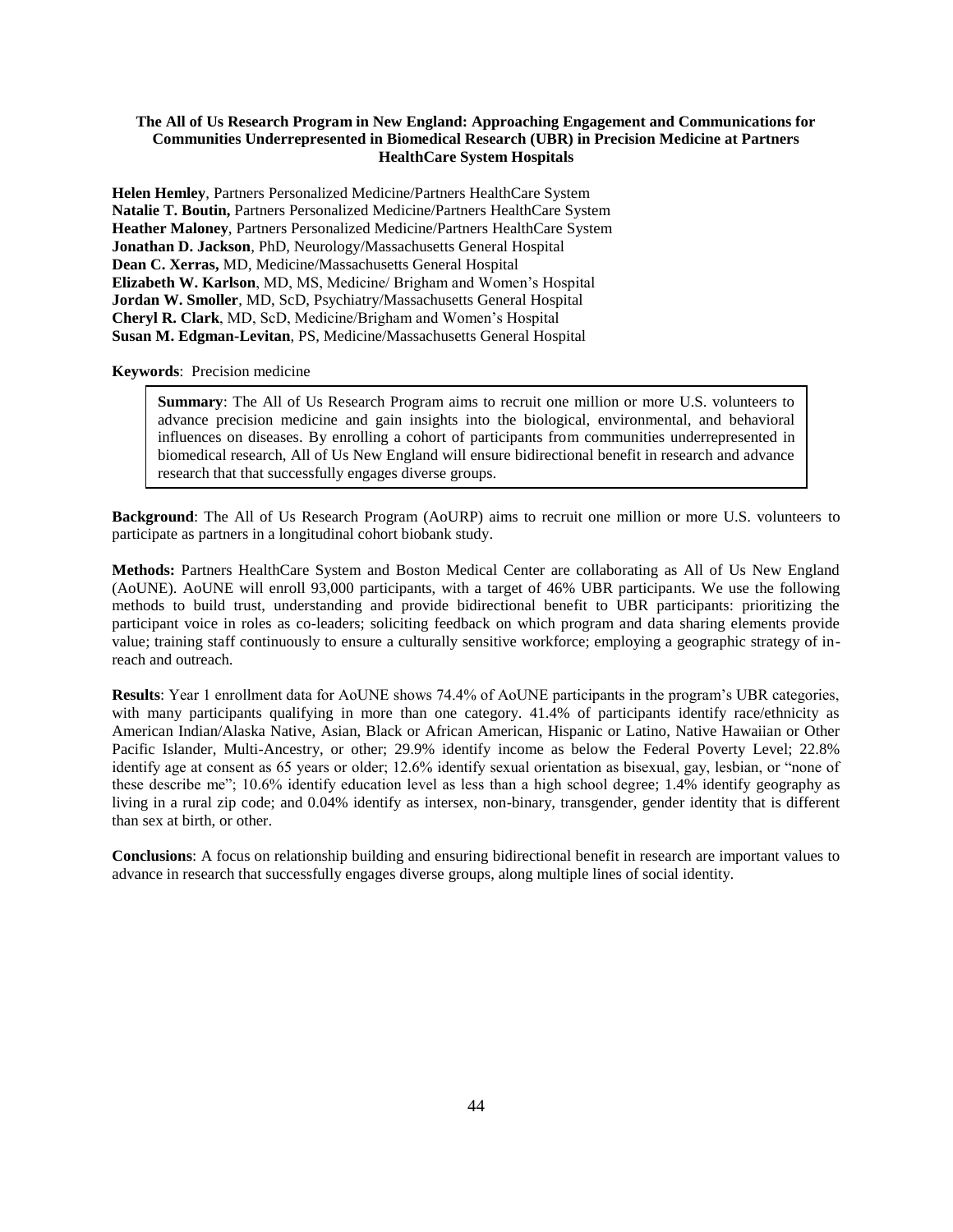# **Improving care transitions from Boston-area jails through an academic community health center and student-faculty clinic network**

**Dan McGuire**, MPAS, MGH-IHP **Marya Cohen**, MD, MGH-Chelsea **Rachael Williams**, MGH Stoeckle Center for Primary Care Innovation

**Keywords**: Correctional healthcare, care transitions, jails

**Summary**: The United States has the highest incarceration rate in the world, and individuals released from US jails and prisons have a markedly increased risk of death, particularly in the first two weeks following their release. By leveraging a long-standing student-faculty collaborative care network, we seek sustainable strategies to improve the safety of transitions to the community for individuals who leave Boston's jails each year at high risk for poor health outcomes.

**Background**: The United States incarcerates a greater proportion of its population than any other nation on Earth, at a rate of 698 per 100,000 people.1 The criminal-legal involved population has a higher burden of chronic disease compared to the general population and over half of patients have a diagnosed mental health disorder, with local jails experiencing the highest rates. Despite criminal justice reform and Massachusetts' strong social safety net, individuals leaving short-term correctional facilities have limited support in accessing work, social services and health care. This is concerning, given that in the first two weeks following discharge from a prison or jail, the mortality rate of the criminal-legal involved population is 12.7 times that of the general population, with a markedly increased risk from overdose of 129 times.

**Methods**: This project will allow us to develop integrated approaches to post-release transitions utilizing our network of MGH faculty, Crimson Care Collaborative volunteers, and Suffolk County Sheriff's Department staff. We will a) develop improved systems to identify high-risk patients being released from incarceration; b) establish educational curricula for community clinics' staff and providers to improve the quality of care provided to patients with a history of incarceration; and c) strengthen our pilot program to navigate high-risk patients safely to community- based care after release.

**Results**: This project has been funded through a grant from the Massachusetts Medical Society and is in the implementation phase.

**Conclusions**: The vast majority of people leaving jails in the United States do not receive adequate care navigation, despite a heavy burden of disease and vastly increased mortality rates following their release. Our project will demonstrate how an academic health system can significantly impact this population and help to create a model for how medical transitional care should be provided to this vulnerable patient population.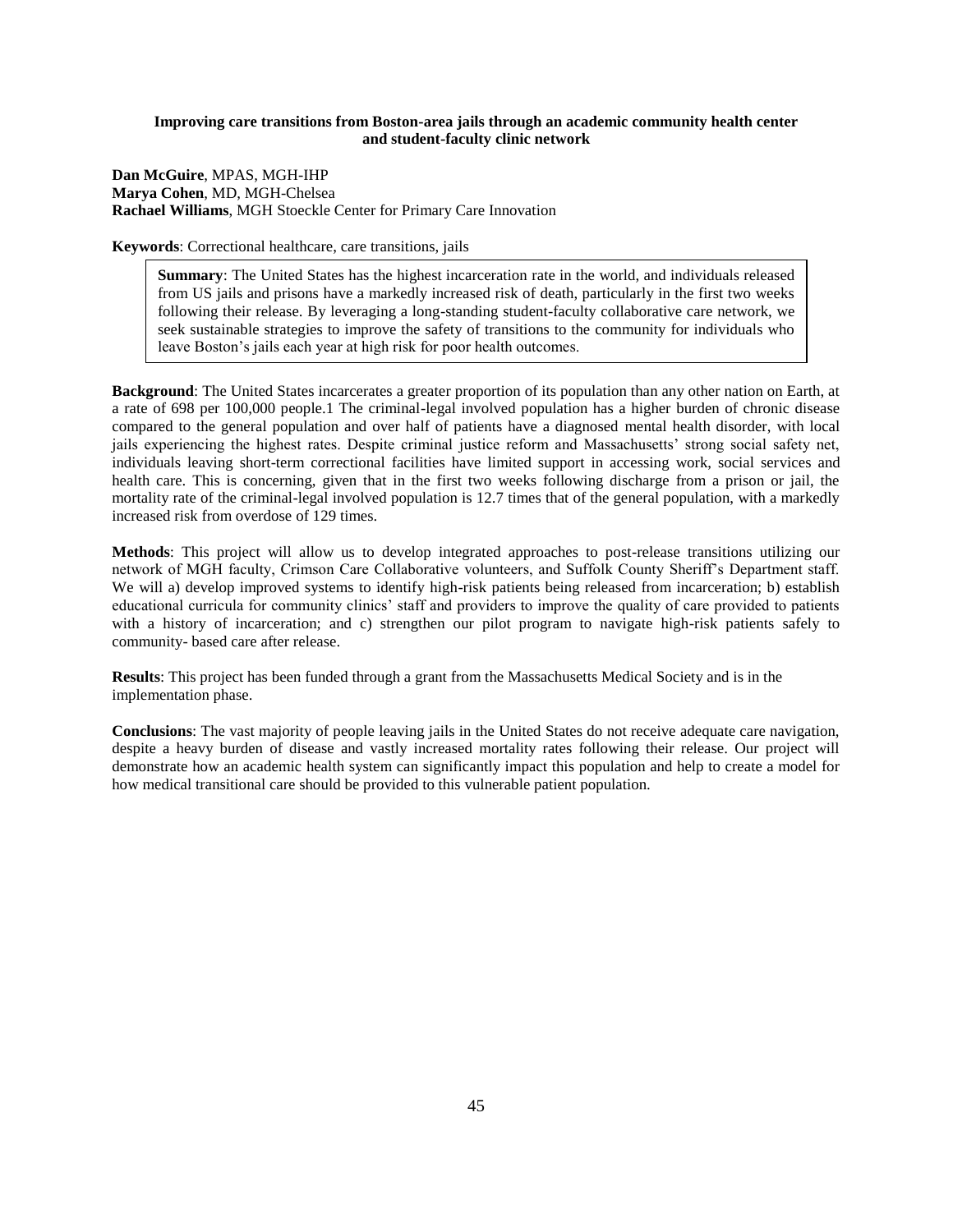# **Partnering with North Suffolk Mental Health to Increase Access to Cancer Prevention, Early Detection, and Treatment**

**Benjamin Macri**, NP, North Suffolk Mental Health Association **Catherine Callaway**, Cancer Outcomes Research Program, MGH Cancer Center **Beriline Akwe**, RN, MPH, North Suffolk Mental Health Association **Sanja Percac-Lima**, MD, PhD, MPH, Chelsea HealthCare Center **Kelly Irwin**, MD, MPH, Cancer Outcomes Research Program, MGH Cancer Center

**Keywords**: Serious mental illness, cancer patients, community engagement

**Summary**: To increase access to high-quality cancer care for people with serious mental illness, MGH collaborated with North Suffolk to identify individuals at high risk for cancer and individuals with a recent/previous cancer diagnosis. We collaborated with group home staff to facilitate same-day diagnostic mammograms, coordinated follow-up visits with radiology for recommended procedures and conducted joint meetings with MGH oncology to guide end of life care discussions.

**Background**: Individuals with serious mental illness (SMI) experience markedly increased cancer mortality due to delays in diagnosis and inequities in treatment. People with SMI face unique barriers to cancer care, including uncontrolled psychiatric symptoms, fragmentation of mental health and cancer care, and stigma impacting healthcare delivery. These challenges are compounded by disproportionate poverty, limited health literacy, and cultural barriers to care in communities served by North Suffolk Mental Health and Massachusetts General Hospital (MGH) community health centers.

**Methods:** To increase access to high-quality cancer care for patients with SMI, MGH collaborated with North Suffolk to identify individuals at high risk for cancer and individuals with a recent/previous cancer diagnosis. We conducted educational sessions and outreach at multiple levels including mental health clinicians, administrations, residential, and community staff. Nursing staff on the medical services team met with residential staff leaders and collaborated with MGH to develop a population-based system to track referrals and increase access to cancer care and clinical trials.

**Results**: As of March 31, 2017, 57 participants have enrolled. At baseline, the median monthly income is \$1,161 and 55% of families have at least 2 children. Sixty-eight percent spend more than half of their income on housing, 31.6% were homeless in the past year, 61.4% could not pay rent in the past year, and 26.3% moved >=two times for economic reasons in the past year. Fifty-three percent of caregivers are experiencing symptoms of anxiety. In the past six months, 45.6%, 36.8%, and 12.3% of children have had one or more urgent care visits, ED visits, or hospitalizations, respectively. Fifty percent of children are experiencing psychosocial impairments, as measured by the Pediatric Symptom Checklist.

**Conclusions:** By partnering to address a critical social determinant of health, we can build capacity to solve a need for our patients.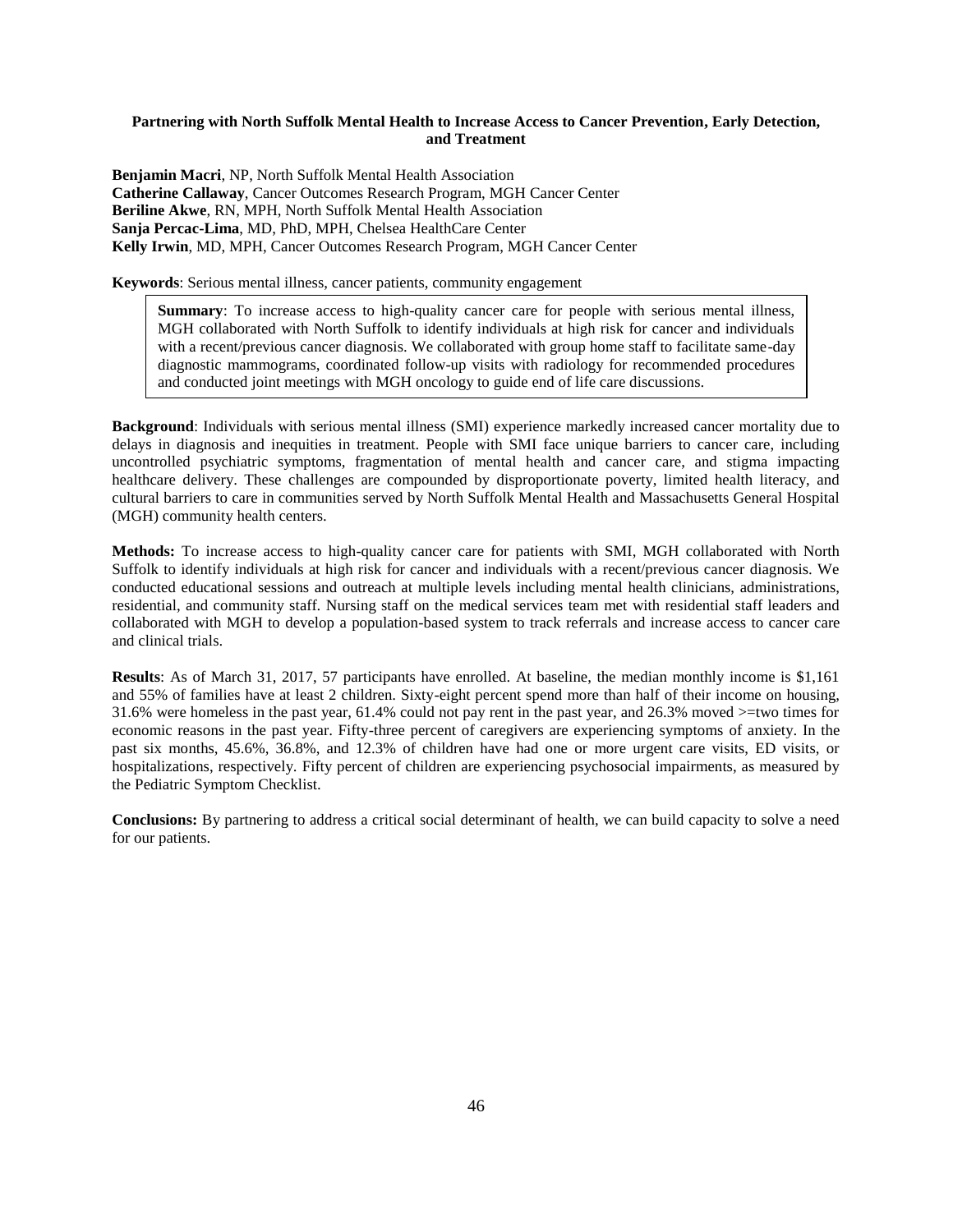# **Improving Comprehensive Patient Care through Social Services at Student-Faculty Collaborative Clinic**

**Christine Wang**, BA, Harvard Medical School, MGH **Daniela Carbajal**, MGH Institute of Health Professions **Jacqueline Chu**, MD, MGH **Marya Cohen**, MD, MPH, MGH

**Keywords**: Social determinants of health, multi-disciplinary care, resource referrals

**Summary**: At the CCC-Chelsea multidisciplinary student clinic, we are improving upon our innovative social services project to create a longstanding way to integrate social determinants screening into clinical practice. By interviewing patients, and establishing partnerships, we will promote the use of community resources.

**Background**: Research demonstrates lower socioeconomic status leads to worse health outcomes, and higher ratios of social services to health care spending result in better health outcomes, implying investment in social services is associated with improved health (Bradley 2016). Recognizing the importance of social determinants of health, student clinicians at Crimson Care Collaborative at Chelsea (CCC-Chelsea) are furthering an initiative to capture patient needs and improve the referral process for social services.

**Methods**: In 2016, CCC-Chelsea implemented an innovative screening form with questions in English/Spanish, categorizing resources including food pantries, ESL/GED classes, and others available for undocumented immigrants. We are reviewing our data and working with student clinicians to determine ways to improve our screening rate. We will conduct phone interviews with patients to determine the success rate of the referral process and major barriers encountered. By reviewing results and learning best practices from others at MGH-Chelsea, we hope to improve our process.

**Results**: Since the project's initiation, 54 patients were screened and 106 referrals made. Preliminary results show 34% of patients had social service needs and were given an appropriate referral. Food assistance (30% of referrals), utilities and employment assistance (17%, 13.2% respectively) represented the most requested resources. These results as well as future phone interviews will help us understand patient needs. This information can direct future partnerships with community organizations.

**Conclusions**: Through this project, we will create a multidisciplinary healthcare model. By improving the referral process for this program and creating partnerships with external organizations, CCC-Chelsea's efficient use of community resources could bolster health outcomes.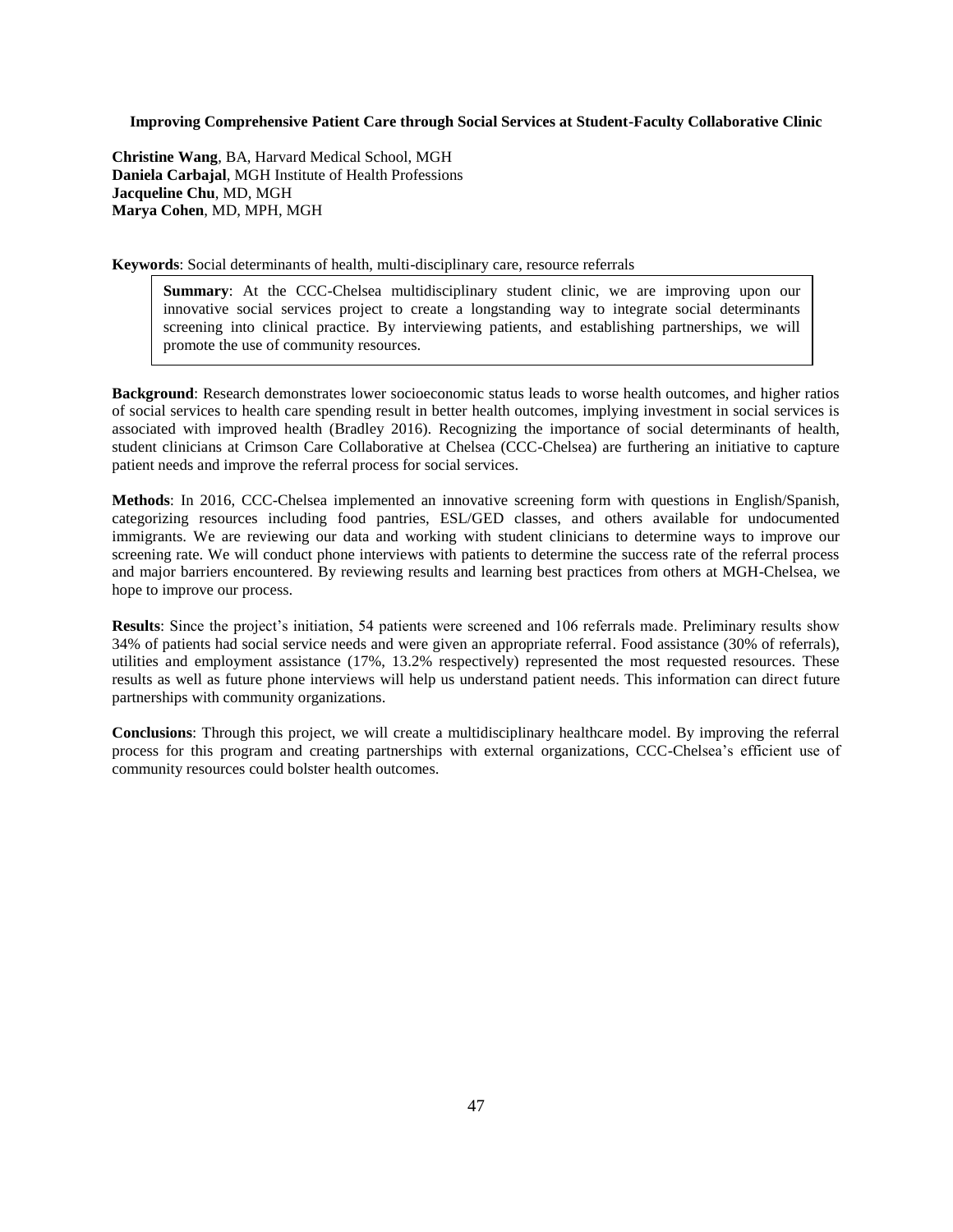# **A Tale of Two Epidemics: Characteristics of Young Adult Patients with Chronic Hepatitis C at an Urban Community Health Center**

**James Morrill**, MD, PhD, MGH Charlestown HealthCare Center **Christina Carr**, MD, Cambridge Health Alliance

**Keywords**: Hepatitis C, injection drug use, Age distribution

**Summary**: The burden of Hepatitis C in our communities is borne not only by Baby Boomers, but also by a new, young cohort of patients who have become infected through injection drug use because of the current opioid epidemic. These younger patients have special needs and have not had access to Hepatitis C treatment, and they deserve outreach and recruitment into care.

**Background**: Chronic Hepatitis C is the most common blood-borne infection and the most frequent cause of cirrhosis and liver cancer in the US. Much is known about the population of "baby boomers' who have carried the greatest burden of disease due to chronic Hepatitis C. However, the current opioid crisis has fueled the development of a new rising population of young adults who have contracted Hepatitis C through injection drug use. Relatively little is known about this distinct population of patients with Hepatitis C.

**Methods**: We did a retrospective chart review of all patients with chronic Hepatitis C cared for at the MGH Charlestown HealthCare Center during the five years prior to the study date. Based on the age distribution of the Hepatitis C positive population, we divided the group into two age cohorts: young adult patients (age 18 - 39) and older adult patients (age 41+). Demographics, social history, and comorbid medical and psychiatric conditions were compared between the young adult and older adult cohorts.

**Results:** The age distribution of the Hepatitis C population at MGH Charlestown included two distinct peaks, corresponding to well-defined young adult and baby boomer cohorts, with average ages of 30-35 and 55-60, respectively. Young adults almost always (>90% of cases) contracted their Hepatitis C from injection drug use, while the older adults contracted Hepatitis C from a variety of sources (including hospital and occupational exposures. Compared with the older adults, the young adult cohort had lower levels of medical comorbidity except for chronic pain, which was prevalent  $\left(\frac{20\%}{\sigma}\right)$  in both groups. The young adult and older adult cohorts both had high levels of psychosocial comorbidity, including a high prevalence of anxiety, depression, and a history of physical abuse. compared with older adult patients, the young adults had higher rates of current opioid use and higher rates of involvement in treatment for opioid use disorder. However, rates of referral for antiviral Hepatitis C treatment and initiation and completion of treatment were six-fold lower in young adult patients than in older adults compared with the older adults, the younger adult patients had lower rates of involvement in routine primary care.

**Conclusions**: There is a vulnerable rising cohort of young adult patients with Hepatitis C at our health center, fueled by the current opioid crisis, who have high levels of psychosocial comorbidity but have not yet achieved adequate access to available antiviral treatments, despite frequent involvement in substance use disorder treatment. This newer cohort of patients with Hepatitis C should be a target of active outreach and recruitment into psychiatric care, Hepatitis C treatment, and primary care.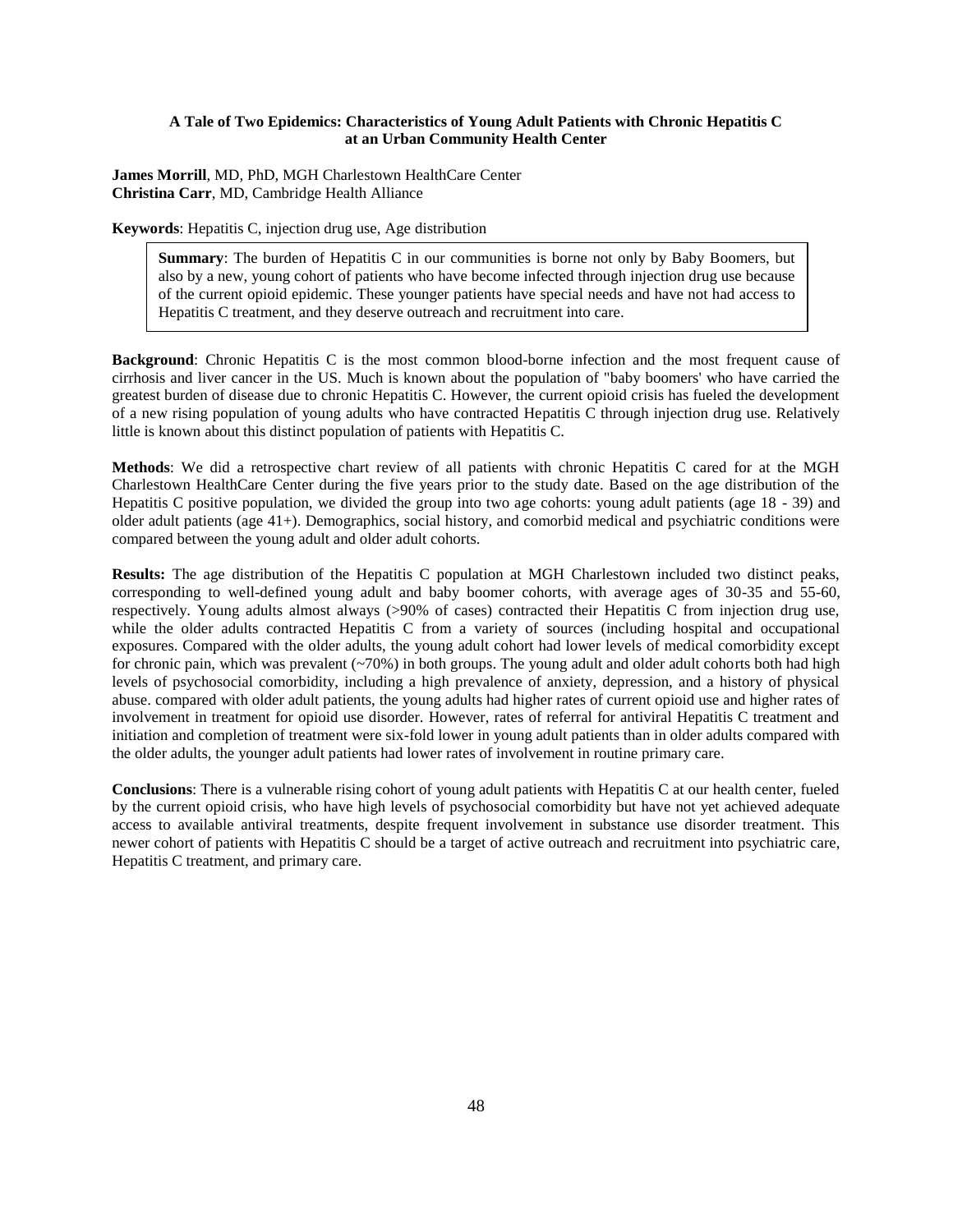## **Youth-Perceived Assets and Challenges of Four Boston-Area Communities**

**Amanda NeMoyer**, JD, PhD, Disparities Research Unit, Department of Medicine, Massachusetts General Hospital **Kiara Alvarez**, PhD, Disparities Research Unit, Department of Medicine, Massachusetts General Hospital **Ravali Mukthineni**, BA, Disparities Research Unit, Department of Medicine, Massachusetts General Hospital **Trinidad Rodriguez**, BA, Disparities Research Unit, Department of Medicine, Massachusetts General Hospital **Margarita Alegría**, PhD, Disparities Research Unit, Department of Medicine, Massachusetts General Hospital

**Keywords**: Community strengths, youth, community-based participatory research

**Summary**: To examine the ways in which youths' perceptions of their neighborhoods affect their wellbeing and inform potential intervention strategies, we gathered qualitative PhotoVoice data related to perceived community structural and social characteristics from 72 youth across four Boston-area communities. After engaging in thematic analysis, we identified several assets and challenges commonly expressed by youth participants in each community. We expect findings to inform the development of community-level programs focused on improving adolescent behavioral health.

**Background**: Many mental health disorders begin in childhood or adolescence, setting the stage for long-term impacts on well-being and quality of life. However, few studies have investigated how the ways in which youth perceive their communities can affect their wellbeing. Such an investigation can provide novel insights into potential intervention strategies.

**Methods**: In collaboration with the Center for Community Health Improvement and several community partners, we convened nine groups of adolescents ages 14-20 across four communities—Charlestown, Chelsea, East Boston, and Revere—to complete a Photovoice project. Seventy-two youth each took ten photographs based on specific prompts (e.g., social inclusion and exclusion in their community) and completed two individual interviews to elicit photo narratives. Additionally, participants attended four group meetings, during which they discussed structural and social characteristics of their communities and identified targets and strategies for community-level interventions. We reviewed interview and group discussion transcripts and engaged in thematic analysis to identify assets and challenges expressed by youth participants in each community. We then presented our initial lists of assets and challenges to participants to confirm their accuracy and incorporated any suggested changes.

**Results**: Across groups, common identified assets included existing youth-serving organizations, outdoor spaces for recreation, cultural diversity, and community-wide events. Common identified challenges included neglect and lack of upkeep in neighborhoods and schools (e.g., trash, broken sidewalks, poorly maintained recreational spaces), a lack of spaces and programs specifically for teenagers, concerns about gentrification and rising housing costs, and divisions within communities based on socioeconomic status, race/ethnicity, and housing.

**Conclusions**: Results highlight the characteristics of each Boston-area community that affect youths' community pride, sense of belonging, and overall wellbeing. In addition to sharing findings with youth and other community members, we plan to use findings to inform the development of community-level programs focused on improving adolescent behavioral health.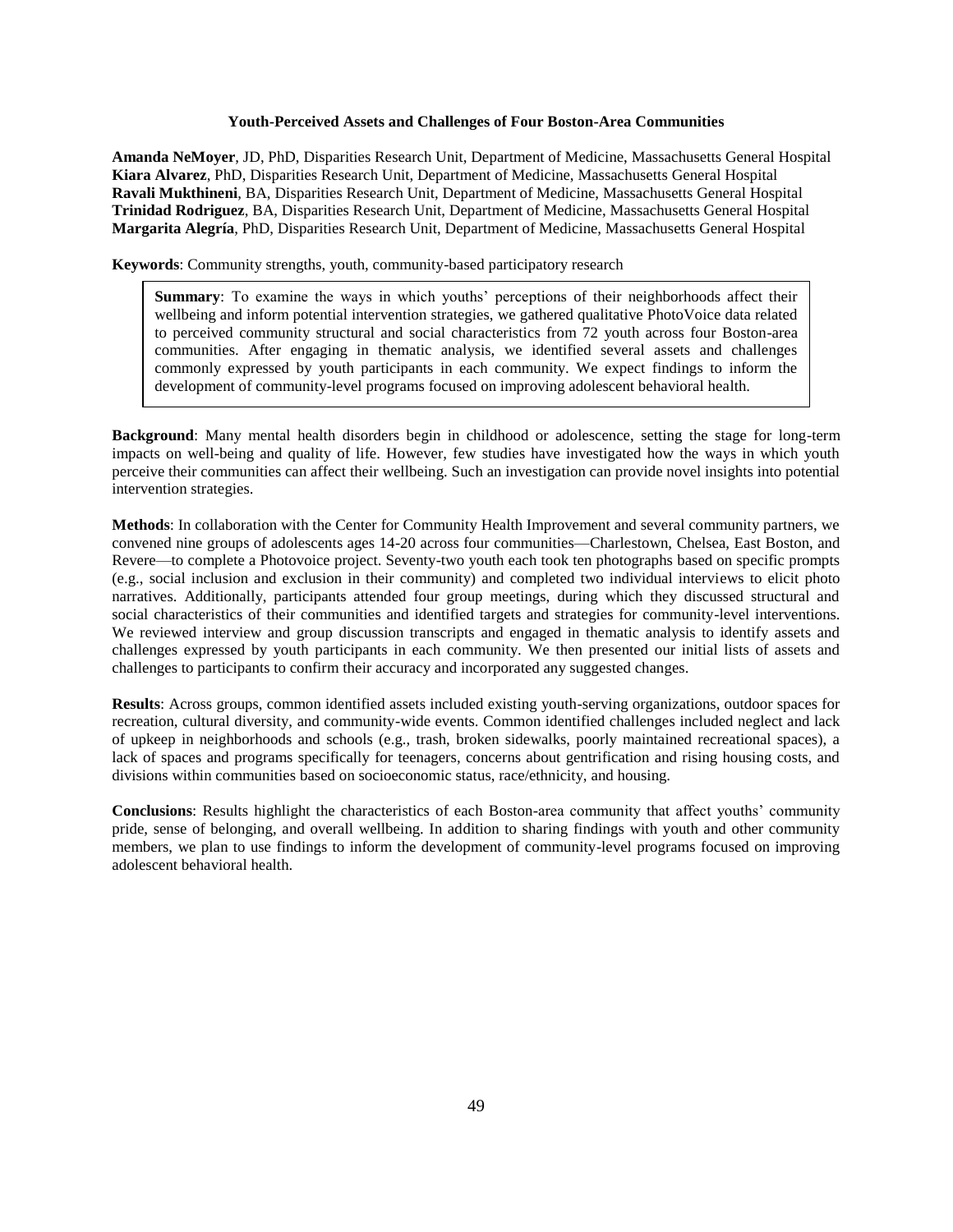# **Unplanned pregnancy and other prenatal predictors of increased psychotic symptoms in a national cohort of 4,026 youths**

**Eren Sipahi**, MGH Charlestown Psychiatry **Gianni Petrozzino**, Neuroscience, Johns Hopkins University **Kevin Dowling**, MGH Charlestown Psychiatry **Hamdi Eryilmaz**, MGH Charlestown Psychiatry **Joshua Roffman**, MD, MGH Charlestown Psychiatry

**Keywords**: Psychosis, pregnancy, youth

**Introduction**: Exposures in early development, even before birth, can affect brain health outcomes later in life. For example, pregnancy complications and reduced socioeconomic status have been associated with increased risk of psychosis later in life. There has been little research, however, into the effects of having an unplanned pregnancy and subsequent risk for psychosis. Since up to half of all pregnancies are unplanned, and psychotic spectrum symptoms in youth are now recognized as more common than previously thought, this question has wide potential relevance. Using newly released data from the Adolescent Brain Cognitive Development (ABCD) study, we compared psychosis scores from a large cohort of children ages 9-10 whose mothers reported having a planned versus unplanned pregnancy, correcting for demographic and other covariates related to pregnancy.

**Methods**: The Adolescent Brain Cognitive Development (ABCD) Study is a nationwide, community-based,

prospective study of approximately 10,000 children. This analysis uses the initial ABCD release (January, 2018) of 4,524 children ages 9-10. To assess psychosis syndromes risk, we used the self-reported Prodromal Questionnaire (PB-Q). Specifically, we used scores of how distressed the children were from experiencing the items on the PB-Q, on a scale of 0-105. Distress scores have been shown to be sensitive in predicting psychosis syndrome diagnoses from the Structured Interview for Prodromal Syndromes (SIPS). Distress score sums were grouped into six categories by percentile: 0-50, 51-60, 61-70, 71-80, 81-90, and 91-99. We included as covariates of interest factors related to pregnancy, including parent/guardian highest education level, presence or absence of a partner, mode of birth, prematurity at birth, pregnancy status (planned/unplanned), complications at pregnancy and birth, and use of prenatal vitamins at any point during pregnancy. Study site, race, sex, ethnicity, and age at assessment were included as nuisance covariates. Ordinal regression was performed with psychosis group as the dependent variable. A total of 4,026 subjects with complete data were ultimately included.

**Results**: Included participants did not differ from those excluded for missing data, in either planned/unplanned pregnancy  $(p=.99)$  or psychosis scores  $(p=.22)$ . Low parent/guardian education  $(p=.00005)$ , low maternal age  $(p=.003)$ , unplanned pregnancy  $(p=.004)$ , c-section  $(p=.005)$ , first-born status  $(p=.02)$ , and pregnancy complications (p=.01) each independently predicted significantly higher prodromal psychosis scores, controlling for each of the other independent variables in the model. Of note, percentage of participants with unplanned pregnancy increased monotonically from 30.2% in the lowest psychosis score group (1-50th percentile) to 46.5% in the highest psychosis score group (91-99th percentile). Maternal income, single parent household, prematurity at birth, complications at birth, and prenatal vitamin use were not significantly associated with psychosis score.

**Conclusions**: This large cohort study finds for the first time a relationship between unplanned pregnancy and increased risk of psychotic symptoms in school-aged youths. We replicated previous associations with low socioeconomic status and pregnancy complications to subsequent risk for psychosis, although the finding involving unplanned pregnancy persists after correcting for these and other contributory factors. This new association is likely multifactorial but may reflect delay or absence in protective exposures during development immediately following conception. Of note, prenatal vitamin supplement use was not a significant predictor of psychosis score, but was present at some point in the vast majority (>95%) of pregnancies; future data releases from ABCD will have more detailed information about the timing of prenatal vitamin exposure, which has relevance to risk for autism and other serious mental illness in childhood. The ABCD study also includes genomic and structural/functional brain imaging data for all participants, and our group is currently analyzing these data to examine the effects of unplanned pregnancy and other prenatal factors on brain development. These studies may point to mechanisms underlying associations between prenatal health and subsequent risk for severe mental illness in youth, and new potential strategies for prevention.